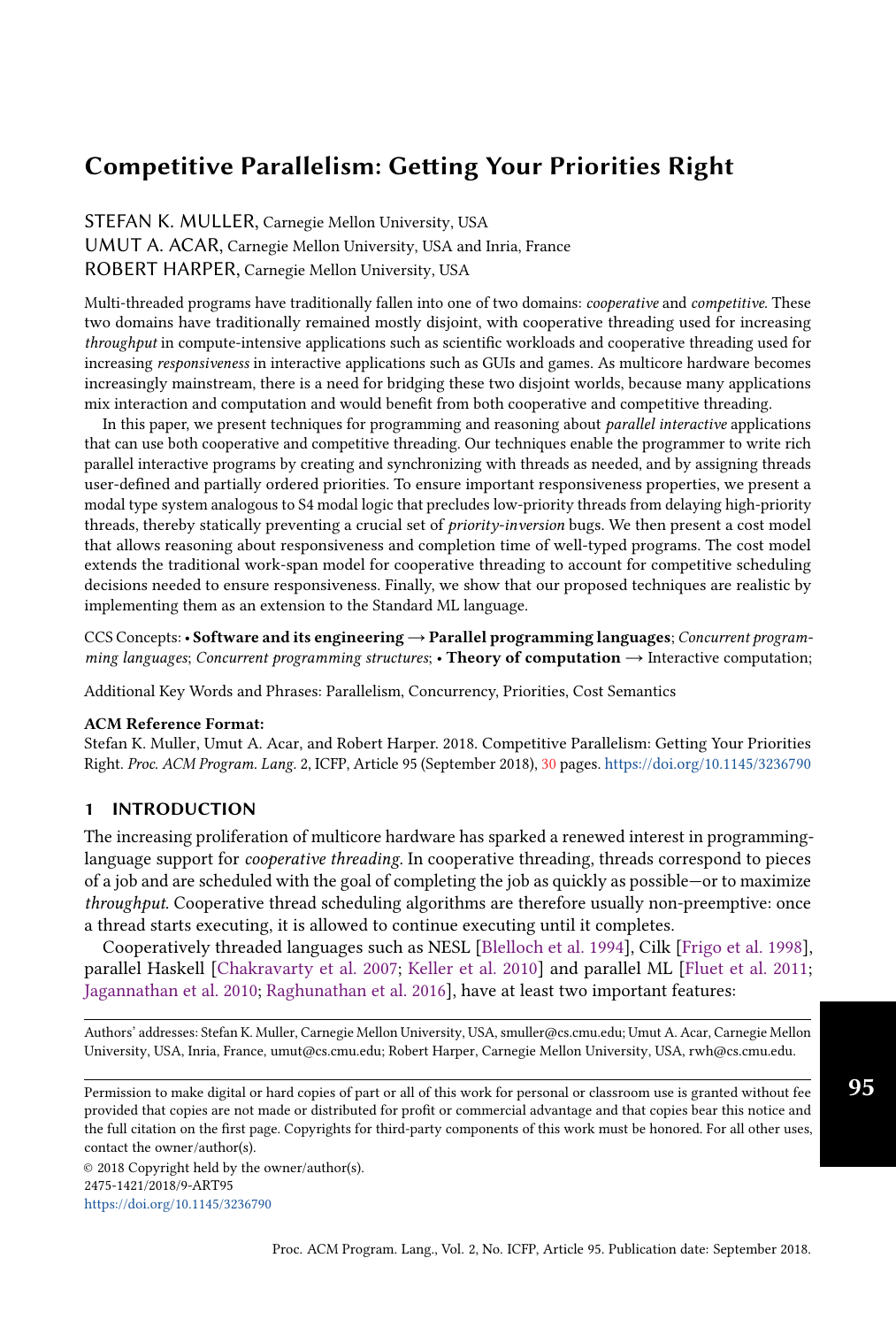- The programmers can express opportunities for parallelism at a high level with relatively simple programming abstractions such as *fork/join* and *async/finish*. The run-time system of the language then handles the creation and scheduling of the threads.
- The efficiency and performance of parallel programs written at this high level can be analyzed by using cost models based on work and span (e.g. [\[Blelloch and Greiner](#page-27-0) [1995,](#page-27-0) [1996;](#page-27-1) [Eager](#page-28-6) [et al.](#page-28-6) [1989;](#page-28-6) [Spoonhower et al.](#page-29-2) [2008\]](#page-29-2)), which can guide efficient implementations.

Cooperative threading is elegant and expressive but it mostly excludes the important class of interactive applications, which require communication with the external world, including users and other programs. Such interactive applications typically require responsiveness, such as the requirement to process user input as soon as possible. Ensuring responsiveness usually requires competitive threading, where threads are scheduled pre-emptively, usually based on priorities. To guarantee responsiveness, most competitive threading libraries in use today expose a fixed range of numerical priorities which may be assigned to threads. Regardless of the threading primitives used, this greatly complicates the task of writing programs:

- Writing effective competitively threaded programs requires assigning priorities to threads. While this can be simple for simple programs, using priorities at scale is a big challenge because most current approaches to priorities are inherently anti-modular. Because priorities are totally ordered, writing responsive programs might require reasoning about whether a thread should be given a higher or lower priority than a thread introduced in another part of the program, or possibly even in a library function.
- To compensate for this lack of modularity, many systems expose large numbers of priorities: the POSIX threads (pthreads) API exposes scheduling policies with as many as 100 levels. Without clean guidelines governing their use, however, programmers must still reason globally about how to assign these numbers to threads. Studies have shown that programmers struggle to use systems with even 7 priorities [\[Hauser et al.](#page-28-7) [1993\]](#page-28-7).
- Reasoning about performance is much more difficult: the clean work-span model of cooperative threading does not apply to competitive threading, because of the impact of priorities on run-time. Furthermore, in competitive threading, *priority inversions*, where a low-priority thread delays a high-priority one, can have harmful and even disastrous consequences. For example, "Mars Pathfinder", which landed on Mars on 4 July 1997, suffered from a software bug, traced to a priority inversion, that caused the craft to reset itself periodically. The bug had to be patched remotely so the mission could continue.

In this paper, we develop language techniques and a cost model for writing parallel interactive programs that use a rich set of cooperative and competitive threading primitives. This problem is motivated by the fact that as shared-memory hardware becomes widely used, competitively threaded, interactive applications will need to take advantage of the benefits of this parallel hardware, and not just cooperatively threaded, compute-intensive applications.

We present a programming language with features for *spawning* and *syncing* with asynchronous threads, which may be assigned priorities by the programmer. Aside from priorities, these threads are equivalent to futures, a powerful general-purpose cooperative threading mechanism. Like futures, threads are first-class values in the language. To enable modular programming with priorities, we allow the programmer to declare any number of priorities and define a partial order between them. The resulting language is sufficiently powerful to enable both cooperative and competitive threading. For example, the programmer can write a purely compute intensive program (e.g., parallel Quicksort), a purely interactive program (e.g. a simple graphical user interface), and anything that combines the two (e.g. an email client that sorts tens of thousands of emails in parallel in the background while remaining responsive to user interaction events).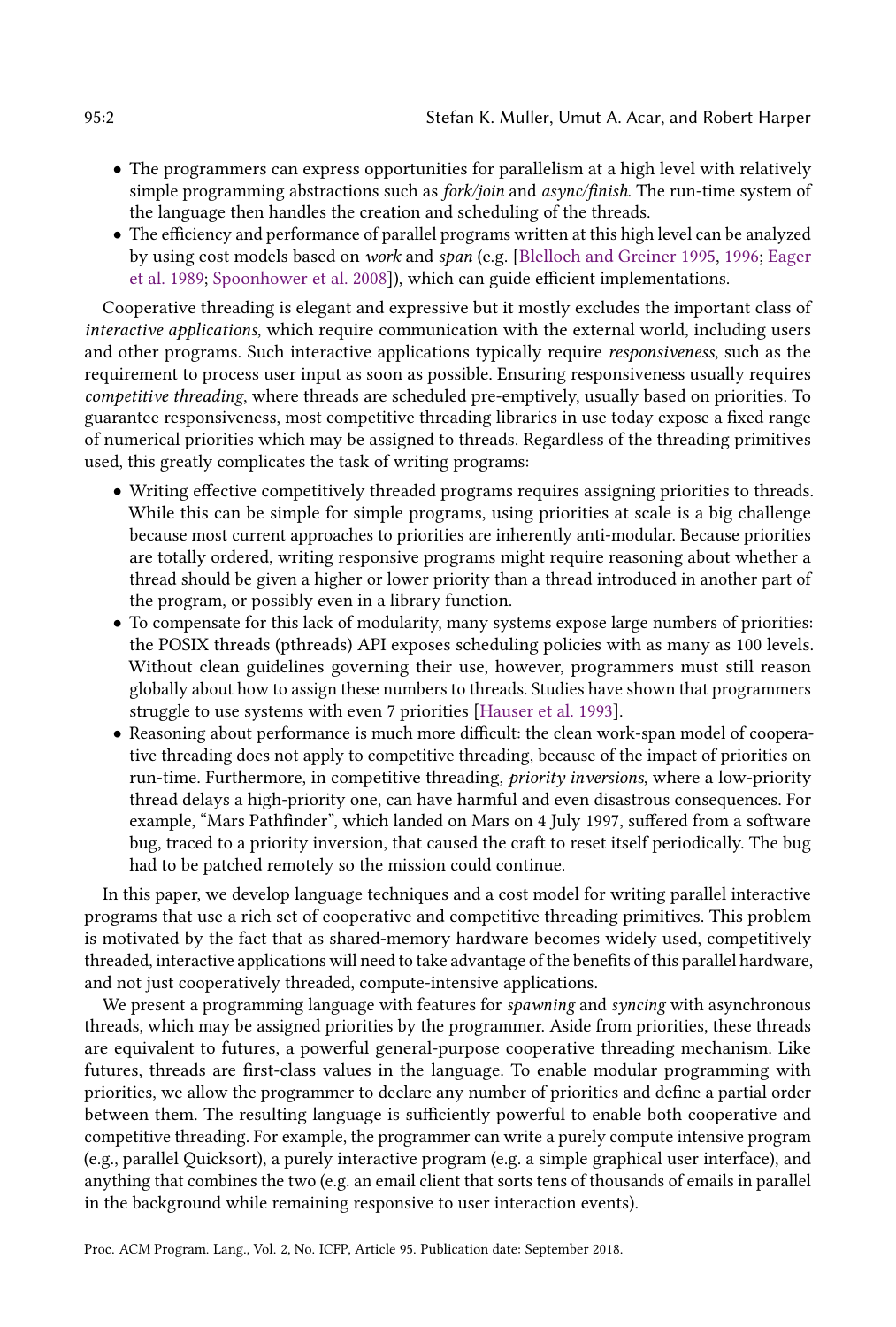To reason about the efficiency and responsiveness of the programs written in this language, we present a cost model that bounds both the total computation time of the program and the response time of individual threads. Our cost semantics extends prior cost models of cooperative parallel programs to enable reasoning about the response time of threads with partially-ordered priorities. The main theoretical result of the paper shows that the response time of a thread does not depend on the amount of computation performed at lower priorities for any program in which threads do not sync on threads of lower priority. Such a sync clearly allows the response time of a high-priority thread to depend on low-priority work and is an example of the classic problem of priority inversions described above.

Our prior work on extending cooperative threading with priorities [\[Muller et al.](#page-28-8) [2017\]](#page-28-8) also observed that priority inversions prevent responsiveness guarantees and presented static mechanisms for avoiding them. That work, however, considers only two priorities (high and low). Research in languages such as Ada [\[Cornhill and Sha](#page-28-9) [1987;](#page-28-9) [Levine](#page-28-10) [1988\]](#page-28-10) also discusses the importance of preventing priority inversion in a general setting with rich priorities, but we are aware of no prior static language mechanisms for doing so.

To guarantee appropriate bounds on responsiveness, we specify a type system that statically identifies and prevents priority inversions that would render such an analysis impossible. The type system enforces a monadic separation between *commands*, which are restricted to run at a certain priority, and expressions, which are priority-invariant. The type system then tracks the priorities of threads and rejects programs in which a high-priority thread may synchronize with a lower-priority one. In developing this system, we draw inspiration from modal logics, where the "possible worlds" of the modal logic correspond to priorities in our programs. More specifically, our type system is analogous to S4 modal logic, where the accessibility relation between worlds is assumed to be reflexive and transitive. This accessibility relation reflects the fact that the ways in which priorities are intended to interact is inherently asymmetric. Modal logic has proved to be effective in many problems of computer science. For example, [Murphy et al.](#page-28-11) [\[2004\]](#page-28-11), and [Jia and](#page-28-12) [Walker](#page-28-12) [\[2004\]](#page-28-12) use the modal logic S5, where the accessibility relation between worlds is assumed to be symmetric (as well as reflexive and transitive), to model distributed computing.

The dynamic semantics of our language is a transition system that simulates, at an abstract level, the execution of a program on a parallel machine. We show that, for well-typed programs, our cost model accurately predicts the response time of threads in such an execution. Finally, we show that the proposed techniques can be incorporated into a practical language by implementing a compiler which typechecks prioritized programs and compiles them to a parallel version of Standard ML. We also provide a runtime system which schedules threads according to their priorities.

The specific contributions of this paper include the following.

- An extension of the Parallel ML language, called PriML, with language constructs for userdefined, partially ordered priorities.
- $\bullet$  A core calculus  $\lambda^4$  that captures the essential ideas of PriML and a type system that guarantees inversion-free use of threads.
- $\bullet$  A cost semantics for  $\lambda^4$  which can be used to make predictions about both overall computation time and responsiveness, and a proof that these predictions are accurately reflected by the dynamic semantics.
- An implementation of the compiler and the runtime system for PriML as an extension of the Parallel MLton compiler.
- Example benchmarks written in our implementation that give preliminary qualitative evidence for the practicality of the proposed techniques.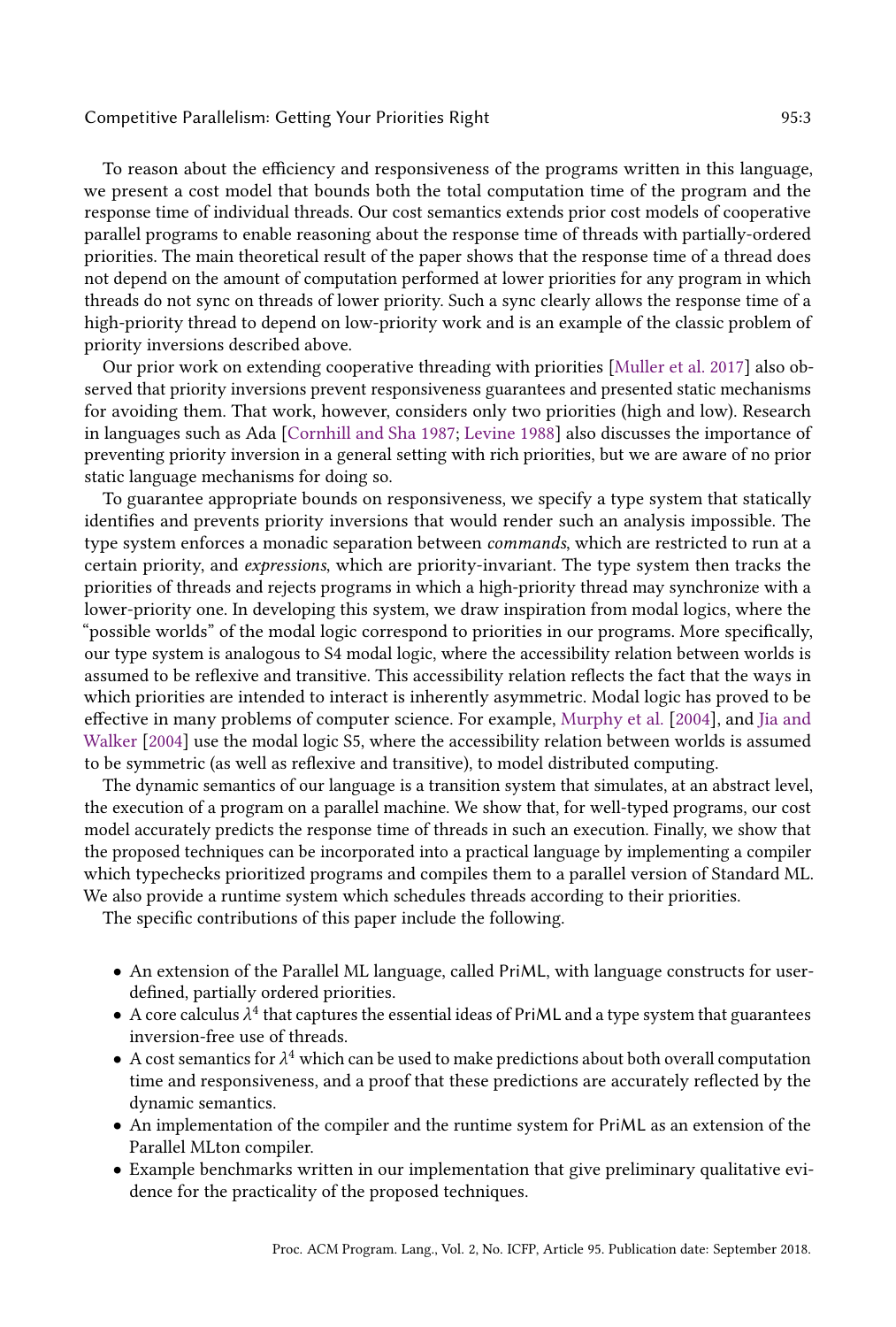### <span id="page-3-0"></span>2 OVERVIEW

We present an overview of our approach to multithreaded programming with priorities by using a language called PriML that extends Standard ML with facilities for prioritized multithreaded programming. As a running example, we consider an email client which interacts with a user while performing other necessary tasks in the background. The purpose of this section is to highlight the main ideas. The presentation is therefore high-level and sometimes informal. The rest of the paper formalizes these ideas (Section [3\)](#page-6-0), expands on them to place performance bounds on PriML programs (Section [4\)](#page-14-0) and describes how they may be realized in practice (Section [6\)](#page-23-0).

Priorities. PriML enables the programmer to define priorities as needed and specify the relationships between them. For example, in our mail client, we sometimes wish to alert the user to certain situations (such as an incoming email) and we also wish to compress old emails in the background when the system is idle. To express this in PriML, we define two priorities alert and background and order them accordingly as follows.

```
priority alert
priority background
order background < alert
```
The ordering constraint specifies that background is lower priority than alert. Programmers are free to specify as many, or as few, ordering constraints between priorities as desired. PriML therefore provides support for a set of partially ordered priorities. Partially ordered priorities suffice to capture the intuitive notion of priorities, and to give the programmer flexibility to express any desired priority behavior, but without the burden of having to reason about a total order over all priorities. Consider two priorities  $p$  and  $q$ . If they are ordered, e.g.,  $p < q$ , then the system is instructed to run threads with priority q over threads with priority p. If no ordering is specified (i.e. p and q are incomparable in the partial order), then the system is free to choose arbitrarily between a thread with priority p and another with priority q.

Modal type system. To ensure responsive use of priorities, PriML provides a modal type system that tracks priorities. The types of PriML include the standard types of functional programming languages as well as a type of thread handles, by which computations can refer to, and synchronize with, running threads.

To support computations that can operate at multiple priorities, the type system supports *priority polymorphism* through a polymorphic type of the form  $\forall \pi : C.\tau$ , where  $\pi$  is a newly bound priority variable, and C is a set of constraints of the form  $\rho_1 \le \rho_2$  (where  $\rho_1$  and  $\rho_2$  are priority constants or variables, one of which will in general be  $\pi$ ), which bounds the allowable instantiations of  $\pi$ .

To support the tracking of priorities, the syntax and type system of PriML distinguish between commands and expressions. Commands provide the constructs for spawning and synchronizing with threads. Expressions consist of an ML-style functional language, with some extensions. Expressions cannot directly execute commands or interact with threads, and can thus be evaluated without regard to priority. Expressions can, however, pass around encapsulated commands (which have a distinguished type) and abstract over priorities to introduce priority-polymorphic expressions.

Threads. Once declared, priorities can be used to specify the priority of threads. For example, in response to a request from the user, the mail client can spawn a thread to sort emails for background compression, and spawn another thread to alert the user about an incoming email. Spawned threads are annotated with a priority and run asynchronously with the rest of the program.

```
spawn[background] { ret (sort ...) };
spawn[alert] { ret (display ``Incoming mail!'') }
```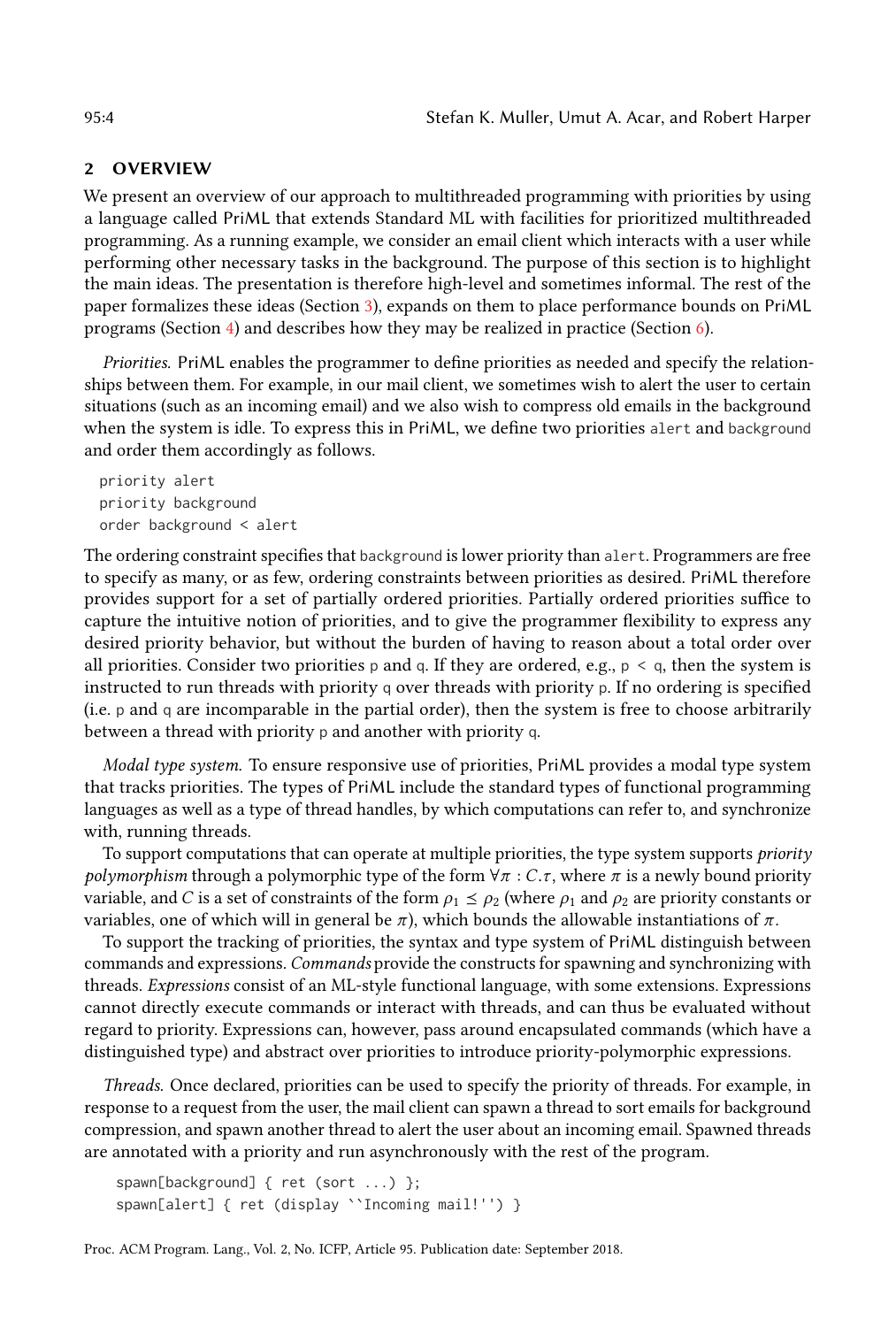```
1 fun[p] qsort (compare: 'a * 'a -> bool) (s: 'a seq) : 'a seq cmd[p] =
2 if Seq.isEmpty s then
3 cmd[p] {ret Seq.empty}
4 else
5 let val pivot = Seq.sub(s, (Seq.length s) / 2)
6 val (s_1, s_2, s_3) = Seq.partition (compare pivot) s
7 in
       cmd[p]\{10 quicksort_l <- spawn[p] {do ([p]qsort compare s_l)};
11 quicksort_g <- spawn[p] {do ([p]qsort compare s_g)};
12 ss_l <- sync quicksort_l;
13 ss_g <- sync quicksort_g;
14 ret (Seq.append [ss_l, s_e, ss_g])
15 }
16 end
```
Fig. 1. Code for multithreaded quicksort, which is priority polymorphic.

The spawn command takes a command to run in the new thread and returns a handle to the spawned thread. In the above code, this handle is ignored, but it can also be bound to a variable using the notation  $x < -m$ ; and used later to synchronize with the thread (wait for it to complete).

```
spawn[background] { ret (sort ...) };
alert_thread <- spawn[alert] { ret (display ``New mail received'') };
sync alert_thread
```
Example: priority-polymorphic multithreaded quicksort. Priority polymorphism allows prioritized code to be compositional. For example, several parts of our email client might wish to use a library function qsort for sorting (e.g., the background thread sorts emails by date to decide which ones to compress and a higher-priority thread sorts emails by subject when the user clicks a column header.) Quicksort is easily parallelized, and so the library code spawns threads to perform recursive calls in parallel. The use of threads, however, means that the code must involve priorities and cannot be purely an expression. Because sorting is a basic function and may be used at many priorities, We would want the code for qsort to be polymorphic over priorities. This is possible in PriML by defining qsort to operate at a priority defined by an unrestricted priority variable.

Figure [1](#page-4-0) illustrates the code for a multithreaded implementation of Quicksort in PriML. The code uses a module called Seq which implements some basic operations on sequences. In addition to a comparison function on the elements of the sequence that will be sorted and the sequence to sort, the function takes as an argument a priority  $p$ , to which the body of the function may refer (e.g. to spawn threads at that priority)<sup>[1](#page-4-1)</sup>. The implementation of qsort follows a standard implementation of the algorithm but is structured according to the type system of PriML. This can be seen in the return type of the function, which is an encapsulated command at priority p.

The function starts by checking if the sequence is empty. If so, it returns a command that returns an empty sequence. If the sequence is not empty, it partitions the sequence into sub-sequences

<span id="page-4-1"></span> $^{\rm 1}$  Note that, unlike type-level parametric polymorphism in languages such as ML, which can be left implicit and inferred during type checking, priority parameters in PriML must be specified in the function declaration.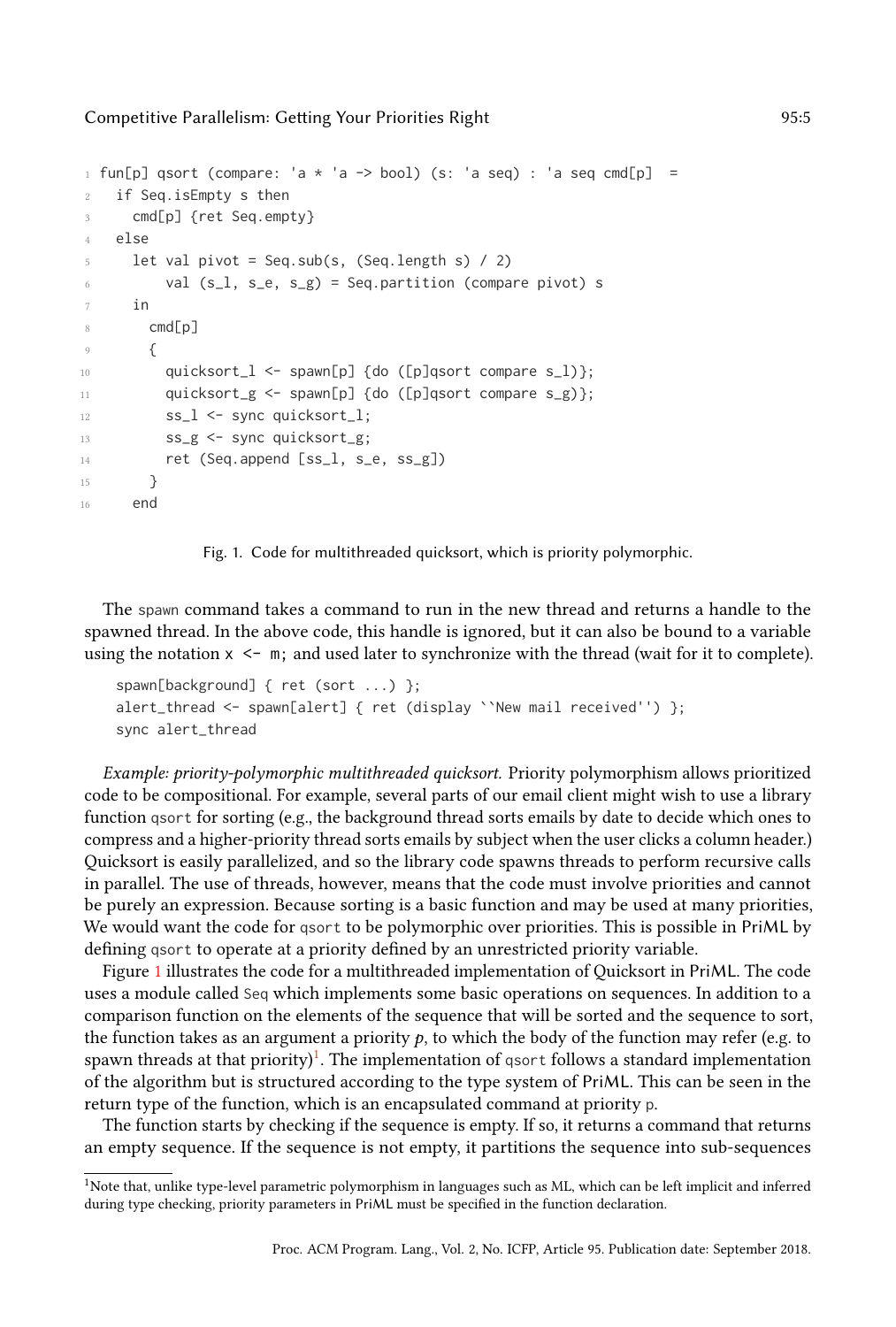<span id="page-5-0"></span>

| 1 priority loop_p                      | 1 priority loop_p                      |
|----------------------------------------|----------------------------------------|
| 2 priority sort_p                      | 2 priority sort_p                      |
| 3 order sort_p < loop_p                | 3 order sort_p < loop_p                |
| $\overline{4}$                         | $\overline{4}$                         |
| 5 fun loop emails : unit cmd[loop_p] = | 5 fun loop emails : unit cmd[loop_p] = |
| case next_event () of                  | case next_event () of                  |
| 6                                      | 6                                      |
| $SORT_BY_DATE \implies$                | $SORT_BY_DATE$ =>                      |
| 7                                      | $\tau$                                 |
| $cmd[loop_p]$ {                        | $cmd[loop_p]$ {                        |
| 8                                      | 8                                      |
| t $\le$ spawn[sort_p] {                | $span[sort_p]$ {                       |
| 9                                      | 9                                      |
| do ([sort_p]qsort                      | $1 \leftarrow$ do ([sort_p]qsort       |
| 10                                     | 10                                     |
| $date$ emails) :                       | $date$ emails);                        |
| 11                                     | 11                                     |
| $1 \leftarrow$ sync t;                 | ret (display_ordered 1)                |
| 12                                     | 12                                     |
| ret (display_ordered 1)                | }                                      |
| 13                                     | 13                                     |
| 14                                     | <b>}</b><br>14                         |
| 15                                     | 15                                     |
| (a) Ill-typed event loop code          | (b) Well-typed event loop code         |

<span id="page-5-1"></span>Fig. 2. Two implementations of the event loop, one of which displays a priority inversion.

consisting of elements less than, equal to and greater than, a pivot, chosen to be the middle element of the sequence. It then returns a command that sorts the sub-sequences in parallel, and concatenates the sorted sequences to produce the result. To perform the two recursive calls in parallel, the function spawns two threads, specifying that the threads operate at priority p.

This code also highlights the interplay between expressions and commands in PriML. The expression cmd[p] m introduces an encapsulated command, and the command do e evaluates e to an encapsulated command, and then runs the command.

Priority Inversions. The purpose of the modal type system is to prevent priority inversions, that is, situations in which a thread synchronizes with a thread of a lower priority. An illustration of such a situation appears in Figure [2a.](#page-5-0) This code shows a portion of the main event loop of the email client, which processes and responds to input from the user. The event loop runs at a high priority. If the user sorts the emails by date, the loop spawns a new thread, which calls the priority-polymorphic sorting function. The code instantiates this function at a lower priority sort\_p, reflecting the programmer's intention that the sorting, which might take a significant fraction of a second for a large number of emails, should not delay the handling of new events. Because syncing with that thread immediately afterward (line [12\)](#page-5-1) causes the remainder of the event loop (high-priority) to wait on the sorting thread (lower priority), this code will be correctly rejected by the type system. The programmer could instead write the code as shown in Figure [2b,](#page-5-0) which displays the sorted list in the new thread, allowing the event loop to continue processing events. This code does not have a priority inversion and is accepted by the type system.

Although the priority inversion of Figure [2a](#page-5-0) could easily be noticed by a programmer, the type system also rules out more subtle priority inversions. Consider the ill-typed code in Figure [3,](#page-6-1) which shows another way in which a programmer might choose to implement the event loop. In this implementation, the event loop spawns two threads. The first (at priority sort\_p) sorts the emails, and the second (at priority display\_p) calls a priority-polymorphic function [p]disp, which takes a sorting thread at priority p, waits for it to complete, and displays the result. This type of "chaining" is a common idiom in programming with futures, but this attempt has gone awry because the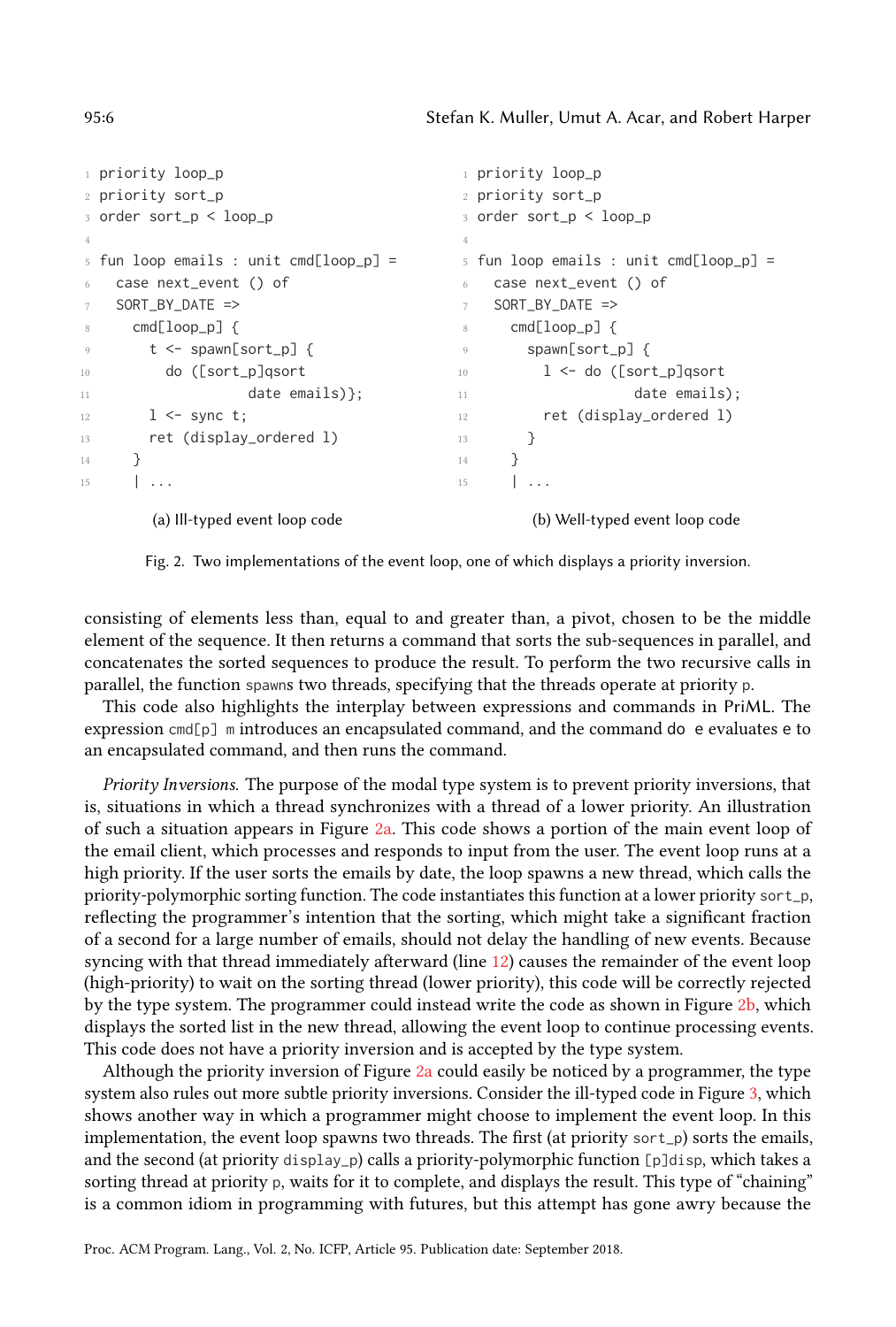```
1 priority loop_p
2 priority display_p
3 priority sort_p
4 order sort_p < loop_p
5 order sort_p < display_p
6
\tau fun[p] disp (t : email seq thread[p]) : unit cmd[display_p] =
    cmd[display_p] {
      1 \leftarrow sync t;
10 ret (display_ordered l)
11 }
12
13 fun loop emails : unit cmd[loop_p] =
14 case next_event () of
15 SORT_BY_DATE =>
16 cmd[loop_p] {
17 t <- spawn[sort_p] { do ([sort_p]qsort date emails) };
18 spawn[display_p] { do ([sort_p]disp t) }
19 }
20 | ...
```
Fig. 3. An ill-typed attempt at chaining threads together.

<span id="page-6-3"></span>thread at priority display\_p is waiting on the lower-priority sorting thread. Because of priority polymorphism, it may not be immediately clear where exactly the priority inversion occurs, and yet this code will still be correctly rejected by the type system. The type error is on line [9:](#page-6-2)

constraint violated at  $9.10-9.15$ : display\_p <= p\_1

This sync operation is passed a thread of priority  $p$  (note from the function signature that the types of thread handles explicitly track their priorities), and there is no guarantee that p is higher-priority than display<sub>-p</sub> (and, in fact, the instantiation on line  $18$  would violate this constraint). We may correct the type error in the disp function by adding this constraint to the signature:

 $fun[p : display_p] \leq p$ ] disp (t: email seq thread[p]) : unit cmd[display\_p] =

With this change, the instantiation on line [18](#page-6-3) would become ill-typed, as it should because this way of structuring the code inherently has a priority inversion. The event loop code should be written as in Figure [2b](#page-5-0) to avoid a priority inversion. However, the revised disp function could still be called on a higher-priority thread (e.g. one that checks for new mail).

Note that the programmer could also fix the type error in both versions of the code by spawning the sorting thread at a higher priority. This change, however, betrays the programmer's intention (clearly stated in the priority annotations) that the sorting should be lower priority. The purpose of the type system, as with all such programming language mechanisms, is not to relieve programmers entirely of the burden of thinking about the desired behavior of their code, but rather to ensure that the code adheres to this behavior if it is properly specified.

## <span id="page-6-0"></span>3 THE  $\lambda^4$  CALCULUS

In this section, we define a core calculus  $\lambda^4$  which captures the key ideas of a language with an MLstyle expression layer and a modal layer of prioritized asynchronous threads. Some straightforward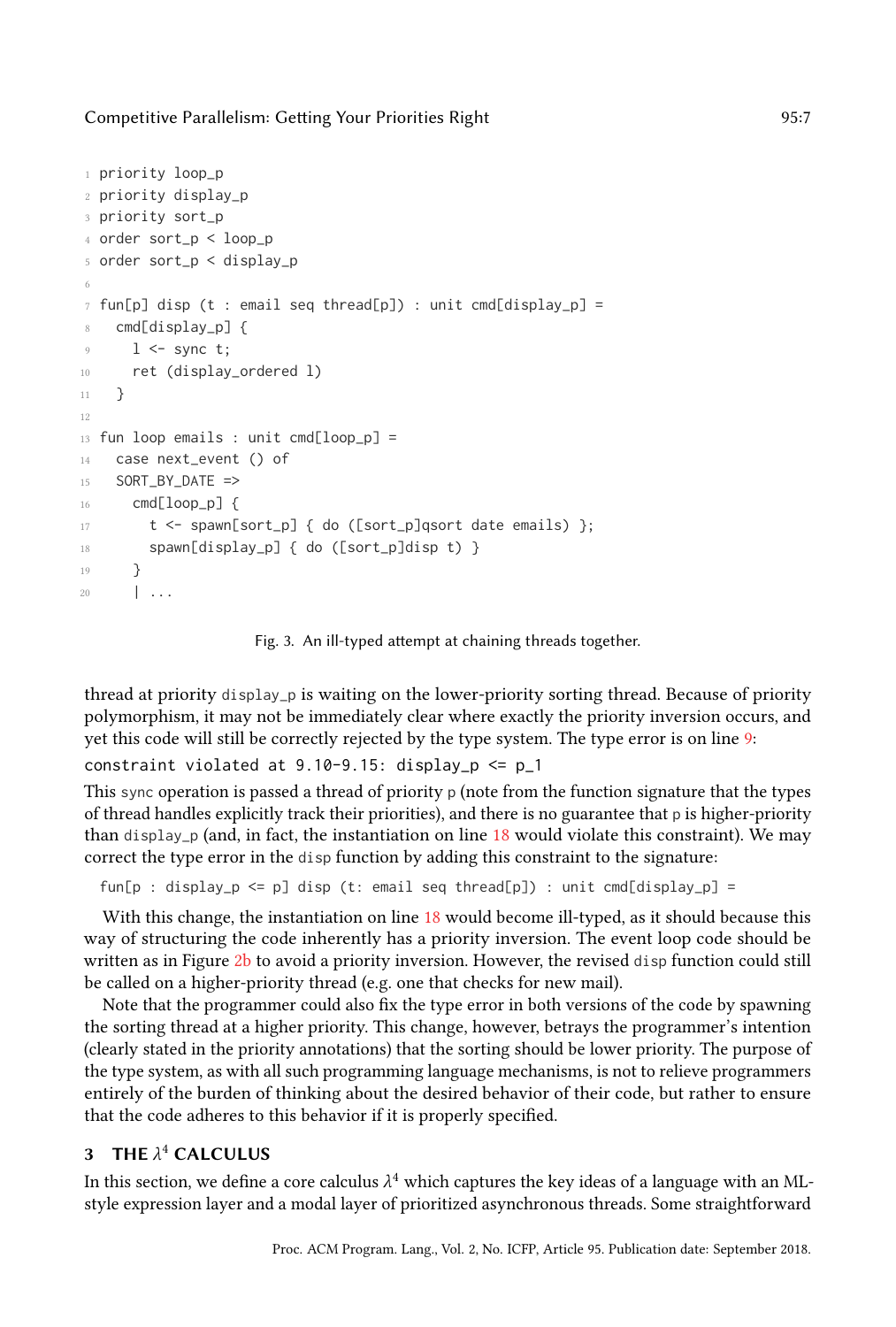<span id="page-7-0"></span>

| $T\nu pes$ |  | $\tau$ ::= unit   nat   $\tau \to \tau$   $\tau \times \tau$   $\tau + \tau$   $\tau$ thread[ $\rho$ ]   $\tau$ cmd[ $\rho$ ]   $\forall \pi : C.\tau$                                                 |
|------------|--|--------------------------------------------------------------------------------------------------------------------------------------------------------------------------------------------------------|
| Priorities |  | $\rho \quad ::= \quad \overline{\rho} \mid \pi$                                                                                                                                                        |
| Constrs.   |  | $C ::= \rho \leq \rho \mid C \wedge C$                                                                                                                                                                 |
| Values     |  | $v := x \cup \{\vert \overline{n} \vert \lambda x.e \vert \langle v, v \rangle \vert 1 \cdot v \vert r \cdot v \vert \t{t} \cdot d \vert a \vert \vert \text{cmd}[\rho] \{m\} \vert \Lambda \pi : C.e$ |
| Exprs.     |  | $e$ ::= $v$   let $x = e$ in $e$   if $z v$ { $e; x.e$ }   $v v$                                                                                                                                       |
|            |  | $ (v, v) $ fst $v$   snd $v$   inl $v$   inr $v$   case $v \{x.e, y.e\}$                                                                                                                               |
|            |  | output $v$   input $ v[\rho] $ fix $x:\tau$ is e                                                                                                                                                       |
|            |  | Commands $m ::= x \leftarrow e; m   span[\rho; \tau] \{m\}   sync e   ret e$                                                                                                                           |
|            |  |                                                                                                                                                                                                        |

Fig. 4. Syntax of  $\lambda^4$ 

rules and proof details which are omitted from this section for space reasons are available in the extended version [\[Muller et al.](#page-28-13) [2018\]](#page-28-13). Figure [4](#page-7-0) presents the abstract syntax of  $\lambda^4$ . In addition to the unit type, a type of natural numbers, functions, product types and sum types,  $\lambda^4$  has three special types. The type τ thread  $[\rho]$  is used for a handle to an asynchronous thread running at priority  $\rho$ and returning a value of type  $\tau$ . The type  $\tau$  cmd[ $\rho$ ] is used for an encapsulated command. The calculus also has a type  $\forall \pi : C.\tau$  of priority-polymorphic expressions. These types are annotated with a constraint C which restricts the instantiation of the bound priority variable. For example, the abstraction  $\Lambda \pi : \pi \leq \overline{\rho}$ .e can only be instantiated with priorities  $\overline{\rho}'$  for which  $\overline{\rho}' \leq \overline{\rho}$ .<br>A priority can be either a priority constant written  $\overline{\rho}$  or a priority variable  $\pi$ . Priority can

A priority  $\rho$  can be either a priority constant, written  $\bar{\rho}$ , or a priority variable  $\pi$ . Priority constants will be drawn from a pre-defined set, in much the same way that numerals  $\overline{n}$  are drawn from the set of natural numbers. The set of priority constants (and the partial order over them) will be determined statically and is a parameter to the static and dynamic semantics. This is a key difference between the calculus  $\lambda^4$  and PriML, in which the program can define new priority constants (we discuss in Section [6](#page-23-0) how a compiler can hoist priority definitions out of the program).

As in PriML, the syntax is separated into expressions, which do not involve priorities, and commands which do. For simplicity, the expression language is in "2/3-cps" form: we distinguish between expressions and values, and expressions take only values as arguments when this would not interfere with evaluation order. An expression with unevaluated subexpressions, e.g.  $(e_1, e_2)$ can be expressed using let bindings as let  $x = e_1$  in let  $y = e_2$  in  $(x, y)$ . Values consist of the unit value  $\langle \rangle$ , numerals  $\overline{n}$ , anonymous functions  $\lambda x.e$ , pairs of values, left- and right-injection of values, thread identifiers, encapsulated commands cmd[ρ] {m} and priority-level abstractions  $\Lambda \pi$  : C.e.

Expressions include values, let binding, the if-zero conditional if z e {e<sub>1</sub>;  $x.e<sub>2</sub>$ } and function application. There are also additional expression forms for pair introduction and left- and rightinjection. These are  $(v_1, v_2)$ , inl v and inr v, respectively. One may think of these forms as the source-level instructions to allocate the pair or tag, and the corresponding value forms as the actual runtime representation of the pair or tagged value (separating the two will allow us to account for the cost of performing the allocation). Finally, expressions include the case construct case  $e \{x.e_1; y.e_2\}$ , output, input, priority instantiation  $v[\rho]$  and fixed points.

Commands are combined using the binding construct  $x \leftarrow e$ ; m, which evaluates e to an encapsulated command, which it executes, binding its return value to  $x$ , before continuing with command  $m$ . Spawning a thread and synchronizing with a thread are also commands. The spawn command spawn[ $\rho$ ;  $\tau$ ] { $m$ } is parametrized by both a priority  $\rho$  and the type  $\tau$  of the return value of m for convenience in defining the dynamic semantics.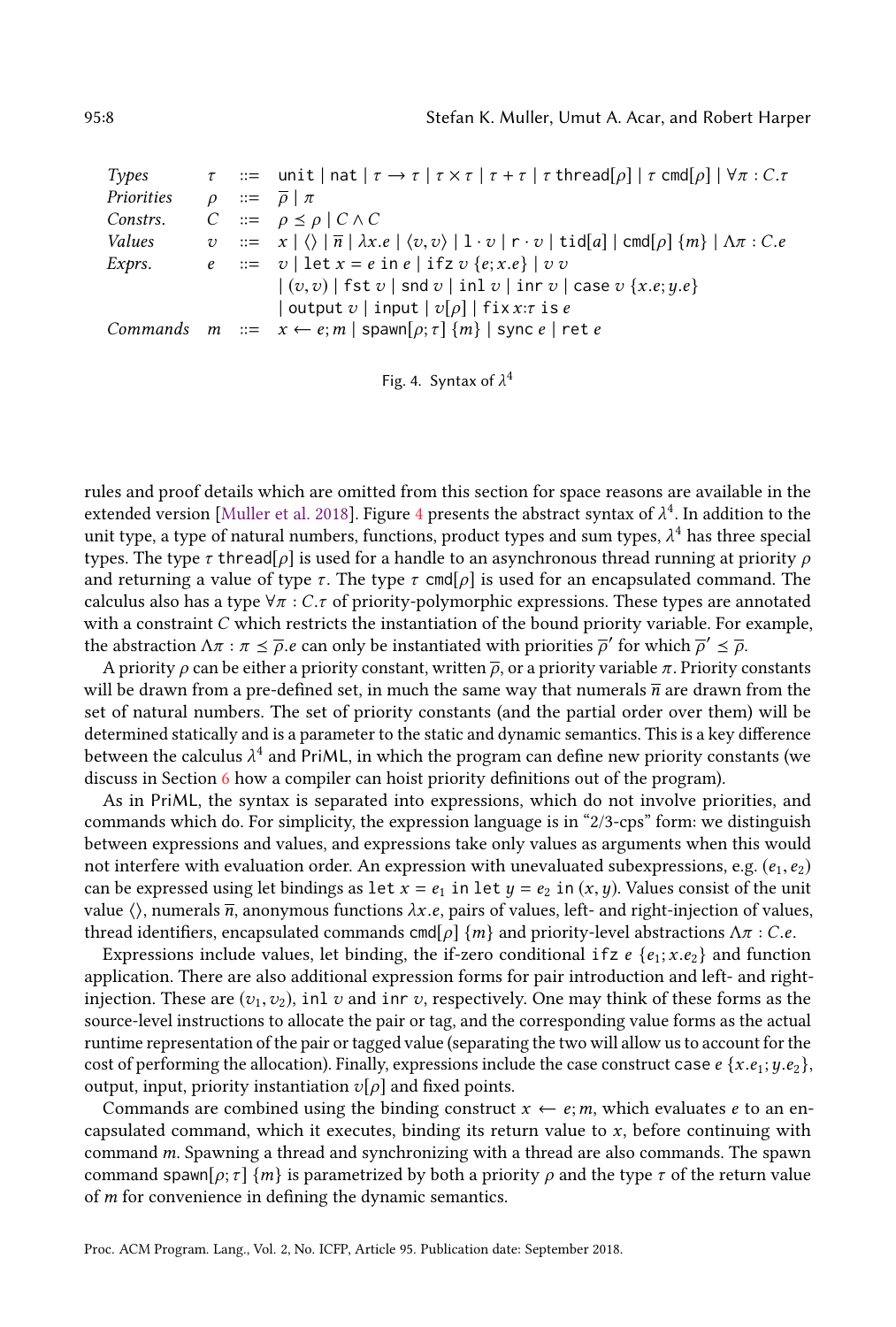<span id="page-8-0"></span>

| VAR                                                                                   | unitI |                                                                                                                           |                                                                                                                                                                                                                                   |
|---------------------------------------------------------------------------------------|-------|---------------------------------------------------------------------------------------------------------------------------|-----------------------------------------------------------------------------------------------------------------------------------------------------------------------------------------------------------------------------------|
|                                                                                       |       |                                                                                                                           | $\overline{\Gamma, x : \tau} \vdash_{\Sigma}^{R} x : \tau$ $\Gamma \vdash_{\Sigma}^{R} \langle \rangle$ : unit $\Gamma \vdash_{\Sigma, a \sim \tau \cap \partial \rho'}^{R} \text{tid}[a] : \tau \text{ thread}[\rho']$           |
| natI                                                                                  | natE  |                                                                                                                           | $\Gamma \vdash_{\Sigma}^{R} v : \text{nat}$ $\Gamma \vdash_{\Sigma}^{R} e_1 : \tau$ $\Gamma, x : \text{nat } \vdash_{\Sigma}^{R} e_2 : \tau$                                                                                      |
| $\Gamma\vdash^R_{\overline{Y}} \overline{n}$ : nat                                    |       | $\Gamma \vdash_{\Sigma}^{R} \text{ifz } v \{e_1; x.e_2\} : \tau$                                                          |                                                                                                                                                                                                                                   |
| $\rightarrow$ I<br>$\Gamma \vdash^R_{\Sigma} \lambda x.e : \tau_1 \rightarrow \tau_2$ |       | $\rightarrow$ E                                                                                                           | $\Gamma, x : \tau_1 \vdash_{\Sigma}^R e : \tau_2$ $\Gamma \vdash_{\Sigma}^R v_1 : \tau_1 \to \tau_2$ $\Gamma \vdash_{\Sigma}^R v_2 : \tau_1$<br>$\Gamma \vdash^R_{\nabla} v_1 v_2 : \tau_2$                                       |
|                                                                                       |       |                                                                                                                           |                                                                                                                                                                                                                                   |
| $\times I_1$                                                                          |       | $\times E_1$                                                                                                              | $+I_1$<br>$\Gamma \vdash^R_\Sigma v_1 : \tau_1 \qquad \Gamma \vdash^R_\Sigma v_2 : \tau_2 \qquad \Gamma \vdash^R_\Sigma v : \tau_1 \times \tau_2 \qquad \qquad \Gamma \vdash^R_\Sigma v : \tau_1$                                 |
|                                                                                       |       |                                                                                                                           | $\overline{\Gamma \vdash^{R}_{\overline{Y}}(v_1, v_2) : \tau_1 \times \tau_2}$ $\overline{\Gamma \vdash^{R}_{\overline{Y}} \text{fst } v : \tau_1}$ $\overline{\Gamma \vdash^{R}_{\overline{Y}} \text{inl } v : \tau_1 + \tau_2}$ |
|                                                                                       |       |                                                                                                                           | $\Gamma \vdash_{\Sigma}^{R} v : \tau_1 + \tau_2$ $\Gamma, x : \tau_1 \vdash_{\Sigma}^{R} e_1 : \tau'$ $\Gamma, y : \tau_2 \vdash_{\Sigma}^{R} e_2 : \tau'$                                                                        |
|                                                                                       |       | $\Gamma \vdash^R_{\Sigma}$ case $v \{x.e_1; y.e_2\} : \tau'$                                                              |                                                                                                                                                                                                                                   |
| OUTPUT<br>$\Gamma\vdash^R_{\Sigma}\upsilon:$ nat                                      | INPUT |                                                                                                                           | cmdI<br>$\Gamma \vdash^R_{\Sigma} m \sim \tau \omega \rho$                                                                                                                                                                        |
|                                                                                       |       |                                                                                                                           | $\Gamma \vdash_{\Sigma}^{R} \text{output } v : \text{unit} \qquad \Gamma \vdash_{\Sigma}^{R} \text{input} : \text{nat} \qquad \Gamma \vdash_{\Sigma}^{R} \text{cmd}[\rho] \{m\} : \tau \text{cmd}[\rho]$                          |
| $\forall$ I                                                                           |       | $\Gamma \vdash^R_{\Sigma} \Lambda \pi : C.e : \forall \pi : C.\tau$ $\Gamma \vdash^R_{\Sigma} v[\rho'] : [\rho'/\pi]\tau$ | $\Gamma, \pi$ prio, $C \vdash_{\Sigma}^{R} e : \tau$ $\Gamma \vdash_{\Sigma}^{R} v : \forall \pi : C.\tau$ $\Gamma \vdash^{R} [\rho'/\pi]C$                                                                                       |
| <b>FIX</b>                                                                            |       | $\Gamma \vdash^R_{\Sigma}$ fix x: $\tau$ is $e : \tau$ $\Gamma \vdash^R_{\Sigma}$ let $x = e_1$ in $e_2 : \tau_2$         | $\Gamma$ , $x : \tau \vdash^R_{\Sigma} e : \tau$ $\Gamma \vdash^R_{\Sigma} e_1 : \tau_1$ $\Gamma$ , $x : \tau_1 \vdash^R_{\Sigma} e_2 : \tau_2$                                                                                   |
|                                                                                       |       |                                                                                                                           |                                                                                                                                                                                                                                   |

Fig. 5. Selected expression typing rules.

#### 3.1 Static Semantics

The type system of  $\lambda^4$  carefully tracks the priorities of threads as they wait for each other and enforces that a program is free of priority inversions. This static guarantee will ensure that we can derive cost guarantees from well-typed programs.

As with the syntax, the static semantics are separated into the expression layer and the command layer. Because expressions do not depend on priorities, the static semantics for expressions is fairly standard. The main unusual feature is that the typing judgment is parametrized by a signature  $\Sigma$ containing the types and priorities of running threads. A signature has entries of the form  $a \sim \tau \omega \rho$ indicating that thread a is running at priority  $\rho$  and will return a value of type  $\tau$ . The signature is needed to check the types of thread handles.

The expression typing judgment is  $\Gamma \vdash_{\Sigma}^{R} e : \tau$ , indicating that under signature  $\Sigma$ , a partial<br>der R of priority constants and context  $\Gamma$  expression e has type  $\tau$ . As usual, the variable context  $\Gamma$ order R of priority constants and context Γ, expression e has type τ. As usual, the variable context Γ<br>mans variables to their types. Most rules for this judgment are shown in Figure 5 (omitted rules maps variables to their types. Most rules for this judgment are shown in Figure [5](#page-8-0) (omitted rules are similar to others). The variable rule var, the rule for fixed points and the introduction and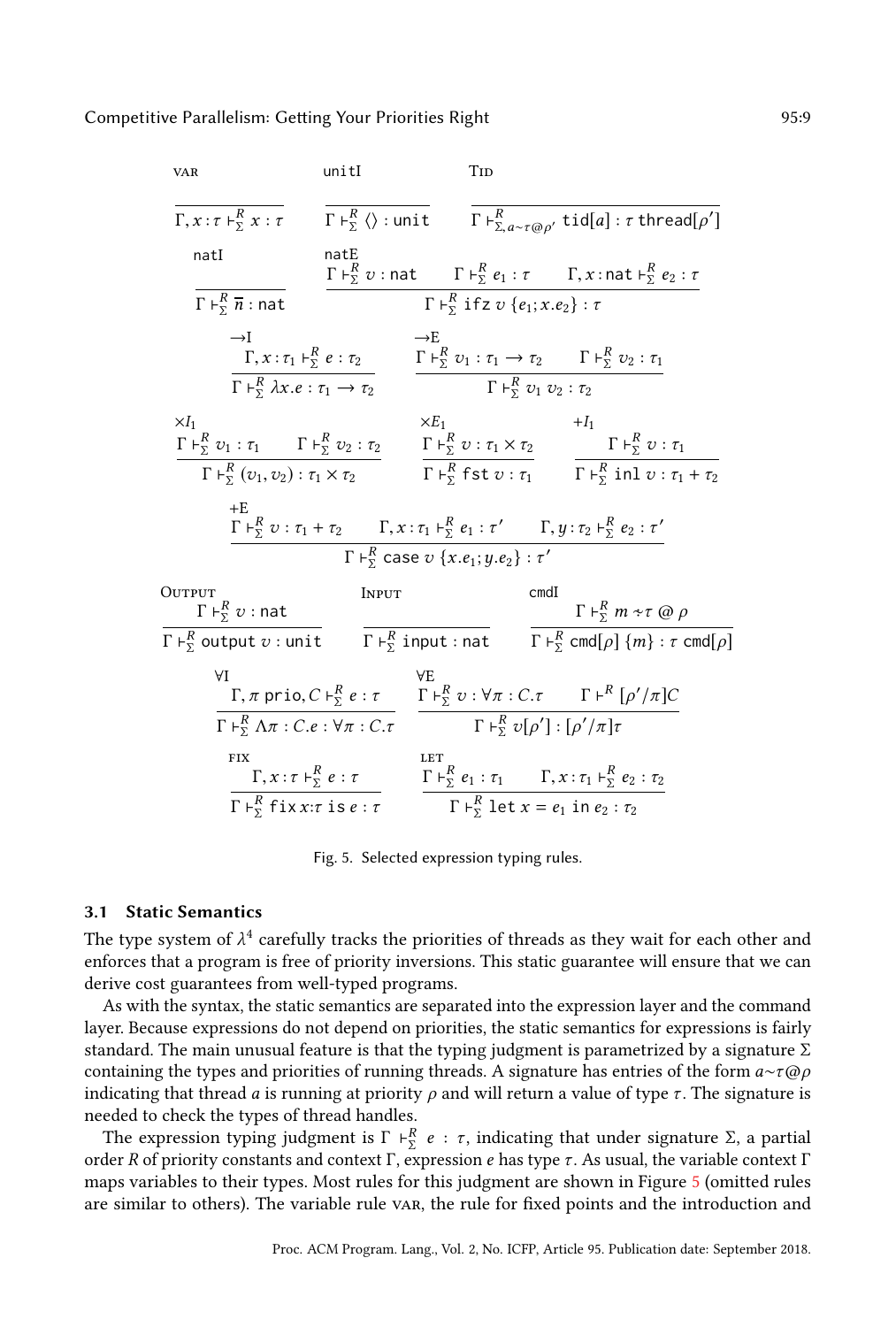<span id="page-9-0"></span>**BIND**

\n
$$
\frac{\Gamma \vdash_{\Sigma}^{R} e : \tau \text{ cmd}[\rho] \qquad \Gamma, x : \tau \vdash_{\Sigma}^{R} m \rightsquigarrow \tau' \text{ @ } \rho}{\Gamma \vdash_{\Sigma}^{R} x \leftarrow e; m \rightsquigarrow \tau' \text{ @ } \rho} \qquad \frac{\Gamma \vdash_{\Sigma}^{R} m \rightsquigarrow \tau \text{ @ } \rho'}{\Gamma \vdash_{\Sigma}^{R} \text{spam}[\rho'; \tau] \{m\} \rightsquigarrow \tau \text{ thread}[\rho'] \text{ @ } \rho}
$$
\nSince

\n
$$
\frac{\text{SYNC}}{\Gamma \vdash_{\Sigma}^{R} e : \tau \text{ thread}[\rho']} \qquad \frac{\Gamma \vdash_{\Gamma}^{R} \text{spam}[\rho'; \tau] \{m\} \rightsquigarrow \tau \text{ thread}[\rho'] \text{ @ } \rho'}{\Gamma \vdash_{\Sigma}^{R} \text{spam } e \rightsquigarrow \tau \text{ @ } \rho} \qquad \frac{\text{RET}}{\Gamma \vdash_{\Sigma}^{R} \text{ret } e \rightsquigarrow \tau \text{ @ } \rho}
$$

Fig. 6. Command typing rules.

<span id="page-9-1"></span>hyp  $\Gamma, \rho_1 \leq \rho_2 \vdash^R \rho_1 \leq \rho_2$ assume  $\overline{\rho}_1 \prec \overline{\rho}_2 \in R$  $\Gamma \vdash^R \overline{\rho}_1 \leq \overline{\rho}_2$ refl  $\Gamma \vdash^R \rho \leq \rho$ trans  $\Gamma \vdash^R \rho_1 \leq \rho_2$ <br> $\Gamma \vdash^R \rho_2 \leq \rho_2$  $\frac{\Gamma \vdash^R \rho_2 \leq \rho_3}{P}$  $\Gamma \vdash^R \rho_1 \leq \rho_3$ conj  $\Gamma\vdash^R C_1$ <br> $\Gamma\vdash^R C_1$  $\frac{\Gamma \vdash^R C_2}{R}$  $\Gamma \vdash^R C_1 \wedge C_2$ 

#### Fig. 7. Constraint entailment

elimination rules for unit, natural numbers, functions, products and sums, are straightforward. The rule for thread handles tid[a] looks up the thread a in the signature. The rule for encapsulated commands cmd[ρ] {m} requires that the command m be well-typed and runnable at priority  $\rho$ , using the typing judgment for commands, which will be defined below. Rule ∀I extends the context with both the priority variable  $\pi$  and the constraint C. Rule  $\forall$ E handles priority instantiation. When instantiating the variable  $\pi$  with priority  $\rho'$ , the rule requires that the constraints hold with  $\rho'$ substituted for  $\pi$  (the constraint entailment judgment  $\Gamma \stackrel{\circ}{\vdash}^R C$  will be discussed below). The rule also performs the corresponding substitution in the return type.

The command typing judgment is  $\Gamma \vdash^R_\Sigma m \nightharpoonup \varphi \rho$  and includes both the return type  $\tau$  and the locity  $\rho$  at which m is runnable. The rules are shown in Figure 6. The rule for bind requires priority  $\rho$  at which *m* is runnable. The rules are shown in Figure [6.](#page-9-0) The rule for bind requires that e return a command of the current priority and return type  $\tau$ , and then extends the context with a variable x of type  $\tau$  in order to type the remaining command. The rule for spawn[ $\rho$ ';  $\tau$ ]  $\{m\}$ requires that *m* be runnable at priority  $ρ'$  and return a value of type  $τ$ . The spawn command returns a thread handle of type  $\tau$  thread[ $\rho'$ ], and may do so at any priority. The sync e command requires that e have the type of a thread handle of type  $\tau$ , and returns a value of type  $\tau$ . The rule also checks the priority annotation on the thread's type and requires that this priority be at least the current priority. This is the condition that rules out sync commands that would cause priority inversions. Finally, if e has type  $\tau$ , then the command ret e returns a value of type  $\tau$ , at any priority.

The constraint checking judgment is defined in Figure [7.](#page-9-1) We can conclude that a constraint holds if it appears directly in the context (rule hyp) or the partial order (rule assume) or if it can be concluded from reflexivity or transitivity (rules refl and trans, respectively). Finally, the conjunction  $C_1 \wedge C_2$  requires that both conjuncts hold.

We use several forms of substitution in both the static and dynamic semantics. All use the standard definition of capture-avoiding substitution. We can substitute expressions for variables in expressions ( $[e_2/x]e_1$ ) or in commands ( $[e/x]m$ ), and we can substitute priorities for priority variables in expressions ( $[\rho/\pi]e$ ), commands ( $[\rho/\pi]m$ ), constraints ( $[\rho/\pi]C$ ), contexts ( $[\rho/\pi]\Gamma$ ), types and priorities. For each of these substitutions, we prove the principle that substitution preserves typing. These substitution principles are collected in Lemma [1.](#page-10-0)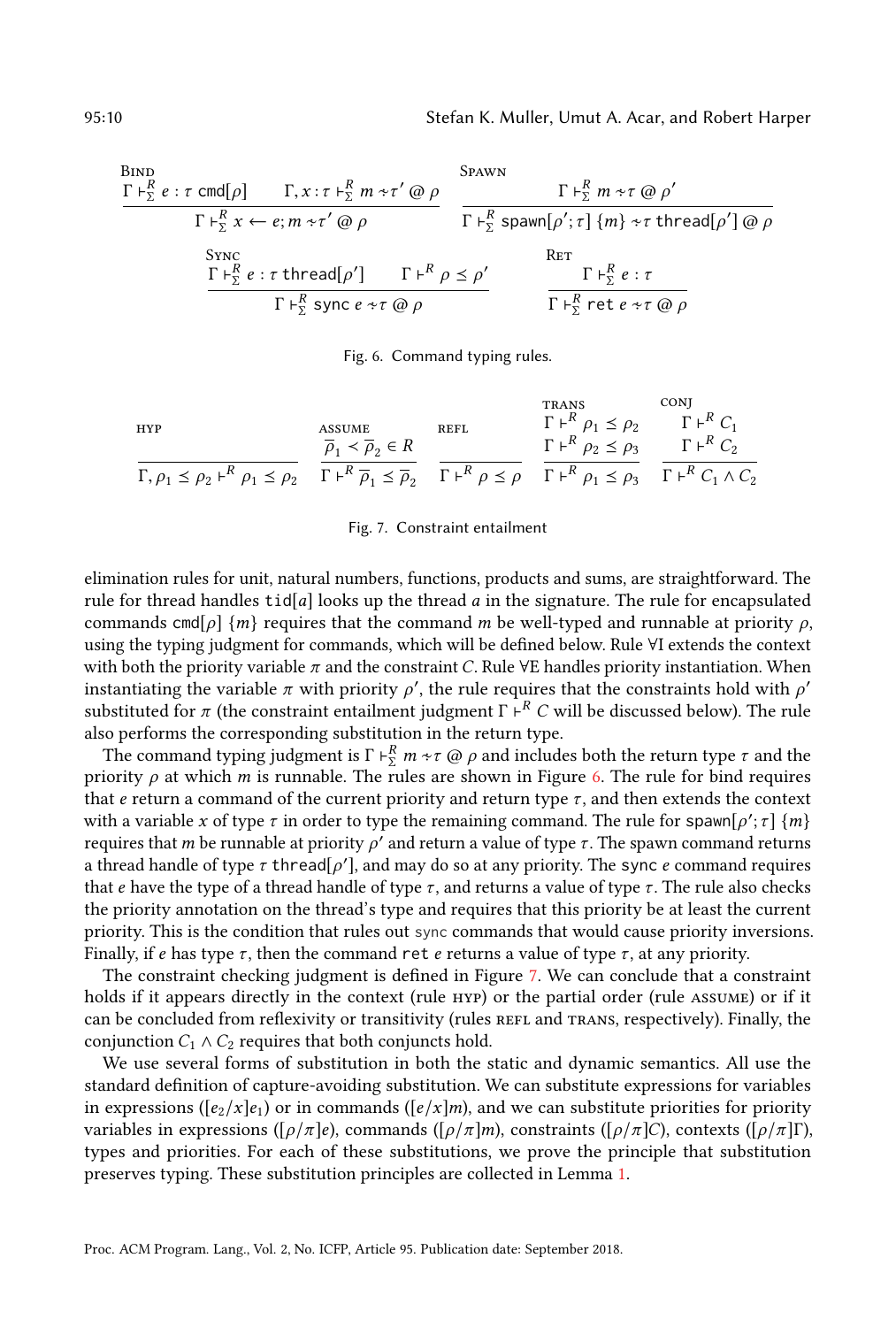<span id="page-10-0"></span>LEMMA 1 (SUBSTITUTION).

- (1) If  $\Gamma$ ,  $x : \tau \vdash^R_{\Sigma}$ <br>(2) If  $\Gamma$ ,  $x : \tau \vdash^R_{R}$  $e_1 : \tau'$  and  $\Gamma \vdash_{\Sigma}^{R} e_2 : \tau$ , then  $\Gamma \vdash_{\Sigma}^{R}$ <br>m  $\tau \tau' \otimes \rho$  and  $\Gamma \vdash^{R} e : \tau$  then  $[e_2/x]e_1 : \tau'.$
- (2) If  $\Gamma$ ,  $x : \tau \vdash_R^R m \overset{\sim}{\sim} \tau' \text{ @ } \rho$  and  $\Gamma \vdash_R^R e : \tau$ , then  $\Gamma \vdash_R^R [e/x] m \overset{\sim}{\sim} \tau' \text{ @ } \rho$ .<br>(3) If  $\Gamma$   $\pi$  prio  $\vdash_R^R e : \tau$ , then  $\lceil \rho / \pi \rceil \Gamma \vdash_R^R \lceil \rho / \pi \rceil e : \lceil \rho / \pi \rceil \tau$ .
- (3) If  $\Gamma$ ,  $\pi$  prio  $\vdash^R_{\Sigma} e : \tau$ , then  $[\rho/\pi] \Gamma \vdash^R_{\Sigma} [\rho/\pi] e : [\rho$ <br>(4) If  $\Gamma$   $\pi$  prio  $\vdash^R$  m  $\star \tau \otimes \circ$ , then  $[\alpha'/\pi] \Gamma \vdash^R [\alpha'/\pi]$  $[\rho/\pi]e : [\rho/\pi]\tau$ .
- (4) If  $\Gamma$ ,  $\pi$  prio  $\vdash_{\Sigma}^{\overline{R}} m \sim \tau \circledcirc \rho$ , then  $[\rho'/\pi] \Gamma \vdash_{\Sigma}^{\overline{R}}$ <br>(5) If  $\Gamma$   $\pi$  prio  $\vdash^{\overline{R}}$  C, then  $[\rho/\pi] \Gamma \vdash^{\overline{R}}$   $[\rho/\pi] C$  $[\rho'/\pi] m \div [\rho'/\pi] \tau \omega [\rho'/\pi] \rho.$
- (5) If  $\Gamma$ ,  $\pi$  prio ⊢ $\overline{R}$  C, then  $[\rho/\pi]\Gamma$  ⊢ $R$   $[\rho/\pi]$ C.

The proof is straightforward.

#### <span id="page-10-2"></span>3.2 Dynamic Semantics

We define a transition semantics for  $\lambda^4$ . Because the operational behavior (as distinct from run-time or responsiveness, which will be the focus of Section [4\)](#page-14-0) of expressions does not depend on the priority at which they run or what other threads are running, their semantics can be defined without regard to other running threads. The semantics for commands will be more complex, because it must include other threads. We will also define a syntax and dynamic semantics for thread pools, which are collections of all of the currently running threads.

The dynamic semantics for expressions consists of two judgments. The judgment v val<sub>N</sub> states that *v* is a well-formed value and refers only to thread names in the signature Σ. The rules for this judgment are omitted. The transition relation for expressions  $e \to e'$  is fairly straightforward for a left-to-right, call-by-value lambda calculus and is shown in Figure [8.](#page-11-0) The signature  $\Sigma$  does not change during expression evaluation and is used solely to determine whether thread IDs are well-formed values. The if z construct conditions on the value of the numeral  $\overline{n}$ . If  $n = 0$ , it steps to  $e_1$ . If not, it steps to  $e_2$ , substituting  $n - 1$  for x. The case construct conditions on whether e is a left or right injection, and steps to  $e_1$  (resp.  $e_2$ ), substituting the injected value for x (resp.  $y$ ). Function applications and priority instantiations simply perform the appropriate substitution.

Define a thread pool  $\mu$  to be a mapping of thread symbols to threads:  $\overrightarrow{a} \rightarrow \overrightarrow{m}$  indicates a thread  $\overrightarrow{a}$ 

at priority  $\rho$  running m. The concatenation of two thread pools is written  $\mu_1 \uplus \mu_2$ . Thread pools can also introduce new thread names: the thread pool  $v\Sigma\{\mu\}$  allows the thread pool  $\mu$  to use thread names bound in the signature  $\Sigma$ . Thread pools are not ordered; we identify thread pools up to commutativity and associativity of  $\forall^2$  $\forall^2$ . We also introduce the additional congruence rules of Figure [10,](#page-11-1) which allow for thread name bindings to freely change scope within a thread pool.

Figure [9](#page-11-2) gives the typing rules for thread pools. The typing judgment  $\vdash^R_\Sigma \mu : \Sigma'$  indicates that all reads of u are well-typed assuming an ambient environment that includes the threads mentioned threads of  $\mu$  are well-typed assuming an ambient environment that includes the threads mentioned in Σ, and that Σ' includes the threads introduced in μ, minus any bound in a νΣ''{μ''} form. The rules are straightforward: the empty thread pool 0 is always well-typed and introduces no threads rules are straightforward: the empty thread pool Ø is always well-typed and introduces no threads, individual threads are well-typed if their commands are, and concatenations are well-typed if their components are. In a concatenation  $\mu_1 \oplus \mu_2$ , if  $\mu_1$  introduces the threads  $\Sigma_1$  and  $\mu_2$  introduces the threads  $\Sigma_2$ , then  $\mu_1$  may refer to threads in  $\Sigma_2$  and vice versa. If a thread pool  $\mu$  is well-typed and introduces the threads in  $\Sigma'$ ,  $\Sigma''$ , then  $v\Sigma'(\mu)$  introduces the threads in  $\Sigma''$  (subtracting off the threads explicitly introduced by the binding)  $\frac{1}{2}$ ,  $\frac{1}{2}$ ,  $\frac{1}{2}$ ,  $\frac{1}{2}$ ,  $\frac{1}{2}$ ,  $\frac{1}{2}$ ,  $\frac{1}{2}$ ,  $\frac{1}{2}$ ,  $\frac{1}{2}$ ,  $\frac{1}{2}$ ,  $\frac{1}{2}$ ,  $\frac{1}{2}$ ,  $\frac{1}{2}$ ,  $\frac{1}{2}$ ,  $\frac{1}{2}$ ,  $\frac{1}{2}$ ,  $\frac{1}{2}$ ,  $\frac{1}{2}$ ,  $\frac{1}{2}$ ,  $\frac{1}{2}$ ,

The transition judgment for commands is  $m \xrightarrow{\alpha} (\Sigma', m', \mu')$ , indicating that under signature  $\Sigma$ , command *m* steps to *m'*. The transition relation carries a label  $\alpha$ , indicating the "action" taken by this step. At this point, actions can be the silent action  $\epsilon$  or the sync action b? v, indicating that the transition receives a value  $v$  by synchronizing on thread  $b$ . This step may also spawn new

<span id="page-10-1"></span><sup>&</sup>lt;sup>2</sup>Because threads cannot refer to threads that (transitively) spawned them, we could order the thread pool, which would allow us to prove that deadlock is not possible in  $\lambda^4$ . This is outside the scope of this paper.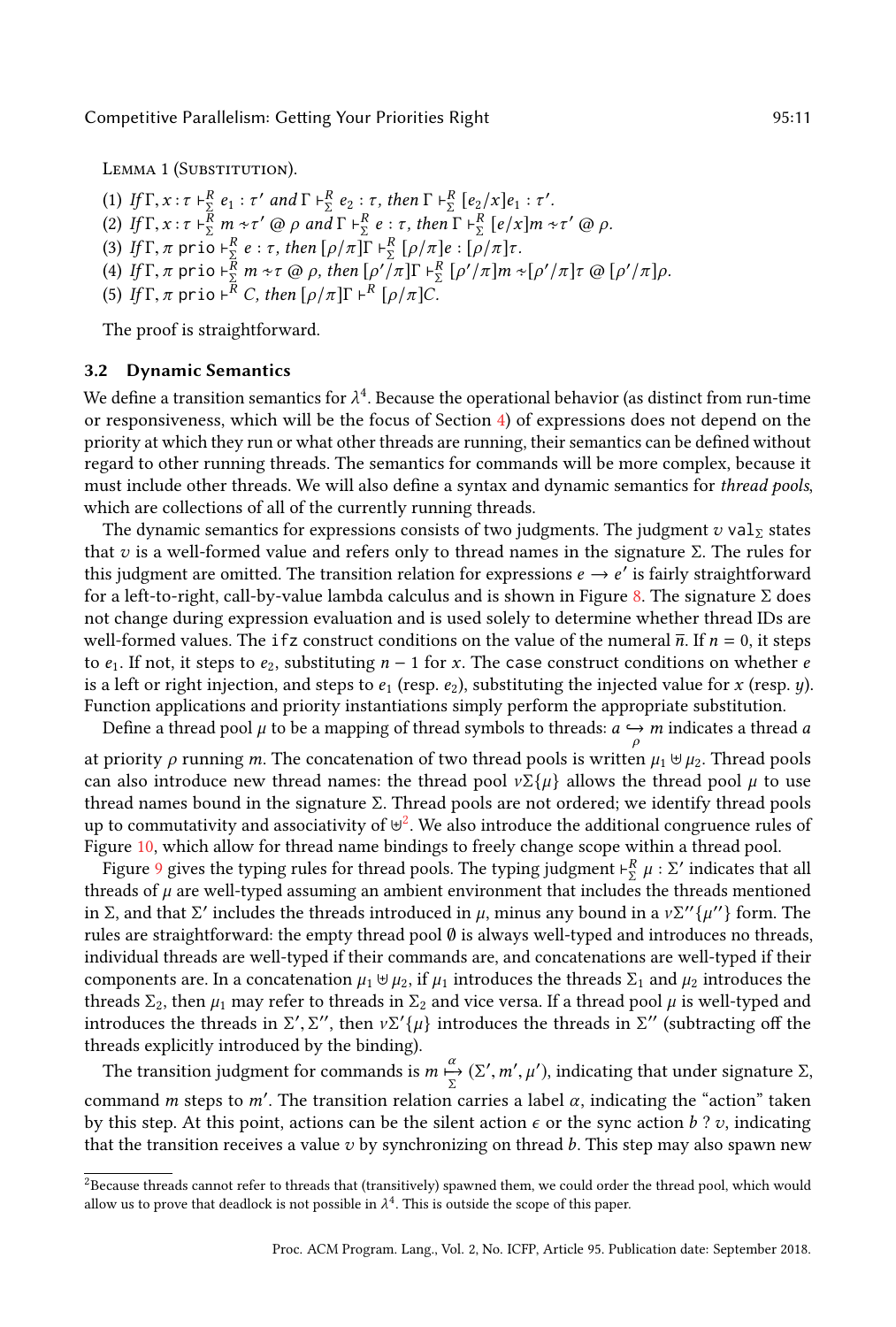<span id="page-11-0"></span>

| D-LET-STEP                                                                                                     |                                                                                                                                                                                                                                                                                     | D-LET                                                  |                                         |                                                                    |
|----------------------------------------------------------------------------------------------------------------|-------------------------------------------------------------------------------------------------------------------------------------------------------------------------------------------------------------------------------------------------------------------------------------|--------------------------------------------------------|-----------------------------------------|--------------------------------------------------------------------|
|                                                                                                                |                                                                                                                                                                                                                                                                                     | $v$ val <sub><math>\bar{x}</math></sub>                |                                         |                                                                    |
|                                                                                                                | let $x = e_1$ in $e_2 \rightarrow$ let $x = e'_1$ in $e_2$ let $x = v$ in $e \rightarrow [v/x]e$                                                                                                                                                                                    |                                                        |                                         |                                                                    |
| $D-I$ FZ-Z                                                                                                     | $D-I$ FZ- $NZ$                                                                                                                                                                                                                                                                      |                                                        |                                         | $D-APP$<br>$v$ val <sub><math>\bar{x}</math></sub>                 |
| if z 0 { $e_1$ ; $x.e_2$ } $\rightarrow e_1$ if z n + 1 { $e_1$ ; $x.e_2$ } $\rightarrow \overline{n}/x$ $e_2$ |                                                                                                                                                                                                                                                                                     |                                                        |                                         | $(\lambda x.e) v \rightarrow [v/x]e$                               |
| $D-PAIR$                                                                                                       | D-Fst<br>$v_1$ val $_\Sigma$ $v_2$ val $_\Sigma$ $v_1$ val $_\Sigma$ $v_2$ val $_\Sigma$ $v_1$ val $_\Sigma$ $v_2$ val $_\Sigma$<br>$(v_1, v_2) \rightarrow \langle v_1, v_2 \rangle$ fst $\langle v_1, v_2 \rangle \rightarrow v_1$ snd $\langle v_1, v_2 \rangle \rightarrow v_2$ |                                                        | $D-SND$                                 |                                                                    |
| $D$ -InL<br>$v$ va $\text{1}_{\Sigma}$                                                                         | $D$ -InR<br>$v$ val <sub><math>\overline{x}</math></sub>                                                                                                                                                                                                                            | $D-CASE-L$                                             | $v$ val <sub><math>\bar{x}</math></sub> |                                                                    |
|                                                                                                                | $\text{inl } v \to 1 \cdot v$ inr $v \to r \cdot v$                                                                                                                                                                                                                                 |                                                        |                                         | case $1 \cdot v \{x.e_1; y.e_2\} \rightarrow [v/x]e_1$             |
| $D-CASE-R$                                                                                                     | $v$ val <sub><math>\bar{x}</math></sub>                                                                                                                                                                                                                                             | D-OUTPUT                                               |                                         | D-INPUT<br>$n \in \mathbb{N}$                                      |
|                                                                                                                | case $\mathsf{r} \cdot v$ { $x.e_1; y.e_2$ } $\rightarrow$ $[v/y]e_2$                                                                                                                                                                                                               |                                                        |                                         | output $\overline{n} \to \langle \rangle$ input $\to \overline{n}$ |
| $D-PRAPP$                                                                                                      |                                                                                                                                                                                                                                                                                     | $D-FIX$                                                |                                         |                                                                    |
|                                                                                                                | $(\Lambda \pi : C.e)[\rho'] \rightarrow [\rho'/\pi]e$                                                                                                                                                                                                                               | $fix x:\tau$ is $e \rightarrow [fix x:\tau$ is $e/x]e$ |                                         |                                                                    |

Fig. 8. Dynamic semantics for expressions.

<span id="page-11-2"></span>

| ENTER                      | ONEThREAD                                                                                                                                                                                                                                                                                                                                                                                                                                                                                                                                                                                                                                                                                                                                                                                                                                                                                                                                                                                                                                                                                                                                                                                                                                            | CONCAT | EXTEND |
|----------------------------|------------------------------------------------------------------------------------------------------------------------------------------------------------------------------------------------------------------------------------------------------------------------------------------------------------------------------------------------------------------------------------------------------------------------------------------------------------------------------------------------------------------------------------------------------------------------------------------------------------------------------------------------------------------------------------------------------------------------------------------------------------------------------------------------------------------------------------------------------------------------------------------------------------------------------------------------------------------------------------------------------------------------------------------------------------------------------------------------------------------------------------------------------------------------------------------------------------------------------------------------------|--------|--------|
| $\frac{F_X}{F_X} \theta :$ | $\frac{F_X^R}{F_X^S} \cdot \frac{F_X^S}{F_X^S} \cdot \frac{F_X^S}{F_X^S} \cdot \frac{F_X^S}{F_X^S} \cdot \frac{F_X^S}{F_X^S} \cdot \frac{F_X^S}{F_X^S} \cdot \frac{F_X^S}{F_X^S} \cdot \frac{F_X^S}{F_X^S} \cdot \frac{F_X^S}{F_X^S} \cdot \frac{F_X^S}{F_X^S} \cdot \frac{F_X^S}{F_X^S} \cdot \frac{F_X^S}{F_X^S} \cdot \frac{F_X^S}{F_X^S} \cdot \frac{F_X^S}{F_X^S} \cdot \frac{F_X^S}{F_X^S} \cdot \frac{F_X^S}{F_X^S} \cdot \frac{F_X^S}{F_X^S} \cdot \frac{F_X^S}{F_X^S} \cdot \frac{F_X^S}{F_X^S} \cdot \frac{F_X^S}{F_X^S} \cdot \frac{F_X^S}{F_X^S} \cdot \frac{F_X^S}{F_X^S} \cdot \frac{F_X^S}{F_X^S} \cdot \frac{F_X^S}{F_X^S} \cdot \frac{F_X^S}{F_X^S} \cdot \frac{F_X^S}{F_X^S} \cdot \frac{F_X^S}{F_X^S} \cdot \frac{F_X^S}{F_X^S} \cdot \frac{F_X^S}{F_X^S} \cdot \frac{F_X^S}{F_X^S} \cdot \frac{F_X^S}{F_X^S} \cdot \frac{F_X^S}{F_X^S} \cdot \frac{F_X^S}{F_X^S} \cdot \frac{F_X^S}{F_X^S} \cdot \frac{F_X^S}{F_X^S} \cdot \frac{F_X^S}{F_X^S} \cdot \frac{F_X^S}{F_X^S} \cdot \frac{F_X^S}{F_X^S} \cdot \frac{F_X^S}{F_X^S} \cdot \frac{F_X^S}{F_X^S} \cdot \frac{F_X^S}{F_X^S} \cdot \frac{F_X^S}{F_X^S} \cdot \frac{F_X^S}{F_X^S} \cdot \frac{F_X^S}{F_X^S} \cdot \frac{F_X^S}{F_X^S} \cdot \frac{F_X^S}{F_X^S} \cdot \frac{$ |        |        |

Fig. 9. Typing rules for thread pools

<span id="page-11-1"></span>
$$
\overline{v\Sigma\{\mu_1\}\uplus\mu_2}\equiv v\Sigma\{\mu_1\uplus\mu_2\}\qquad\overline{v\Sigma\{v\Sigma'\{\mu\}\}}\equiv v\Sigma,\Sigma'\{\mu\}\qquad\overline{v\cdot\{\mu\}}\equiv\mu
$$

Fig. 10. Congruence rules for thread pools.

threads, and so the judgment includes extensions to the thread pool (μ') and the signature (Σ').<br>Both extensions may be empty Both extensions may be empty.

The rules for the transition judgment are shown in Figure [11.](#page-12-0) The rules for the bind construct  $x \leftarrow$ e;  $m_2$  evaluate e to an encapsulated command cmd[ρ] { $m_1$ }, then evaluate this command to a return value ret v before substituting v for x in  $m_2$ . The spawn command spawn[ $\rho$ ;  $\tau$ ] {m} does not evaluate m, but simply spawns a fresh thread b to execute it, and returns a thread handle  $tid[b]$ . The sync command sync e evaluates e to a thread handle tid[b], and then takes a step to ret v labeled with the action  $b$  ?  $v$ . Note that, because the thread  $b$  is not available to the rule, the return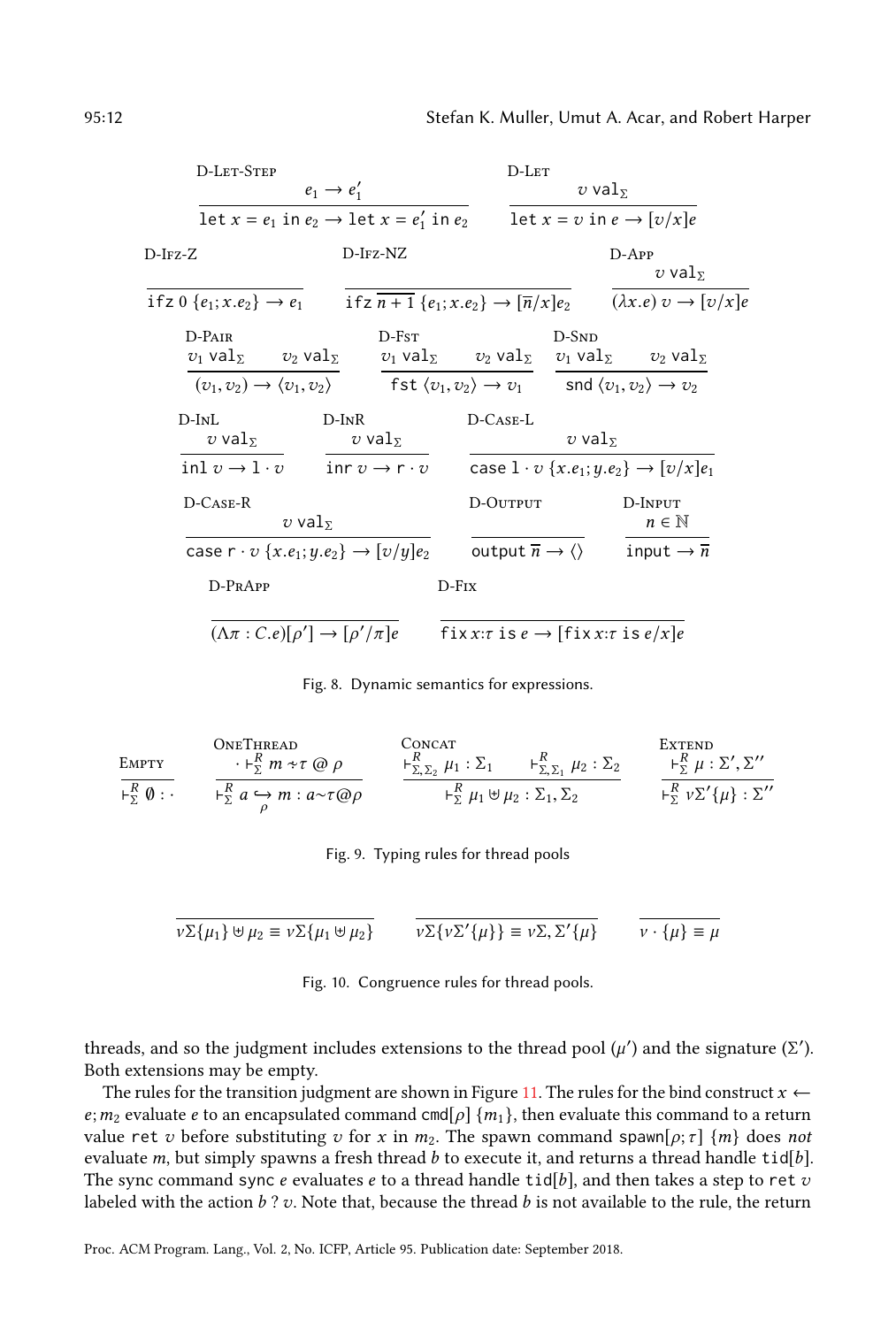<span id="page-12-0"></span>D-BIND1  
\n
$$
e \rightarrow e'
$$
  
\n $x \leftarrow e; m \xrightarrow{\epsilon} (\cdot, x \leftarrow e'; m, \emptyset)$   
\nD-BIND3  
\n $e \lor \text{al}_{\Sigma}$   
\n $x \leftarrow \text{cmd}[p] \{m_1\}; m_2 \xrightarrow{\alpha} (\Sigma', x \leftarrow \text{cmd}[p] \{m'_1\}; m_2, \mu')$   
\nD-BIND3  
\n $e \lor \text{al}_{\Sigma}$   
\n $x \leftarrow \text{cmd}[p] \{\text{ret } e\}; m \xrightarrow{\epsilon} (\cdot, [e/x]m, \emptyset)$   
\nD-SrawN  
\n $b \text{ fresh}$   
\nD-SrawN  
\n $b \text{ fresh}$   
\nD-SrawN  
\n $b \text{ fresh}$   
\nD-SrawN  
\n $b \text{ fresh}$   
\nD-SrawN  
\n $b \text{ fresh}$   
\nD-SrawN  
\nD-SrawN  
\n $b \text{ fresh}$   
\nD-SrawN  
\n $b \text{ fresh}$   
\nD-SrawN  
\n $b \text{ fresh}$   
\nD-SrawN  
\n $b \text{ fresh}$   
\nD-SrawN  
\n $b \text{ fresh}$   
\nD-SrawN  
\n $b \text{ fresh}$   
\n $c \leftarrow \text{cm}(p] \{re \} \{m_1\}; m_2, \mu' \}$   
\n $e \rightarrow e'$   
\n $e \rightarrow e'$   
\n $e \rightarrow e'$   
\n $e \rightarrow e'$   
\n $e \rightarrow e'$   
\n $e \rightarrow e'$   
\n $e \rightarrow e'$   
\n $e \rightarrow e'$   
\n $e \rightarrow e'$   
\n $e \rightarrow e'$   
\n $e \rightarrow e'$   
\n $e \rightarrow e'$   
\n $e \rightarrow e'$   
\n $e \rightarrow e'$   
\n $e \rightarrow e'$   
\n $e \rightarrow e'$   
\n $e \rightarrow e'$   
\n $e \rightarrow e'$   
\n $e \rightarrow e'$   
\n $e \rightarrow e'$   
\n $e \rightarrow e'$   
\n $e \rightarrow e'$   
\n $e \rightarrow e'$   
\n $e \rightarrow e'$ 



| DT-Thread                                                                    | DT-Ret                                                                                                                                                                                         |
|------------------------------------------------------------------------------|------------------------------------------------------------------------------------------------------------------------------------------------------------------------------------------------|
| $m \stackrel{\alpha}{\mapsto} (\Sigma', m', \mu')$                           | v val <sub>a<math>\sim \tau(\omega \rho, \Sigma)</math></sub>                                                                                                                                  |
| DT-Sync                                                                      | $a \hookrightarrow m \xrightarrow{a/\alpha} v\Sigma' \{a \hookrightarrow m' \uplus \mu'\}$ $a \hookrightarrow \text{ret } v \xrightarrow{a/\nmid v} a \hookrightarrow \text{ret } v$           |
| $\Sigma = \Sigma', a \sim \tau_a \omega \rho_a, b \sim \tau_b \omega \rho_b$ | $\mu_1 \xrightarrow[\Sigma]{a/b?v} \mu_1'$ $\mu_2 \xrightarrow[\Sigma]{b/ v} \mu_2$                                                                                                            |
|                                                                              | $\mu_1 \uplus \mu_2 \stackrel{a/\epsilon}{\Longrightarrow} \mu'_1 \uplus \mu_2$                                                                                                                |
| DT-CONCAT                                                                    | DT-Extend                                                                                                                                                                                      |
| $\mu_1 \stackrel{a/\alpha}{\Longrightarrow} \mu'_1$                          | $\mu \xrightarrow[\sum . a \sim \tau @ \rho]{b/\alpha} \mu'$                                                                                                                                   |
|                                                                              | $\mu_1 \uplus \mu_2 \stackrel{a/\alpha}{\Longrightarrow} \mu_1' \uplus \mu_2$ $va \sim \tau \omega \rho {\mu} \stackrel{b/\alpha}{\Longrightarrow} va \sim \tau \omega \rho {\mu'}$            |
| DT-PAR                                                                       |                                                                                                                                                                                                |
|                                                                              | $(\forall 1 \leq i \leq n) v \Sigma {\mu \oplus \mu_1 \oplus \ldots \oplus \mu_n} \stackrel{a_i}{\implies} v \Sigma {\mu \oplus \mu_1 \oplus \ldots \oplus \mu'_i \oplus \ldots \oplus \mu_n}$ |
|                                                                              | $\nu\Sigma\{\mu\uplus\mu_1\uplus\ldots\uplus\mu_n\}\stackrel{\{a_1,\ldots,a_n\}}{\longrightarrow}\nu\Sigma\{\mu\uplus\mu_1'\uplus\ldots\uplus\mu_i'\uplus\ldots\uplus\mu_n'\}$                 |

Fig. 12. Dynamic rules for thread pools.

value  $v$  is "guessed". It will be the job of the thread pool semantics to connect this thread to the thread  $b$  and provide the appropriate return value. Finally, ret  $e$  evaluates  $e$  to a value.

We define an additional transition judgment for thread pools, which nondeterministically allows a thread to step. The judgment  $\mu \stackrel{a/\alpha}{\Longrightarrow} \mu'$  is again annotated with an action. In this judgment, because it is not clear what thread is taking the step, the action is labeled with the thread  $a$ . Actions now also include the "return" action !v, indicating that the thread returns the value  $v$ . Rule DT-Sync matches this with a corresponding sync action and performs the synchronization. If a thread in  $\mu_1$ wishes to sync with b and a thread b in  $\mu_2$  wishes to return its value, then the thread pool  $\mu_1 \oplus \mu_2$ can step silently, performing the synchronization. Without loss of generality,  $\mu_1$  can come first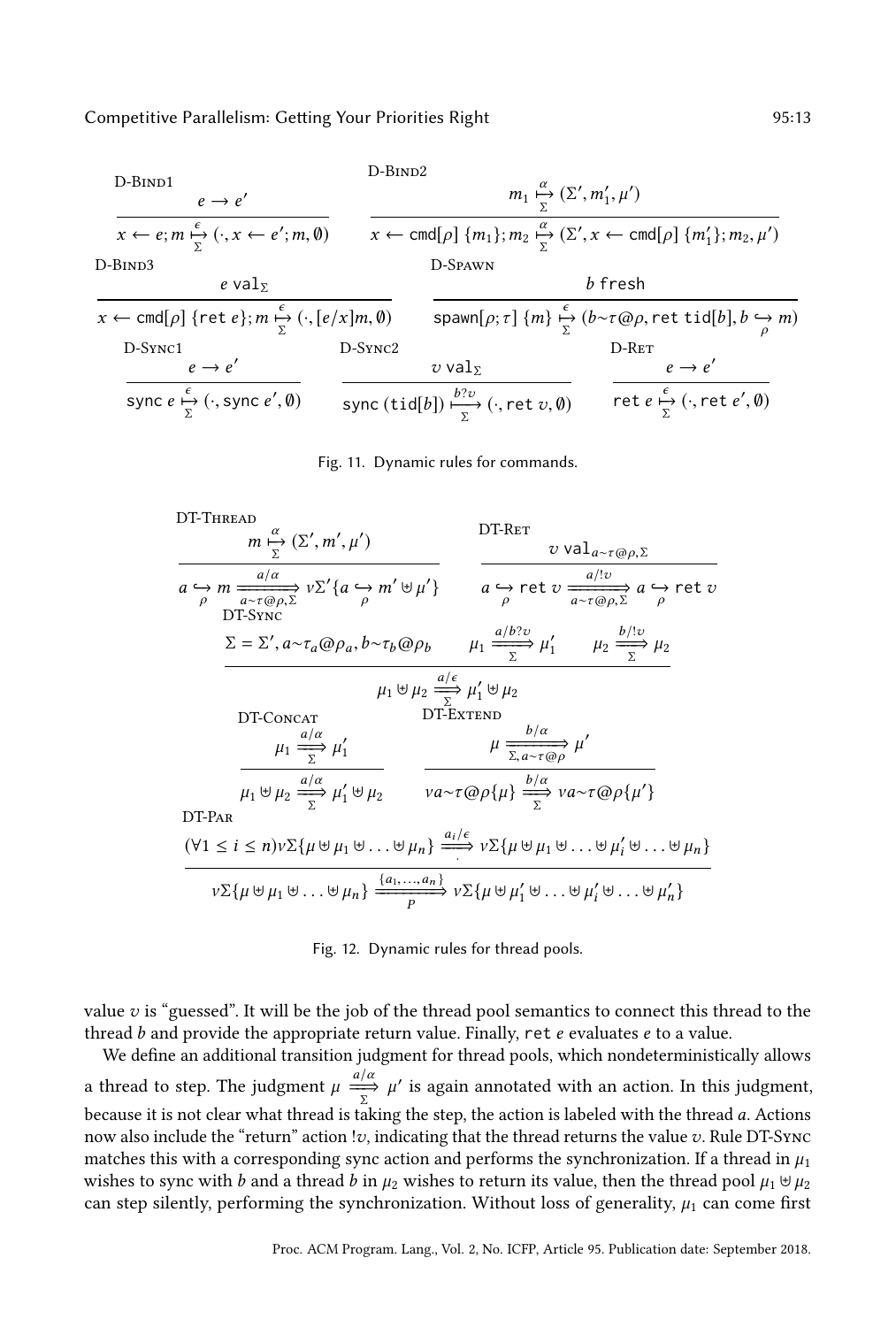<span id="page-13-0"></span>⊢ R ϵ action · ⊢R Σ,b∼τ @ρ v : τ ⊢ R Σ,b∼τ @ρ b ? v action · ⊢R Σ,b∼τ @ρ v : τ ⊢ R Σ,b∼τ @ρ !v action

Fig. 13. Static semantics for actions.

because thread pools are identified up to ordering. The last two rules allow threads to step when concatenated with other threads and under bindings.

We will show as part of the type safety theorem that any thread pool may be, through the congruence rules, placed in a normal form  $v \Sigma \{a_1 \leftrightarrow m_1 \uplus \ldots \uplus a_n \leftrightarrow m_n \}$  and that stepping one of these threads does not affect the rest of the thread pool other than by spawning new threads. This property, that transitions of separate threads do not impact each other, is key to parallel functional programs and allows us to cleanly talk about taking multiple steps of separate threads in parallel. This is expressed by the judgment  $\mu \stackrel{A}{\Rightarrow} \mu'$ , which allows all of the threads in the set A to step silently in parallel. The only rule for this judgment is DT-PAR, which steps any number of threads in a nondeterministic fashion. We do not impose any sort of scheduling algorithm in the semantics, nor even a maximum number of threads. When discussing cost bounds, we will quantify over executions which choose threads in certain ways.

We prove a version of the standard progress theorem for each syntactic class. Progress for expressions is standard: a well-typed expression is either a value or can take a step. The progress statement for commands is similar, because commands can step (with a sync action) even if they are waiting for other threads. The statement for thread pools is somewhat counter-intuitive. One might expect it to state that if a thread pool is well-typed, then either all threads are complete or the thread pool can take a step. This statement is true but too weak to be useful; because of the non-determinism in our semantics, such a theorem would allow for one thread to enter a "stuck" state as long as any other thread is still able to make progress (for example, if it is in an infinite loop). Instead, we state that, in a well-typed thread pool, every thread is either complete or is active, that is, able to take a step.

The progress theorems for commands and thread pools also state that, if the command or thread pool can take a step, the action performed by that step is well-typed. The typing rules for actions are shown in Figure [13](#page-13-0) and require that the value returned or received match the type of the thread.

THEOREM 1 (PROGRESS). (1) If  $\cdot \vdash_{\Sigma}^{R} e : \tau$ , then either e val<sub> $\Sigma$ </sub> or  $e \rightarrow e'$ . (2) If  $\cdot$   $\vdash_{\Sigma}^{R}$  m ~  $\tau$  @  $\rho$ , then either m = ret e where e val<sub> $\Sigma$ </sub> or m  $\stackrel{\alpha}{\mapsto}$   $(\Sigma', m', \mu)$  where  $\vdash_{\Sigma}^{R}$   $\alpha$  action. (3) If  $\vdash_{\Sigma}^{R} \mu : \Sigma'$  and  $\Sigma', \Sigma'' = a_1 \sim \tau_1 \omega \rho_1, \ldots, a_n \sim \tau_n \omega \rho_n$ , then  $\mu \equiv v \Sigma'' \{a_1 \leftrightarrow m_1 \uplus ...$  $\sum'' = a_1 \sim \tau_1 \omega \rho_1, \ldots, a_n \sim \tau_n \omega \rho_n$ , then  $\mu \equiv \nu \sum'' \{a_1 \leftrightarrow m_1 \uplus \ldots \uplus a_n \leftrightarrow m_1 \downarrow \cdots \downarrow a_n \downarrow \rightarrow m_1 \downarrow \cdots \downarrow a_n \downarrow \rightarrow m_1 \downarrow \cdots \downarrow a_n$  $m_n$ } and for all  $i \in [1, n]$ , we have  $\mu \xrightarrow[\Sigma, \Sigma']{} \mu'$  and  $\vdash^R_{\Sigma, \Sigma}$ Σ,Σ ,  $\alpha$  action.

The preservation theorem is also split into components for expressions, commands and thread pools. The theorem for commands requires that any new threads spawned  $(\mu')$  meet the extension of the signature  $(\Sigma')$ .

THEOREM 2 (PRESERVATION). (1)  $If \tbinom{F}{\Sigma}$  $e : \tau \text{ and } e \rightarrow e', \text{ then } \cdot \vdash_{\Sigma}^{R}$  $e'$  :  $\tau$ . (2) If  $\cdot$   $\vdash_{\Sigma}^{R} m \rightsquigarrow \tau \text{ @ } \rho \text{ and } m \xrightarrow{\alpha} (\Sigma', m', \mu') \text{ and } \vdash_{\Sigma}^{R} \alpha \text{ action then } \cdot \vdash_{\Sigma, \Sigma}^{R}$ (3) If  $\vdash_{\Sigma}^{R} \mu : \Sigma'$  and  $\mu \stackrel{\alpha}{\Rightarrow} \mu'$  then  $\vdash_{\Sigma}^{R}$ ,  $m' \sim \tau \omega \rho$  and  $\vdash_{\Sigma}^{R}$  $\mu':\Sigma'.$  $\mu' : \Sigma'$ 

Proc. ACM Program. Lang., Vol. 2, No. ICFP, Article 95. Publication date: September 2018.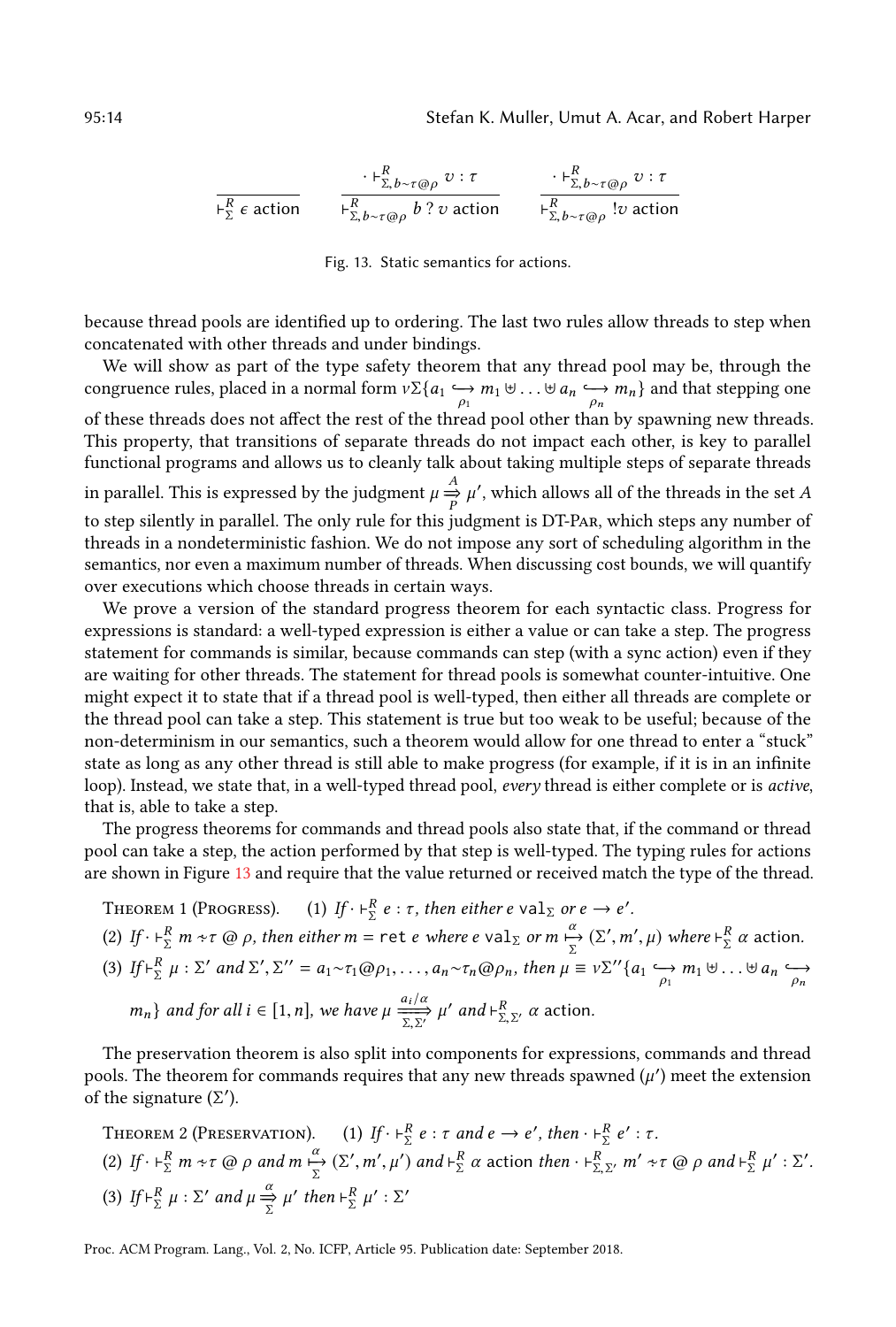(4) If 
$$
\vdash^R_\cdot \mu : \Sigma
$$
 and  $\mu \stackrel{A}{\Rightarrow} \mu'$  then  $\vdash^R_\cdot \mu' : \Sigma$ .

The proofs of both theorems can be found in the technical report [\[Muller et al.](#page-28-13) [2018\]](#page-28-13).

<span id="page-14-2"></span>THEOREM 3 (TYPE SAFETY). If  $\vdash^R_a a_0 \leftrightarrow m_0 : a_0 \sim \tau_0 \omega \rho_0$  and  $a_0 \leftrightarrow m_0 \Rightarrow^* \mu'$ , then  $\mu' \equiv$  $va_1 \sim \tau_1 \omega \rho_1, \ldots, a_n \sim \tau_n \omega \rho_n \{a_0 \leftrightarrow m'_0 \uplus \ldots \uplus a_n \leftrightarrow m'_n \}$  and for all  $i \in [1, n]$ , we have  $\mu' \stackrel{a_i/\alpha}{\Longrightarrow} \mu''$ .

Proof. By inductive application of Theorem [1](#page-0-0) and Theorem [2.](#page-0-0) □

## <span id="page-14-0"></span>4 COST SEMANTICS

So far, we have presented a core calculus for writing parallel programs and expressing responsiveness requirements using priority annotations. We have not yet discussed how these requirements are met and what guarantees can be made. Doing so is the main theoretical contribution of the remainder of the paper. We will show how to derive cost bounds (both for computation time and response time) for  $\lambda^4$  programs and then show that, under reasonable assumptions about scheduling, these bounds hold for the dynamic semantics of Section [3.2.](#page-10-2) We first (Section [4.1\)](#page-14-1) develop a cost model for parallel programs with partially ordered thread priorities. The model comes equipped with bounds on computation times and response times. We then use this model (Sections [4.2](#page-17-0) and [4.3\)](#page-20-0) to reason about  $\lambda^4$  programs.

## <span id="page-14-1"></span>4.1 A Cost Model for Prioritized Parallel Code

Parallel programs admit an elegant technique for reasoning about their execution time, in the form of Directed Acyclic Graph, or DAG models [\[Blelloch and Greiner](#page-27-0) [1995,](#page-27-0) [1996\]](#page-27-1). Such a model captures the dependences between threads in a program and, conversely, what portions may be parallelized. In DAG models of parallel programs, vertices represent units of sequential computation and edges represent sequential dependences. For example, an edge  $(u_1, u_2)$  indicates that the computation  $u_1$ must run before  $u_2$ . If there is no directed path between  $u_1$  and  $u_2$ , the two computations may run in parallel. Without loss of generality, it is typically assumed that each vertex represents a computation taking a single indivisible unit of time (perhaps a single processor clock cycle). These are the units in which we will measure execution time and response time.

Because threads play such an important role in the design of PriML (and  $\lambda^4$ ) programs, it will be helpful for us to distinguish in the DAG model between edges that represent continuations of threads and edges that represent synchronizations between threads. In our model, a thread is a sequence of vertices  $\vec{u} = u_1 \cdot u_2 \cdot u_3 \cdot \ldots \cdot u_n$ , written [] when  $n = 0$ , representing a sequence of unittime operations that are connected by a series of edges  $(u_1, u_2), (u_2, u_3), \ldots, (u_{n-1}, u_n)$  representing sequential dependences. These are referred to as thread edges and ensure that the operations of a thread are performed in the proper sequence.

We then combine threads into a DAG,  $g = (\mathcal{T}, E_s, E_j)$ , in which  $\mathcal{T}$  is a mapping from thread<br>mes to a pair consisting of that thread's priority and its sequence of operations. We write an names to a pair consisting of that thread's priority and its sequence of operations. We write an element of the mapping as  $a \leftrightarrow \vec{u}$ , and we define  $Priog(u)$  as the priority of the thread to which u belongs. The other two components of a DAG are the sets of *spawn edges, E<sub>s</sub>*, and *join edges, E<sub>j</sub>*. A spawn edge  $(u, a)$  indicates that a vertex u spawned a thread a. It may be considered an edge from u to the first vertex of a. A join edge  $(a, u)$  indicates that vertex u syncs (joins) with thread a. It may be considered an edge from the last vertex of  $a$  to vertex  $u$ .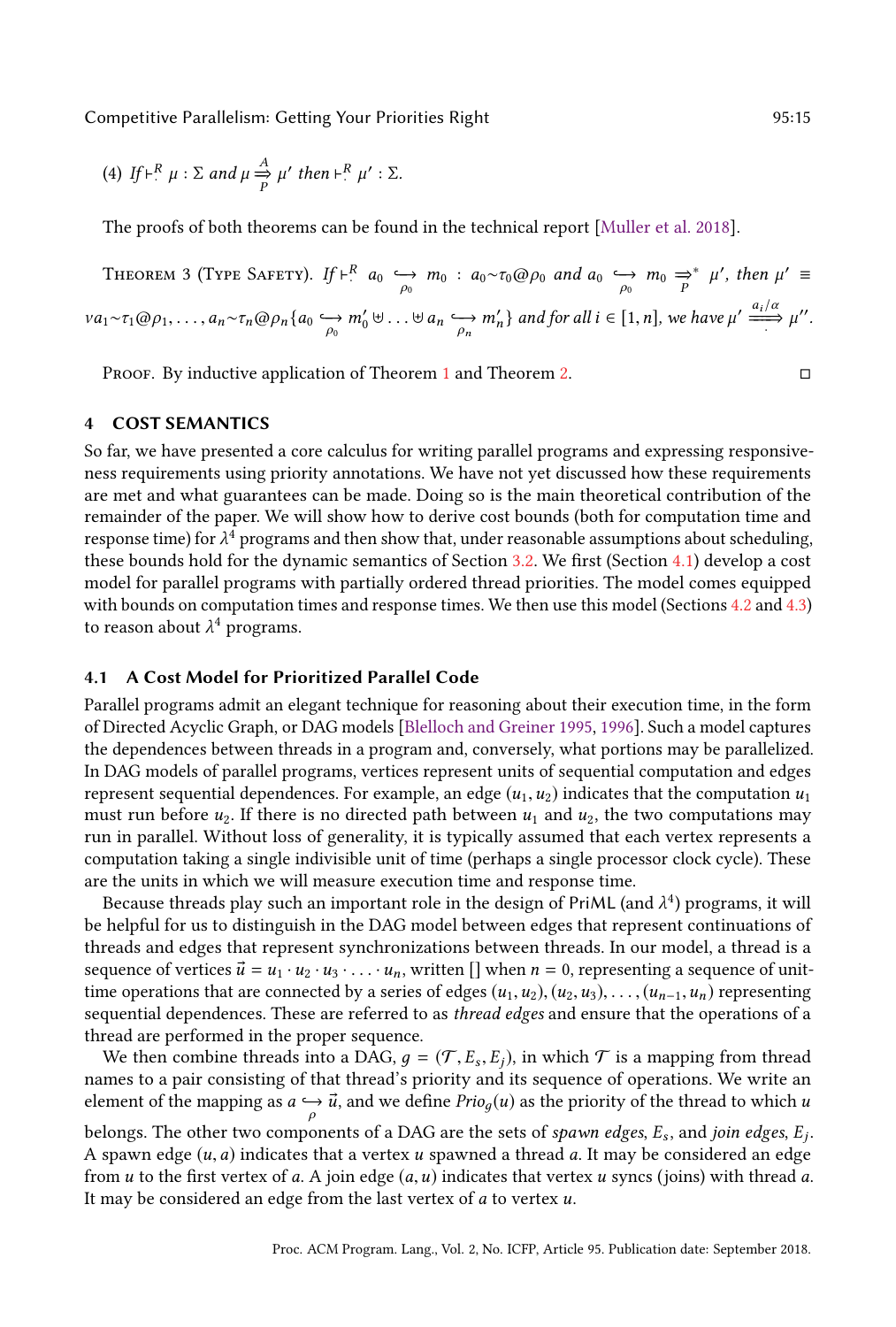If there is a path from  $u$  to  $u'$  (using any combination of thread, spawn and join edges), we say that u is an ancestor of u' (and u' is a descendant of u), and write  $u\sqsupseteq u'$ . We will define shorthands for a graph with the (proper) ancestors and descendants of a vertex  $u$  removed:

$$
\hat{\uparrow} u \triangleq g \setminus \{u' \neq u \mid u' \sqsupseteq u\}
$$
  

$$
\downarrow u \triangleq g \setminus \{u' \neq u \mid u \sqsupseteq u'\}
$$

The competitor work,  $\mathfrak{z}_a$ , of thread a is the subgraph formed by the vertices that may be executed in a valid schedule while *a* is active. More precisely, if  $g = (a \leftrightarrow s \cdot \dots \cdot t, E_s, E_j)$ , then

$$
\mathcal{Z}a \triangleq g \setminus \{u \neq s \mid u \sqsupseteq s\} \setminus \{u \neq t \mid t \sqsupseteq u\}
$$

In these notations the underlying graph, д, is left implicit because it will generally be clear from context.

The Prompt Scheduling Principle. A schedule of a DAG simulates the execution of a parallel program on a given number of processors. The execution proceeds in time steps, each one time unit in length. At each time step, the schedule designates some number of vertices to be executed, bounded by the available number of processors, P. A schedule may only execute a vertex if it is ready, that is, if all of its ancestors in the DAG have been executed.

A greedy schedule is one in which as many vertices as possible are executed in each time step, bounded by P and the number of ready vertices. Greedy schedules obey provable bounds on computation time [\[Eager et al.](#page-28-6) [1989\]](#page-28-6), but greediness is insufficient to place bounds on response time. To provide such bounds, a schedule must take into account the thread priorities. A *prompt* schedule [\[Muller et al.](#page-28-8) [2017\]](#page-28-8) is a greedy schedule that prioritizes vertices according to their priority, with high priorities preferred over low. Prompt schedules have previously only been used in languages with two priorities, so more care is required to apply them to an arbitrary partial order. At each step, we will assign at most P vertices to processors and then execute all of the assigned vertices in parallel. To begin, assign any ready vertex such that no unassigned vertex has a higher priority,<sup>[3](#page-15-0)</sup> and continue until P vertices are assigned or no ready vertices remain. According to this definition, a prompt schedule is necessarily greedy.

Response Time. Our goal is to show a bound on the response time of threads in prompt schedules. In a given schedule, the response time of a thread a, written  $T(a)$ , is defined as the number of steps from when s is ready (exclusive) to when  $t$  is executed (inclusive). If our definitions of priority are set up correctly, the response time of a thread a at priority  $\rho$  should depend only on the amount of work at priorities greater than, equal to, or unrelated to  $\rho$  in the partial order. Were the response time of a high-priority thread to depend on the amount of low-priority work in the computation, there would be a priority inversion in the schedule, a condition to be avoided.

Well-formed DAGs. To prove a bound on response time that depends only on work at priorities not less than  $\rho$ , we will need to place an additional restriction on DAGs. Consider a DAG with two threads,  $a \leftrightarrow u_1 \cdot \ldots \cdot u \cdot \ldots \cdot u_n$  and  $b \leftrightarrow \vec{u}_b$ , where  $\rho_b \prec \rho_a$ . Suppose there is a join edge  $(b, u)$ <br>from h to a Thread a will need to weit for h to complete so the reponse time of a depends on from  $b$  to  $a$ . Thread  $a$  will need to wait for  $b$  to complete, so the response time of  $a$  depends on the length of thread b. The type system given earlier is designed to rule out such inversions in programs; we must impose a similar restriction on computation DAGs.

<span id="page-15-0"></span> $^3$  Simply saying "pick a vertex of the highest available priority" would be correct in a totally ordered setting, but might be ambiguous in our partially ordered setting.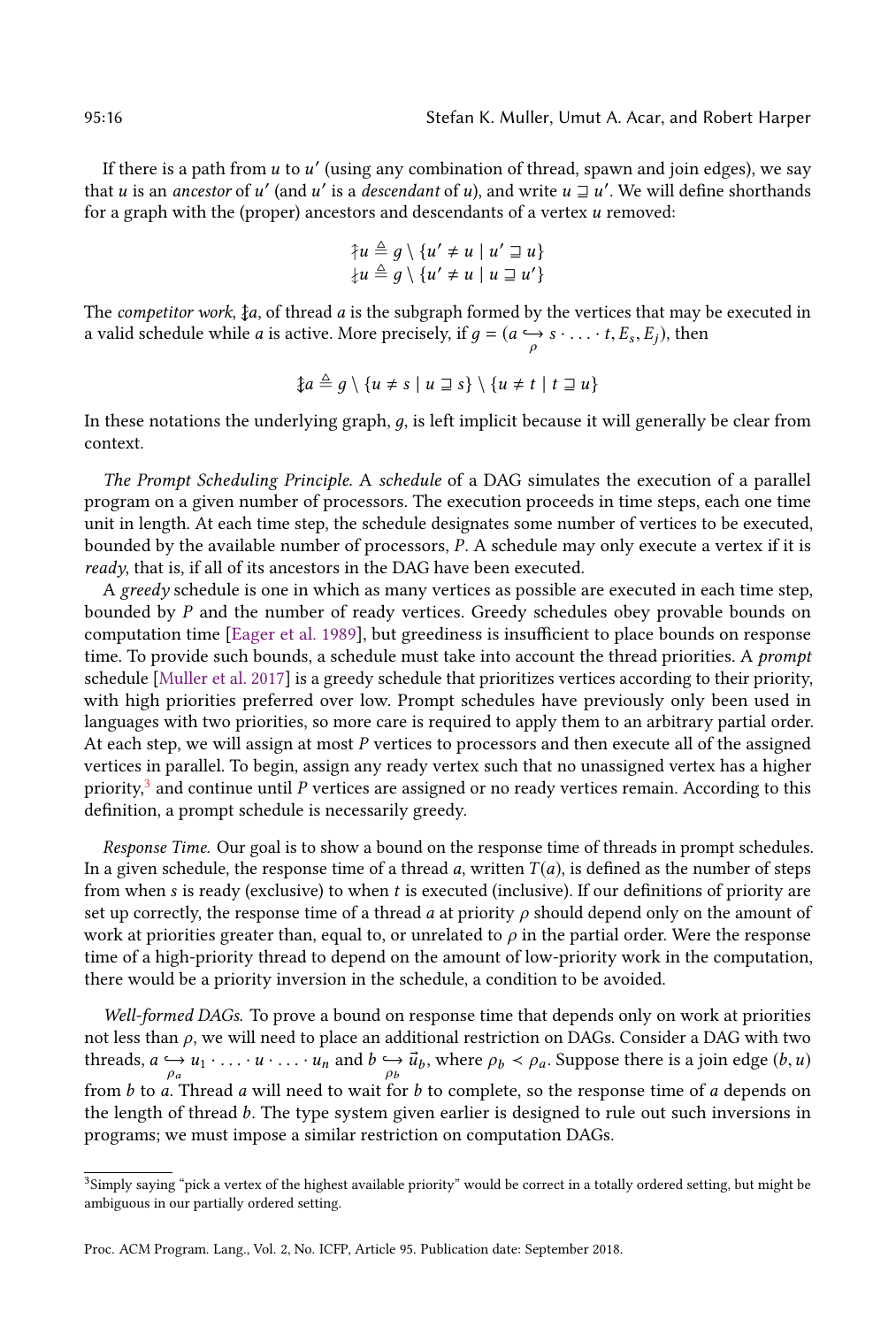A DAG is well-formed if no thread depends on lower-priority work along its critical path. More precisely, if a thread a consists of operations  $u_1 \cdot \ldots \cdot u_n$ , no vertex that may be executed after  $u_1$ and must be executed before  $u_n$  may have a priority less than that of a.

**Definition 1.** A DAG  $g = (\mathcal{T}, E_s, E_j)$  is well-formed if for all threads  $a \leftrightarrow u_1 \cdots u_n \in \mathcal{T}$ ,<br>if  $y \to a$  and  $y \to a$ , then  $a \neq P$  is  $(a)$ . if  $u \supseteq u_n$  and  $u \not\supseteq u_1$  then  $\rho \leq Prio_a(u)$ .

We will show that the well-formedness restriction on DAGs and the type restrictions imposed on λ <sup>4</sup> programs coincide in that well-typed programs give rise only to well-formed DAGs. In fact, the type system guarantees an even stronger property which will also be more convenient to prove. Intuitively, a DAG is strongly well-formed if 1) all join edges go from higher-priority threads to lower-priority threads and 2) if a path from  $u$  to  $u'$  starts with a spawn edge and ends with a join edge, there exists another path from u to u' that doesn't go through the spawn edge. In terms of programs, the second condition means that thread  $a$  can't sync on thread  $b$  if it doesn't "know about" thread b. Because  $\lambda^4$  is purely functional, a can only know about b by being descended from the thread that spawned b.

**Definition 2.** A DAG  $g = (\mathcal{T}, E_s, E_j)$  is strongly well-formed if for all  $(a, u) \in E_j$ , if  $a \leftrightarrow \vec{u}, b \leftrightarrow \vec{e}$ <br>  $\Rightarrow a \cdot \vec{v} = \vec{e} \cdot \vec{v}$  and leave that  $\vec{u}_1 \cdot u \cdot \vec{u}_2 \in \mathcal{T}$ , we have that

- (1)  $\rho_b \leq \rho_a$  and
- (2) If  $(u', a) \in E_s$ , then there exists a path from  $u'$  to  $u$  where the first edge is a thread edge.

<span id="page-16-0"></span>LEMMA 4.1. If  $q$  is strongly well-formed, then  $q$  is well-formed.

PROOF. Let  $a \leftrightarrow u_1 \cdot \ldots \cdot u_n \in \mathcal{T}$  and let  $u \sqsupseteq u_n$ . We need to show that either  $u \sqsupseteq u_1$  or  $\rho \leq Pri_{q}(u)$ . Since the graph is finite and acyclic, we can proceed by well-founded induction on  $\exists$ . If  $u = u_n$ , the result is clear. Otherwise, assume that for all u' such that  $u \exists u' \exists u_n$ , we have  $u' \exists u$ , and  $v' \exists u' \exists u' \exists u' \exists u'$ , for any such  $u'$ , than  $u \exists u$ , so consider the secondary have  $u' \sqsupseteq u_1$  or  $\rho \leq \text{Proj}(u')$ . If  $u' \sqsupseteq u_1$  for any such  $u'$ , then  $u \sqsupseteq u_1$ , so consider the case where  $\rho \leq Priog(u')$  for all such u'. Consider the outgoing edges of u which lead to u' such that  $u' \sqsupseteq u_n$ .<br>If eave is a thread or join adge, then we have  $g \leq Pri g(u') \leq Pri g(u)$ . Surpress the only such adge. If any is a thread or join edge, then we have  $\rho \leq \text{Proj}(u') \leq \text{Proj}(u)$ . Suppose the only such edge<br>is a group odge  $(u, h)$  where  $u'$  is the first vertex of thread h. If there exists a genus partial is in is a spawn edge  $(u, b)$ , where u' is the first vertex of thread b. If there exists a corresponding join edge  $(h, u'')$  in the path then by assumption there exists a path from u to u'' where the first edge edge  $(b, u'')$  in the path, then by assumption there exists a path from u to u'' where the first edge<br>is a thread edge, but this is a contradiction because the spawn edge  $(u, h)$  was assumed to be the is a thread edge, but this is a contradiction because the spawn edge  $(u, b)$  was assumed to be the only outgoing edge from u to an ancestor of  $u_n$ . If no corresponding join edge  $(b, u'')$  is in the path, then u, must be in h, so  $u' = u_0$  and  $u \exists u_0$  also a contradiction then  $u_n$  must be in b, so  $u' = u_1$  and  $u \supseteq u_1$ , also a contradiction.  $\Box$ 

Bounding Response Time. We are now ready to bound the response time of threads in prompt schedules using cost metrics that we now define.

The *priority work*  $W_{\npreceq\rho}(g)$  of a graph g at a priority  $\rho$  is defined as the number of vertices in the graph at priorities not less than  $\rho$ :

$$
W_{\nleq \rho}(g) \triangleq |\{u \in g \mid \text{Prio}_g(u) \nleq \rho\}|
$$

The a-span  $S_a(g)$  of a graph  $g \ni a \mapsto s \cdot \ldots \cdot t$ , is the length of the longest path in  $g$  ending at  $t$ .<br>Theorem 4 hounds the recognes time of a three best on these quantities which depend on

Theorem [4](#page-17-1) bounds the response time of a thread based on these quantities which depend only on the work and span of high-priority threads. Because they deal with scheduling DAGs which are known ahead of time, results of this form are often known as offline scheduling bounds. Later in the section, we will apply this result to executions of the  $\lambda^4$  dynamic semantics as well.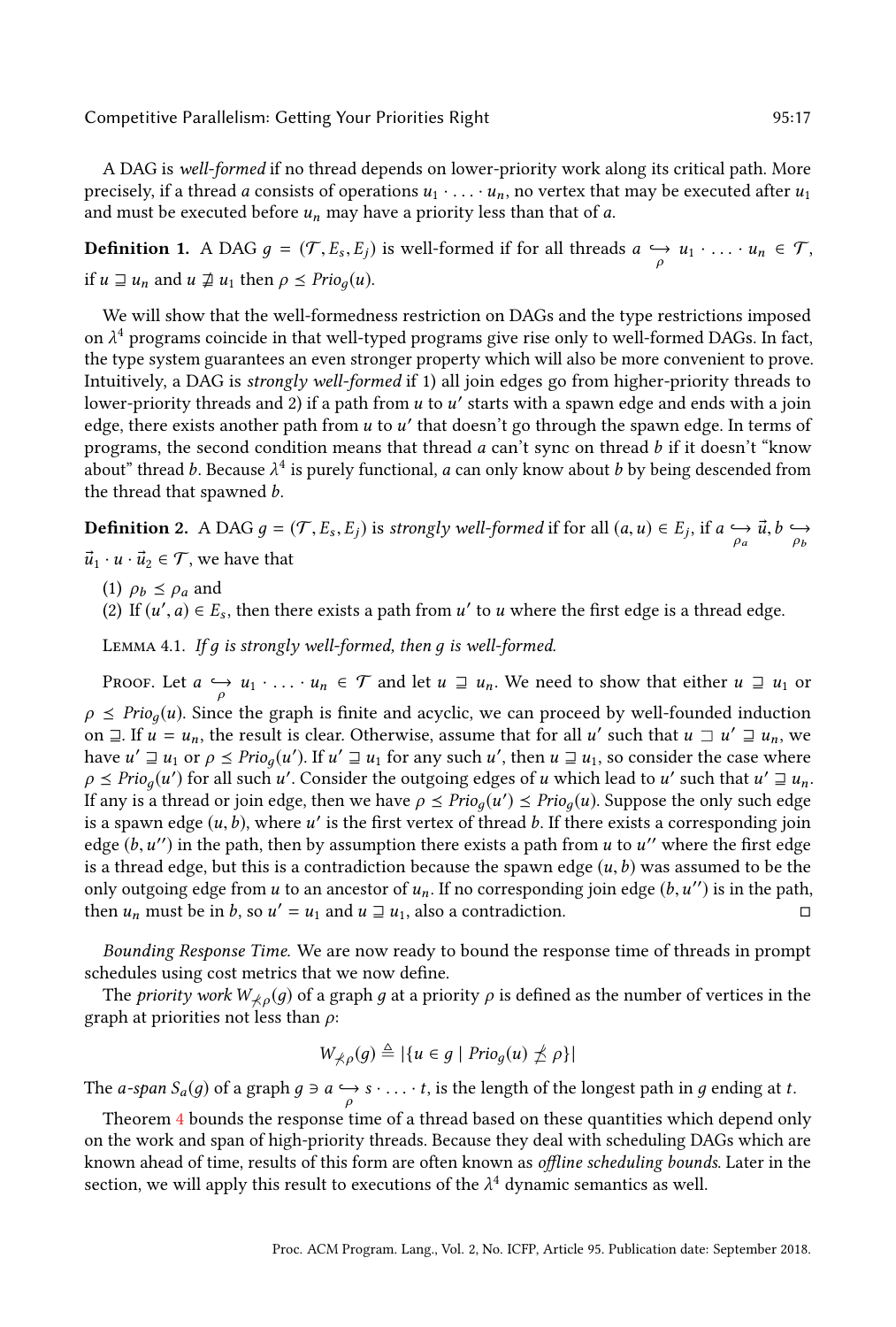<span id="page-17-1"></span>THEOREM 4. Let g be a well-formed DAG with a thread  $a \leftrightarrow \vec{u} \in g$ . For any prompt schedule of g<br>P processors on P processors,

$$
T(a) \le \frac{W_{\npreceq \rho}(\mathcal{L}a)}{P} + S_a(\mathcal{L}a)
$$

Proof. Let s and t be the first and last vertices of  $a$ , respectively. Consider the portion of the schedule from the step in which s is ready (exclusive) to the step in which  $t$  is executed (inclusive). For each processor at each step, place a token in one of two buckets. If the processor is working on a vertex of a priority not less than  $\rho$ , place a token in the "high" bucket  $B_h$ ; otherwise, place a token in the "low" bucket  $B_l$ . Because P tokens are placed per step, we have  $T(a) = \frac{1}{P}(B_l + B_h)$ , where  $B_l$  and  $B_h$  are the number of tokens in the buckets after t is executed.

Each token in  $B_h$  corresponds to work done at priority not less than  $\rho$ , and thus  $B_h \leq W_{\not\prec \rho}(g)$ , so

$$
T(a) \le \frac{W_{\neq \rho}(g)}{P} + \frac{B_l}{P}
$$

We now need only bound  $B_l$  by  $P \cdot S_a(\frac{1}{k}a)$ .

Let step 0 be the step after s is ready, and let  $Exec(j)$  be the set of vertices that have been executed at the start of step *j*. Consider a step *j* in which a token is added to  $B_l$ . For any path ending at t consisting of vertices of  $q \setminus Excel(j)$ , the path starts at a vertex that is ready at the beginning of step j. By the definition of well-formedness, this vertex must have priority greater than  $\rho$  and is therefore executed in step  $j$  by the prompt principle. Thus, the length of the path decreases by 1 and so  $S_a(g \setminus \text{Exec}(j + 1)) = S_a(g \setminus \text{Exec}(j)) - 1$ . The maximum number of such steps is thus  $S_a(g \setminus \text{Exec}(0))$ , and so  $B_l \le P \cdot S_a(g \setminus \text{Exec}(0))$ . Because  $\hat{\tau}s \supset g \setminus \text{Exec}(0)$ , any path excluding vertices in  $\text{Exec}(0)$  is contained in  $\hat{\tau}s$ , and  $S_a(g \setminus \text{Exec}(0)) \le S_a(\hat{\tau}s)$ , so  $B_l \le P \cdot S_a(\hat{\tau}s) = P \cdot S_a(\hat{\tau}a)$ . contained in  $\hat{}s$ , and  $S_a(g \setminus E \text{vec}(0)) \leq S_a(\hat{}s)$ , so  $B_l \leq P \cdot S_a(\hat{}s) = P \cdot S_a(\hat{}s)$ .

The above theorem not only bounds response time, but computation time as well. Let a be the main thread, which is always at the bottommost priority. The response time of the main thread is equal to the computation time of the entire program. Because prompt schedules are greedy, we expect to be able to bound this time by  $\frac{W}{p} + S$ , where W is the total number of operations in the program and S is the length of the longest path in the DAG [\[Eager et al.](#page-28-6) [1989\]](#page-28-6). Indeed, the priority work and a−span reduce to the overall work and span, respectively, so the bound given by Theorem [4](#page-17-1) coincides with the expected bound on computation time.

## <span id="page-17-0"></span>4.2 Cost Semantics for  $\lambda^4$

We develop a cost semantics that evaluates a program, producing a value and a DAG of the form described in Section [4.1.](#page-14-1) Unlike the operational semantics of Section [3.2,](#page-10-2) this is an evaluation semantics that does not fully specify the order in which threads are evaluated. Figure [14](#page-18-0) shows the cost semantics for  $\lambda^4$  using three judgments. The judgment for expressions is  $e \downarrow v$ ;  $\vec{u}$ , indicating that expression e evaluates to value v and produces thread  $\vec{u}$ . The two-level syntax of  $\lambda^4$  ensures that expressions cannot produce spawn or join edges in the cost graph, and so the rules for this judgment are quite straightforward: subexpressions are evaluated to produce sequences of operations, which are then composed sequentially. The judgment  $\sigma$ ;  $\Sigma$ ;  $m \downarrow_{(a,\rho)} v$ ;  $g$ ;  $\sigma'$ ;  $\Sigma'$  indicates that m evaluates to ret  $v$  and produces the graph  $g$ . Because threads in our cost graphs are named and annotated with priorities, the current thread's name and priority are included in the judgment. The judgment also includes the ambient thread signature before  $(\Sigma)$  and after  $(\Sigma')$  evaluation of the command.<br>In addition, it includes a *thread record*  $\sigma$  (and  $\sigma'$ ). The thread record mans a thread name *a* to a In addition, it includes a *thread record* σ (and σ'). The thread record maps a thread name *a* to a pair ( $v_a$ ,  $\Sigma_a$ ) of the value to which thread a evaluates, and a signature containing threads that are (transitively) spawned by a. The thread record is used by the rule C-Sync to capture the value of the target thread  $b$ , which must be returned by the sync operation. The rule also captures the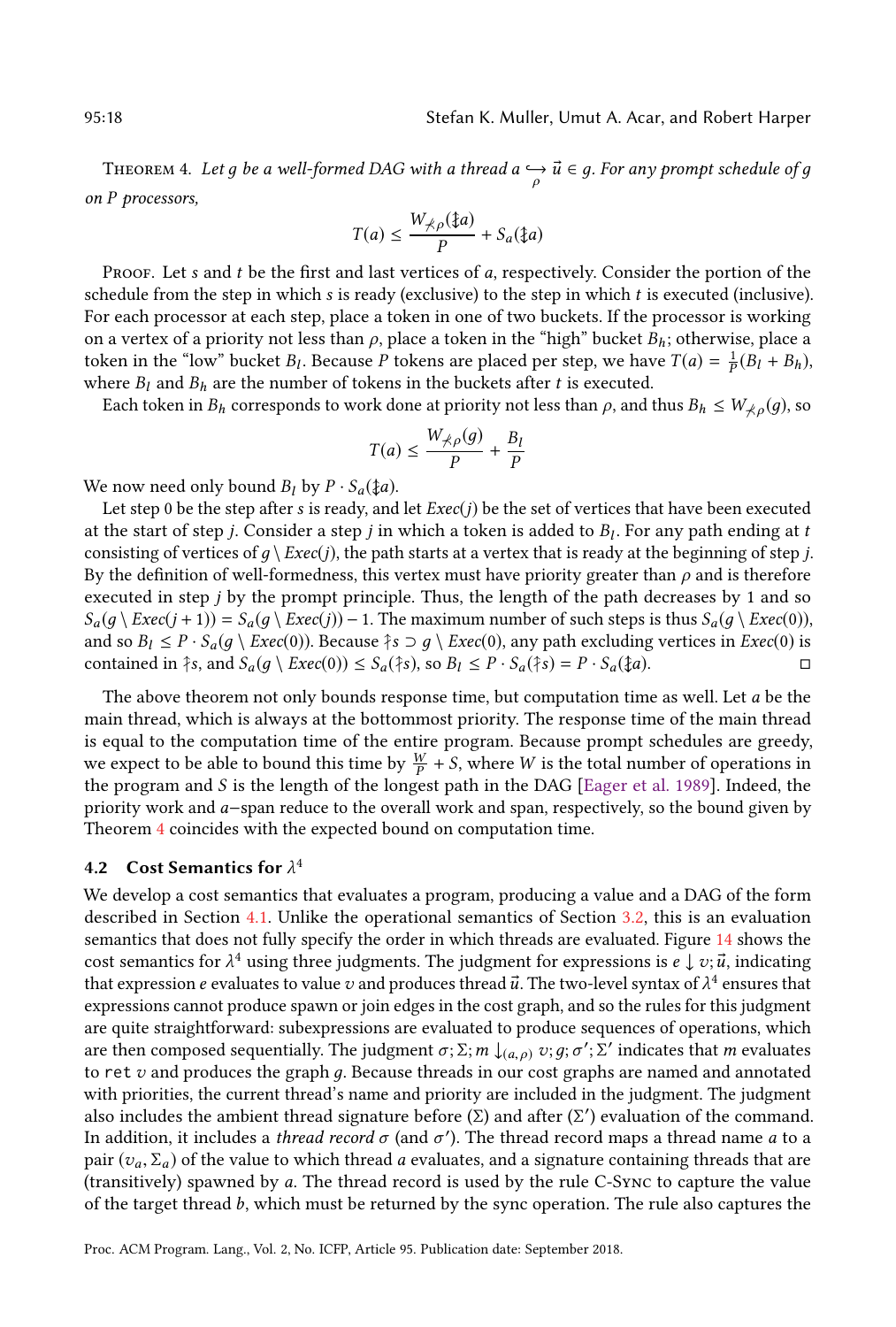<span id="page-18-0"></span>C-VAL  
\n
$$
\frac{c \cdot \text{Uz}}{v \downarrow v; \downarrow} \quad \frac{c \cdot \text{Iz} \cdot \text{Vz}}{v \downarrow v; \downarrow} \quad \frac{c \cdot \text{Iz} \cdot \text{Vz}}{v \downarrow v; \downarrow} \quad \frac{c \cdot \text{Iz} \cdot \text{Vz}}{v \downarrow v; \downarrow}
$$
\n
$$
\frac{c \cdot \text{Iz} \cdot \text{Vz}}{v \downarrow v; \downarrow}
$$
\n
$$
\frac{c \cdot \text{Iz} \cdot \text{Vz}}{v \downarrow v; \downarrow}
$$
\n
$$
\frac{c \cdot \text{Iz} \cdot \text{Vz}}{v \downarrow v; \downarrow}
$$
\n
$$
\frac{c \cdot \text{Iz} \cdot \text{Vz}}{v \downarrow v; \downarrow}
$$
\n
$$
\frac{c \cdot \text{Iz} \cdot \text{Vz}}{v \downarrow v; \downarrow}
$$
\n
$$
\frac{c \cdot \text{Iz} \cdot \text{Vz}}{v \downarrow v; \downarrow}
$$
\n
$$
\frac{c \cdot \text{Iz} \cdot \text{Vz}}{v \downarrow v; \downarrow}
$$
\n
$$
\frac{c \cdot \text{Iz} \cdot \text{Vz}}{v \downarrow v; \downarrow}
$$
\n
$$
\frac{c \cdot \text{Iz} \cdot \text{Vz}}{v \downarrow v; \downarrow}
$$
\n
$$
\frac{c \cdot \text{Iz} \cdot \text{Vz}}{v \downarrow v; \downarrow}
$$
\n
$$
\frac{c \cdot \text{Iz} \cdot \text{Vz}}{v \downarrow v; \downarrow}
$$
\n
$$
\frac{c \cdot \text{Iz} \cdot \text{Vz}}{v \downarrow v; \downarrow}
$$
\n
$$
\frac{c \cdot \text{Iz} \cdot \text{Vz}}{v \downarrow v; \downarrow}
$$
\n
$$
\frac{c \cdot \text{Iz} \cdot \text{Vz}}{v \downarrow v; \downarrow}
$$
\n
$$
\frac{c \cdot \text{Iz} \cdot \text{Vz}}{v \downarrow v; \downarrow}
$$
\n
$$
\frac{c \cdot \text{Iz} \cdot \text{Vz}}{v \downarrow v; \downarrow}
$$
\n<math display="block</p>

$$
\frac{\sigma; \Sigma; \mu \downarrow (\mathcal{T}, E_s, E_j); \sigma_1 \qquad \sigma; \Sigma; \mu' \downarrow (\mathcal{T}', E'_s, E'_j); \sigma_2}{\sigma; \Sigma; \mu \uplus \mu' \downarrow (\mathcal{T} \uplus \mathcal{T}', E_s \cup E'_s, E_j \cup E'_j); \sigma_1, \sigma_2}
$$



Proc. ACM Program. Lang., Vol. 2, No. ICFP, Article 95. Publication date: September 2018.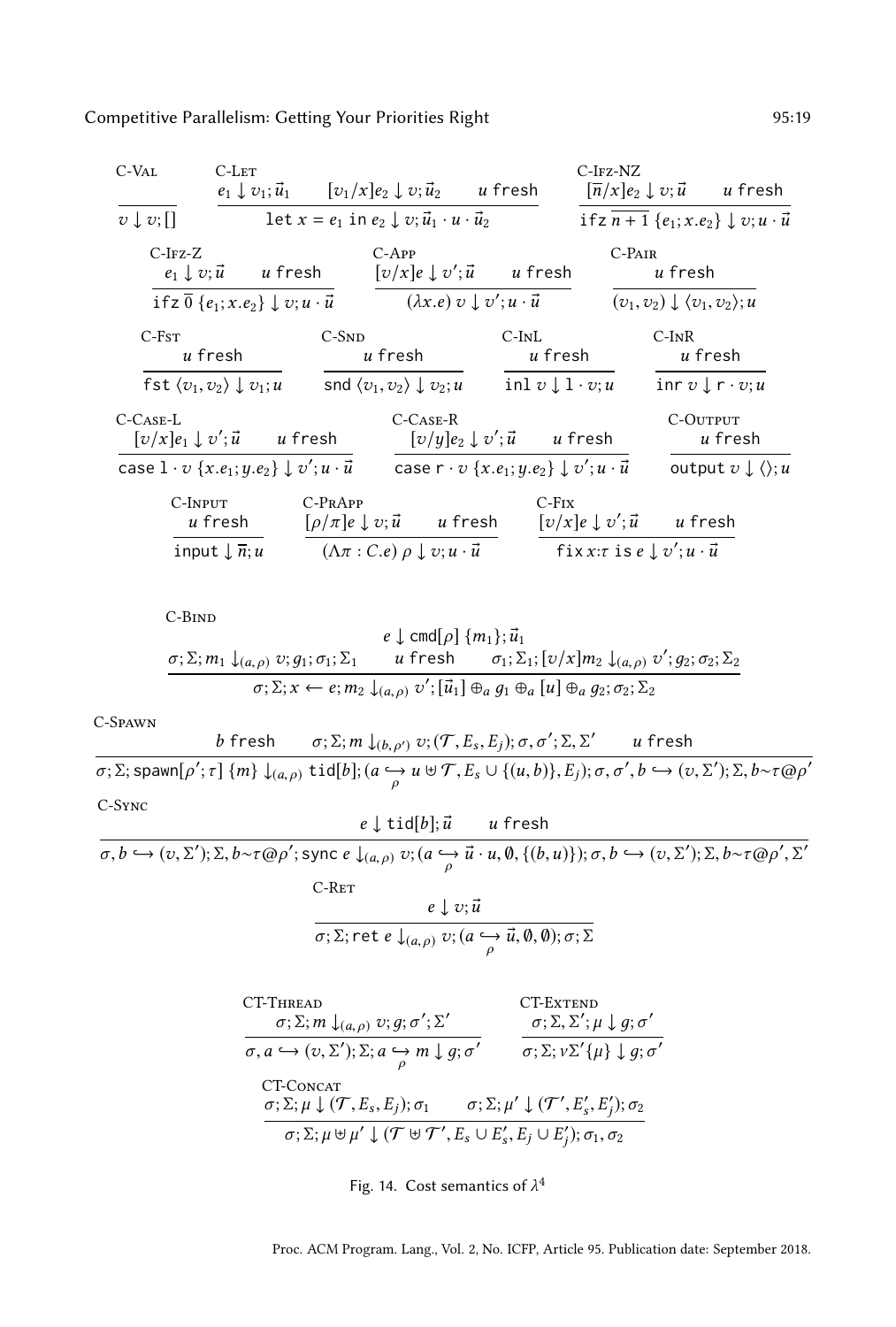signature of threads transitively spawned by  $b$ , which it adds to the signature, indicating that future operations in thread a now "know about" these threads. In showing the consistency of the cost semantics later in the section, we will use the judgment  $\vdash^R_{\Sigma} \sigma$  to indicate that the values in  $\sigma$  are well-typed. The following rules apply to the judgment:

$$
\frac{\cdot F_{\Sigma,a\sim\tau\circledcirc\rho,\Sigma'}^R \circ \tau \quad F_{\Sigma,a\sim\tau\circledcirc\rho}^R \sigma}{F_{\Sigma,a\sim\tau\circledcirc\rho}^R \sigma,a \hookrightarrow (v,\Sigma')}
$$

The other rules are more straightforward. Rule C-BIND composes the graphs generated by the subexpressions using the sequential composition operation defined as follows:

$$
(a \leftrightarrow \vec{u} \oplus \mathcal{T}, E_s, E_j) \oplus_a (a \leftrightarrow \vec{u}' \oplus \mathcal{T}', E'_s, E'_j) \triangleq (a \leftrightarrow \vec{u} \cdot \vec{u}' \oplus \mathcal{T} \oplus \mathcal{T}', E_s \cup E'_s, E_j \cup E'_j)
$$

We use the notation  $\left[\vec{u}\right]$  to indicate a graph consisting of a single thread. The name and priority of the thread will generally be evident from context, e.g. because  $[\vec{u}]$  is immediately sequentially composed with another graph at thread a, so

$$
[\vec{u}]\oplus_a (a \hookrightarrow \vec{u}' \uplus \mathcal{T}, E_s, E_j) \triangleq (a \hookrightarrow \vec{u} \cdot \vec{u}' \uplus \mathcal{T}, E_s, E_j)
$$

Rule C-Spawn evaluates the newly spawned thread to produce its cost graph, and then adds it to the graph along with a single vertex  $u$  which performs the spawn and the appropriate spawn edge.

Finally, the judgment  $\sigma$ ;  $\Sigma$ ;  $\mu \downarrow g$ ;  $\sigma'$  evaluates the thread pool  $\mu$  to a graph g. The judgment includes the ambient thread record  $\sigma$  and signature  $\Sigma$  so that when evaluating one thread, we have access to the records of the other active threads. A thread pool with a single thread  $a \leftrightarrow m$ <br>methods to the same graph as the sammand in Puls CT Coverty avalyties heth parts of the thread

evaluates to the same graph as the command  $m$ . Rule CT-CONCAT evaluates both parts of the thread pool and composes the graphs, giving each access to the thread records of the other.

Lemma [4.2](#page-19-0) shows that the evaluation judgment on expressions preserves typing. The equivalent property for commands will be shown as part of Lemma [4.4.](#page-20-1)

<span id="page-19-0"></span>LEMMA 4.2. If  $\cdot \vdash^R_{\Sigma} e : \tau$  and  $e \downarrow v; \vec{u}$ , then  $\cdot \vdash^R_{\Sigma} v : \tau$ .

Proof. By induction on the derivation of  $e \downarrow v$ ;  $\vec{u}$ .

One more technical result we will need in Section [4.3](#page-20-0) is that entries in the thread record for threads that don't appear in a command or thread pool are unnecessary for the purposes of the cost semantics.

- LEMMA 4.3. (1) If  $\cdot$   $\vdash^R_{\Sigma} m \sim \tau \varnothing \rho$  and  $\sigma, c \hookrightarrow (v_c, \Sigma_c); \Sigma; m \downarrow (a, \rho) \ v; g; \sigma', c \hookrightarrow (v_c, \Sigma_c); \Sigma'$ <br>and  $c \notin dom(\Sigma)$  then  $\sigma: \Sigma: m \downarrow \longrightarrow v; a; \sigma' \cdot \Sigma'$ and  $c \notin dom(\Sigma)$ , then  $\sigma; \Sigma; m \downarrow_{(a,\rho)} v; g; \sigma'; \Sigma'$ .<br>If  $R, u: \Sigma'$  and  $\sigma, g \in \Sigma$  (as  $\Sigma$ ).  $\Sigma; u \mid g; \sigma'$ , and
- (2) If  $\vdash_{\Sigma}^R \mu : \Sigma'$  and  $\sigma, c \hookrightarrow (v_c, \Sigma_c); \Sigma; \mu \downarrow g; \sigma', c \hookrightarrow (v_c, \Sigma_c)$  and  $c \notin dom(\Sigma)$ , then  $\sigma; \Sigma; \mu \downarrow g; \sigma'.$
- PROOF. (1) By induction on the derivation of  $\sigma, c \hookrightarrow (v_c, \Sigma_c) \rho'; \Sigma; m \downarrow_{(a,\rho)} v; g; \sigma', c \hookrightarrow (v_c, \Sigma_c) \rightarrow' \Sigma$  $(v_c, \Sigma_c); \Sigma'.$ <br>By induction
- (2) By induction on the derivation of  $\sigma$ ,  $b \hookrightarrow (v', \rho')$ ;  $\Sigma$ ;  $\mu \downarrow g$ ;  $\sigma', b \hookrightarrow (v', \rho')$ . All cases follow from induction from induction.

We now show that well-typed programs produce strongly well-formed cost graphs. We maintain the invariant that if  $b \in dom(\Sigma)$  when an operation corresponding to vertex u in thread a is typed, then the vertex that spawned  $b$  must be an ancestor of  $u$ . We say that a graph for which this invariant holds is *compatible* with  $\Sigma$  at *a*.

$$
\Box
$$

□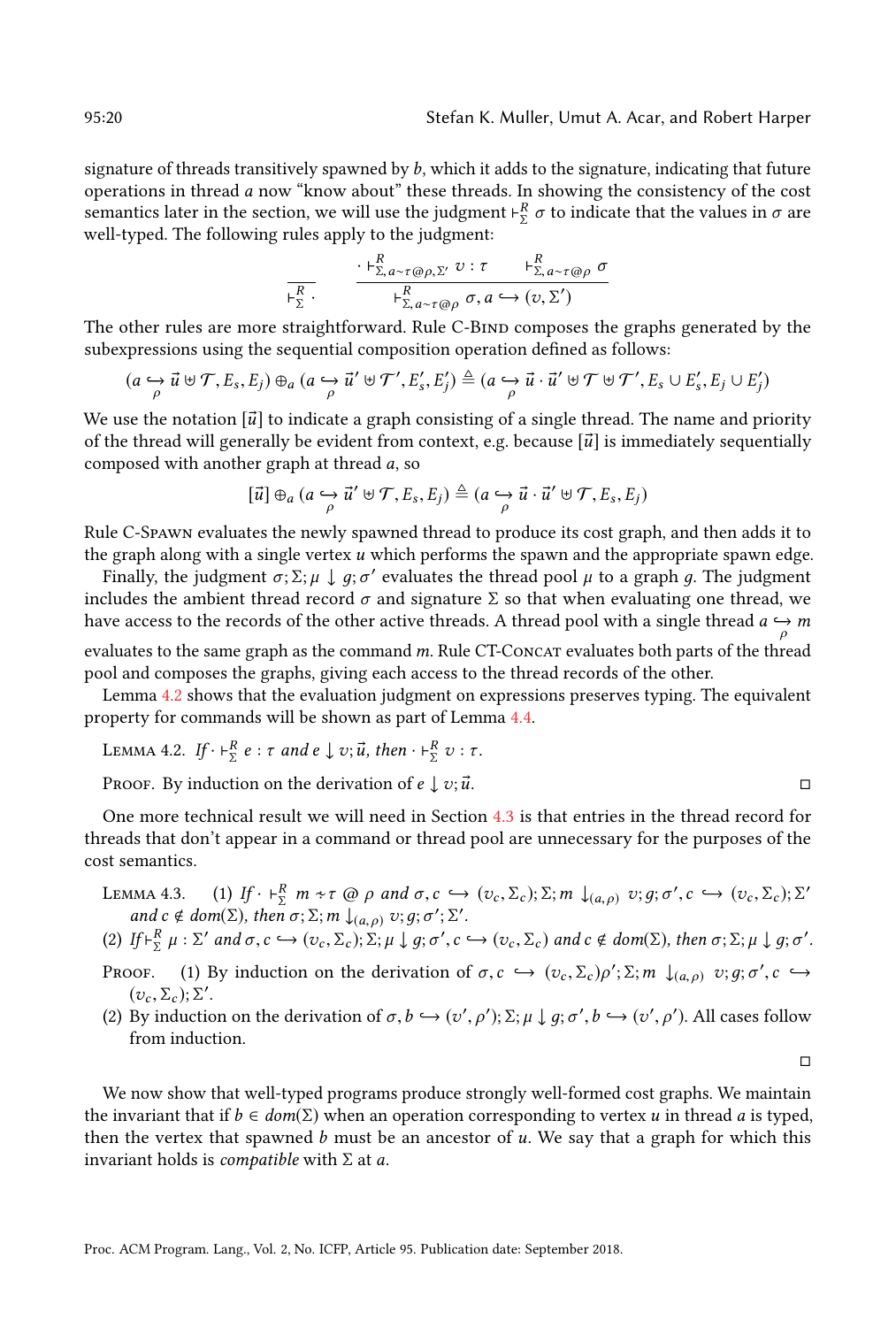**Definition 3.** We say that a graph  $g = (\mathcal{T}, E_s, E_j)$  is compatible with a signature  $\Sigma$  at a if

(1) 
$$
a \leftrightarrow \vec{u}_a \cdot t_a \in \mathcal{T}
$$
  
(2) for all  $b \in \text{dom}(\Sigma)$ 

(2) for all  $b \in dom(\Sigma)$ , if  $(u, b) \in E_s$ , then  $u \sqsupseteq t_a$ .

We say that a graph g is compatible with a thread record  $\sigma$  if for all  $b \hookrightarrow (v, \Sigma') \in \sigma$ , it is the set that g is compatible with  $\Sigma'$  at h case that *g* is compatible with  $\Sigma'$  at *b*.

Compatibility gives the final piece needed to show that a graph is strongly well-formed: if a vertex u syncs on a thread b, then b must be in the signature  $\Sigma$  used to type the sync operation u, and if the graph generated up to this point is compatible with  $\Sigma$ , the vertex that spawned b is an ancestor of u. At first glance, the phrase "the graph generated up to this point" seems terribly noncompositional. This would be worrisome, as we wish to be able to prove a large graph well-formed by breaking it into subgraphs and showing the result by induction. To do so, we posit the existence of a graph g' which is well-formed and compatible with the current signature and thread record. This graph represents "the graph generated up to this point".

<span id="page-20-1"></span>LEMMA 4.4. If  $\cdot$   $\vdash^R_\Sigma$   $m \sim \tau \text{ @ } \rho$  and  $\vdash^R_\Sigma \sigma$  and  $\sigma$ ;  $\Sigma$ ;  $m \downarrow_{(a,\rho)} v$ ;  $g$ ;  $\sigma'$ ;  $\Sigma'$  and there exists  $g'$  such that: (1) g' is strongly well-formed

- (2)  $g'$  is compatible with  $\Sigma$  at a and<br>(3)  $g'$  is compatible with  $\sigma$
- (3)  $g'$  is compatible with  $\sigma$

## then

(1)  $g = (a \leftrightarrow \vec{u} \oplus \mathcal{T}, E_s, E_j)$ <br>(2)  $\Sigma'$  sutureds  $\Sigma$ 

(2) Σ' extends Σ<br>(3)  $a'$  ⊕ a is str

(3)  $g' \oplus_a g$  is strongly well-formed

(4)  $g' \oplus_a g$  is compatible with  $\Sigma'$  at a.<br>(5)  $g' \oplus_a g$  is compatible with  $\sigma'$ .

(5)  $g' \oplus_a g$  is compatible with  $\sigma'$ .

 $(6) \cdot \vdash^R_{\Sigma'} v : \tau.$ 

Proof. By induction on the derivation of  $\sigma$ ;  $\Sigma$ ;  $m \downarrow_{(a,\rho)} v$ ;  $g$ ;  $\sigma'$ ;  $\Sigma'$ . □

In order to show that a full graph generated by a well-typed program is strongly well-formed, we simply observe that "the graph generated up to this point" is empty, and trivially satisfies the requirements of the lemma.

COROLLARY 1. If  $\cdot \vdash^R \mathsf{m} \sim \tau \omega \rho$  and  $\cdot; \cdot; \mathsf{m} \downarrow_{(a,\rho)} v; g; \sigma; \Sigma$ , then g is well-formed.

Proof. Because  $\emptyset$  is strongly well-formed and compatible with  $\cdot$ , Lemma [4.4](#page-20-1) shows that  $q$  is strongly well-formed, and is thus well-formed by Lemma  $4.1$ .  $\Box$ 

## <span id="page-20-0"></span>4.3 Response Time Bound for Operational Semantics

Thus far in this section, we have developed a DAG-based cost model for  $\lambda^4$  programs and showed an offline scheduling bound which holds for DAGs derived from well-typed  $\lambda^4$  programs. Although the DAGs are built upon our intuitions of how  $\lambda^4$  programs execute, they are still abstract artifacts which must, in order to be valuable, be shown to correspond to more concrete, runtime notions.

Our goal in this section is to show that an execution of a  $\lambda^4$  program using the dynamic semantics corresponds to a valid schedule of the DAG generated from that program. Because well-typed programs admit the cost bound of Theorem [4,](#page-17-1) we may then directly appeal to that theorem for cost bounds on programs. The argument proceeds as follows:

(1) Lemmas [4.5](#page-0-0) and [4.6](#page-21-0) show that a thread of a DAG is ready (i.e. its first unexecuted vertex is ready) if and only if the corresponding thread in the program may take a step.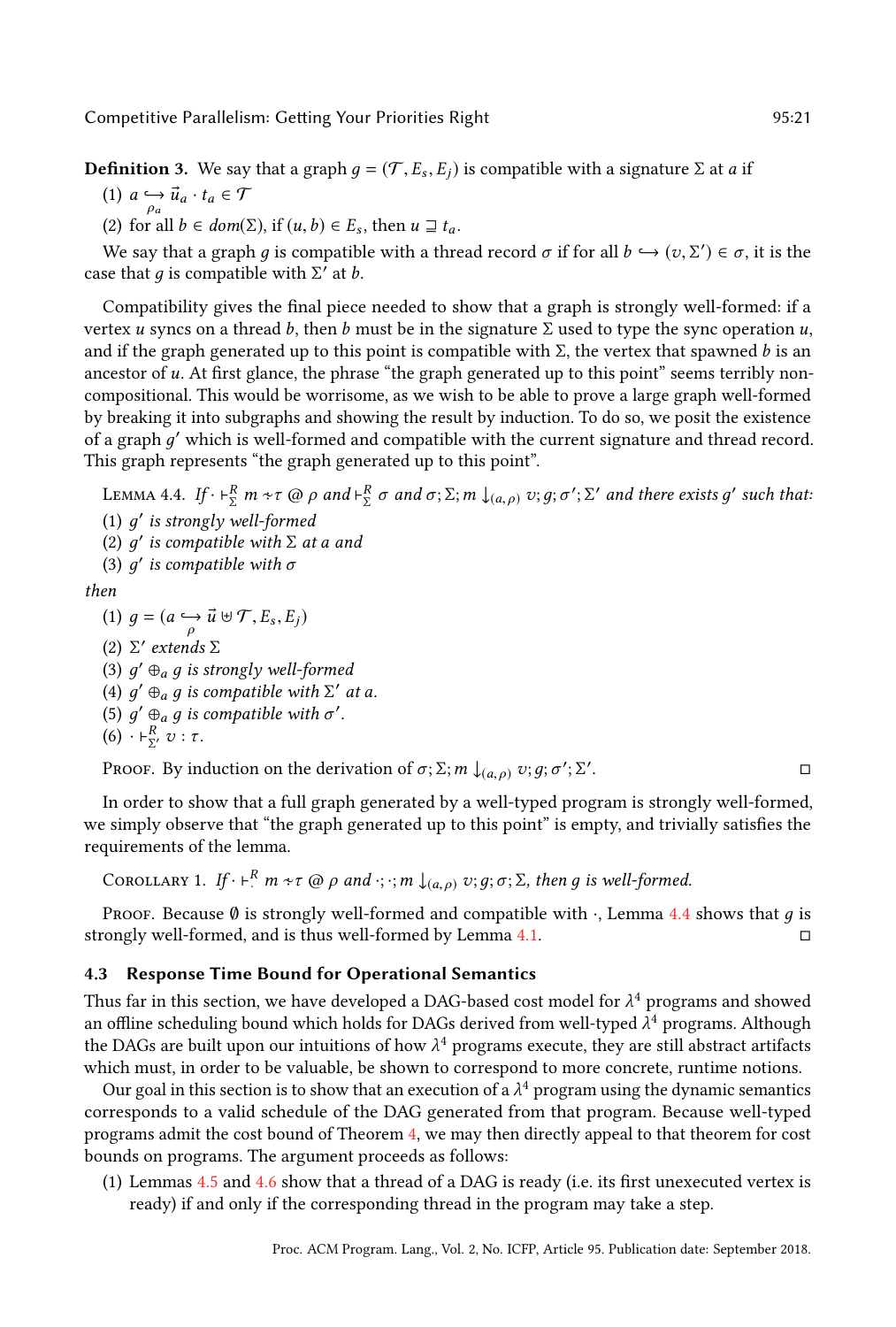- (2) Lemma [4.7](#page-0-0) shows that stepping some set of threads in the dynamic semantics corresponds to executing the first vertex of those threads in a schedule of the DAG.
- (3) Lemma [4.8](#page-22-0) combines the above results to establish a correspondence between an execution of a  $\lambda^4$  program and a schedule of its cost graph.
- (4) Finally, we use Theorem [4](#page-17-1) to bound the length of the schedule and therefore the length of the execution in the dynamic semantics.

The correspondence between ready DAG threads and active thread pool threads requires intermediate results about expressions and commands. Part (1) of Lemma [4.5](#page-0-0) states that an expression produces an empty thread if and only if it is a value. Part (2) states that a command a) takes a silent step if and only if it produces a graph with a ready first vertex, b) returns a value if and only if it produces an empty graph and c) takes a sync step if and only if it produces a graph with an incoming join edge. Parts (3) and (4) extend part (2) to thread pools. Part (4) in particular states that if the first vertex of a thread is ready in a graph, the corresponding thread in the thread pool can take a silent step. The key observation in proving part  $(4)$  from part  $(2)$  is that if a vertex u has an incoming join edge  $(b, u)$  but thread b is empty, then thread b must be returning a value and u can perform the sync, taking a silent step with rule D-Sync.

LEMMA 4.5. (1)  $If \tcdot \tfrac{R}{\Sigma}$ <br>(2) If  $\cdot \tfrac{R}{\Sigma}$  m  $\infty \in \mathcal{Q}$  and  $e : \tau$  and  $e \downarrow v; \vec{u}$ , then  $e \rightarrow e'$  for some  $e'$  if and only if  $\vec{u}$  is nonempty. (2) If  $\cdot$   $\vdash_{\Sigma}^{R}$   $m \sim \tau$  @  $\rho$  and  $\sigma$ ;  $\Sigma$ ;  $m \downarrow_{(a,\rho)} v$ ;  $g; \sigma'$ ;  $\Sigma'$ , then  $g = (a \leftrightarrow \vec{u} \uplus \mathcal{T}, E_s, E_j)$ , and  $g$  has no spawn edges to threads in Σ and has no join edges to active threads other than <sup>a</sup>, and one of the following is true:

- (a) There exists  $m'$  such that  $m \stackrel{\epsilon}{\mapsto} m'$  and  $\vec{u} = u \cdot \vec{u}'$  and  $u$  is ready in g.
- (b) There exists v such that v val<sub> $\Sigma$ </sub> and  $m =$  ret v and  $\vec{u} = []$ .
- (c) There exist v and m' such that  $m \xrightarrow{\frac{b?v}{\Sigma}} m'$  and  $\vec{u} = u \cdot \vec{u}'$  and there exists an edge  $(b, u) \in g$ , which is the only in-edge of u.
- (3) If  $\vdash_{\Sigma}^{R} \mu : \Sigma', a \sim \tau \omega \rho$  and  $\sigma; \Sigma; \mu \downarrow g; \sigma'$  where  $g = (\mathcal{T}, E_s, E_j)$  and  $\mu \stackrel{a/\alpha}{\Longrightarrow} \mu'$ , then g has no spawn or join edges to threads not in  ${\mathcal T}$  and
	- (a) If  $\alpha = \epsilon$ , then  $a \hookrightarrow u \cdot \vec{u} \in \mathcal{T}$  and u is ready in g.<br>(b) If  $\alpha = \ln x$  then  $a \in \mathcal{S}$ .
	- (b) If  $\alpha = !v$ , then  $a \xrightarrow{\sim} [] \in \mathcal{T}$ .
	- (c) If  $\alpha = b$  ? v, then  $a \hookrightarrow u \cdot \vec{u} \in \mathcal{T}$  and there exists an edge  $(b, u) \in g$ , which is the only in-edge of  $\alpha$ . of u.
- (4) If  $\vdash^R_\cdot \mu : \Sigma$  and  $\sigma; \Sigma; \mu \downarrow g; \sigma'$  and the first vertex of a is ready in g, then there exists  $\mu'$  such that  $\mu \stackrel{a/\epsilon}{\Longrightarrow} \mu'.$

The full proof is available in the technical report [\[Muller et al.](#page-28-13) [2018\]](#page-28-13).

Parts (3) and (4) of Lemma [4.5](#page-0-0) state that a thread can take a silent step if and only if its first vertex is ready in the corresponding graph. However, this result still considers only sequential execution: if threads a and b are both ready in the graph, it says nothing about whether a and b can step in parallel. Lemma [4.6](#page-21-0) extends the result to parallel steps. It states that a set  $a_1, \ldots, a_n$  of threads that are ready in  $q$  may all step simultaneously, and that any set of threads that can take a parallel step must be ready in д.

<span id="page-21-0"></span>LEMMA 4.6. Let 
$$
R = \{a \mid a \hookrightarrow u \cdot \vec{u} \in g, u \text{ is ready in } g\}
$$
. If  $\vdash_{\Sigma}^{R} \mu$  : and  $\sigma$ ;  $\Sigma$ ;  $\mu \downarrow g$ ;  $\sigma'$ , then  
(1) For any subset  $\{a_1, \ldots, a_n\}$  of R, we have  $\mu \xrightarrow{\{a_1, \ldots, a_n\}} \mu'$ .

Proc. ACM Program. Lang., Vol. 2, No. ICFP, Article 95. Publication date: September 2018.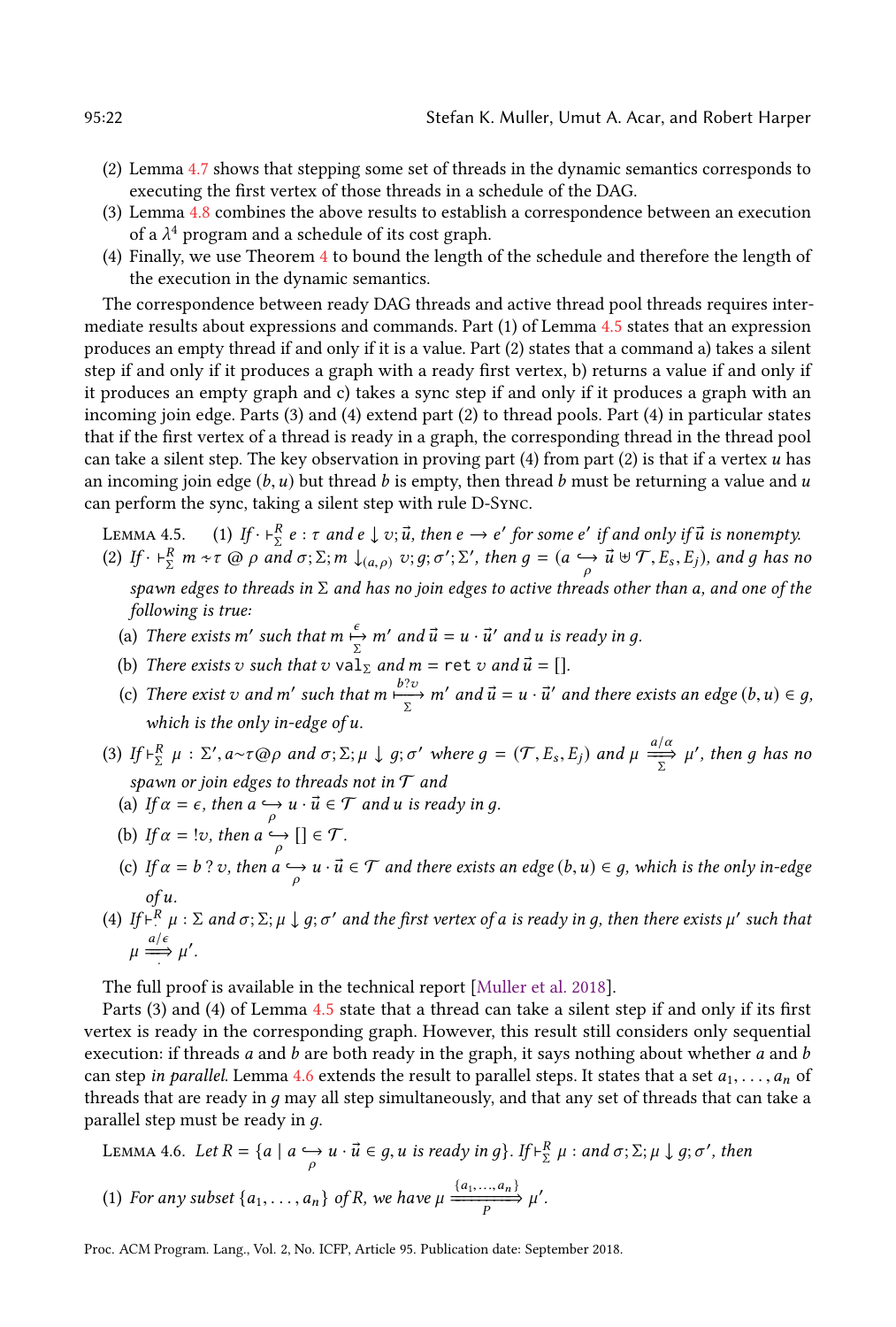(2) If  $\mu \xrightarrow{\{a_1,\ldots,a_n\}} \mu'$ , then  $\{a_1,\ldots,a_n\} \subset R$ .

PROOF. (1) By Theorem [3,](#page-14-2) we have  $\mu = v \Sigma' \{a_1 \leftrightarrow m_1 \uplus ... \uplus a_m \leftrightarrow m_m \}$ . For all  $a_i \in R$ , we have that by Lemma [4.5,](#page-0-0)  $\mu \stackrel{a_i/\epsilon}{\Longrightarrow}$ Σ  $\mu'_i$ <sup>2</sup><sub>i</sub>. A straightforward induction on  $\mu \frac{a_i/\epsilon}{\sum_{i=1}^{n} a_i}$ Σ  $\mu'_i$ shows that  $\mu'_i \equiv v \Sigma'' \{a_1 \stackrel{\leftrightarrow}{\longrightarrow} m_1 \uplus \dots \uplus a_i \stackrel{\leftarrow}{\longrightarrow} m'_i \uplus \mu''_i \uplus \dots \uplus a_m \stackrel{\leftarrow}{\longrightarrow} m_m \}$ . Applying this reasoning to all  $a_i \in \{a_1, \ldots, a_n\}$  allows us to apply rule DT-PAR.

(2) Let  $i \in [1, n]$ . By inversion on rule DT-Pare,  $\mu \stackrel{a_i/\epsilon}{\Longrightarrow} \mu'_i$ . By Lemma [4.5,](#page-0-0)  $a_i \in R$ .

We now move on to showing that a parallel transition corresponds to a step of a schedule. At a more precise level, Lemma [4.7](#page-0-0) shows that if a thread pool  $\mu'$  produces a graph g' and  $\mu$  steps to  $\mu'$ , then  $\mu$  produces a graph isomorphic to g sequentially post-composed with one vertex for each thread that was stepped.

Stating this formally requires us to define a new graph composition operator  $\overline{\oplus}_a$  which composes a thread with a graph  $g$  by adding outgoing edges from the thread to all sources of  $g$ , with the edge to a being a continuation edge and all other edges being spawn edges (as opposed to  $\oplus_a$  which adds an edge only to thread a).

$$
[\vec{u}]\overline{\oplus}_a(a \xrightarrow{\sim} \vec{u}' \uplus a_1 \xrightarrow{\sim} \vec{u}_1 \cdots \uplus a_n \xrightarrow{\sim} \vec{u}_n, E_s, E_j)
$$
  
\n
$$
\triangleq (a \xrightarrow{\sim} \vec{u} \cdot \vec{u}' \uplus a_1 \xrightarrow{\sim} \vec{u}_1 \cdots \uplus a_n \xrightarrow{\sim} \vec{u}_n, E_s \cup \{(u, a_1), \dots, (u, a_n)\}, E_j)
$$

LEMMA 4.7. (1) If  $e' \downarrow v$ ;  $\vec{u}$  and  $e \rightarrow e'$ , then  $e \downarrow v$ ;  $u \cdot \vec{u}$ .

- (2) If  $\sigma$ ;  $\Sigma$ ;  $a \hookrightarrow m' \uplus \mu' \downarrow g$ ;  $\sigma''$  and  $m \overset{\alpha}{\mapsto}$  $\stackrel{\alpha}{\rightarrow}$  (Σ', m',  $\mu'$ ), then  $\sigma$ ; Σ; m  $\downarrow_{(a,\rho)} v$ ; g<sub>0</sub>;  $\sigma'$ ; Σ', where g<sub>0</sub> is isomorphic to  $[u]\overline{\oplus}_a g$ .
- (3) If  $\sigma$ ;  $\Sigma$ ;  $\mu' \downarrow g'$ ;  $\sigma'$  and  $\mu \stackrel{\{a_i/\epsilon,\ldots,a_n/\epsilon\}}{\longrightarrow} \mu'$ , then  $g'$  can be decomposed into  $g_0 \uplus g'_1 \uplus \cdots \uplus g'_n$ and  $\sigma$ ;  $\Sigma$ ;  $\mu \downarrow g$ ;  $\sigma'$ , where g is isomorphic to  $g_0 \uplus ([u_1]\overline{\oplus}_{a_1}g_1) \uplus \cdots \uplus ([u_n]\overline{\oplus}_{a_n}g_n)$ .  $\frac{1}{n}$ ,

See the technical report [\[Muller et al.](#page-28-13) [2018\]](#page-28-13) for the proof, which is by induction on the transition derivation.

We can now repeatedly apply the above results to show a step-by-step correspondence between arbitrary executions of  $\lambda^4$  programs and schedules of the corresponding DAG. To be more precise, we show that, for any execution of a program, there exists a cost graph  $q$  corresponding to the program, and a schedule of  $q$  that corresponds to the execution. If the threads at each parallel transition are chosen in a "prompt" manner by stepping as many threads as possible and prioritizing high-priority threads, then the corresponding schedule is prompt. Specifying how to pick the threads in a parallel transition is out of the scope of this paper, though we briefly discuss an appropriate scheduling algorithm at an implementation level in Section [6.](#page-23-0)

<span id="page-22-0"></span>LEMMA 4.8. Suppose  $\vdash^R_\cdot \mu$ : and  $\mu \Rightarrow^*_\cdot \mu'$  where  $\cdot; \cdot; \mu' \downarrow \emptyset$ ; $\cdot$  and thread a is active for T transitions and at each transition, threads are chosen in a prompt manner. Then  $\cdot;\cdot;\mu\downarrow g;\cdot$  and there exists a prompt schedule of q in which  $T(a) = T$ .

PROOF. By induction on the derivation of  $\mu \Rightarrow^* \mu'$ . If  $\mu = \mu'$ , then the result is clear. Suppose  $\mu \xrightarrow{\{a_1,\ldots,a_n\}} \mu'' \rightrightarrows^* \mu'$ , and a is active for T transitions of the latter execution. By induction,  $\cdot; \cdot; \mu'' \downarrow$  $g''$ ; and there exists a prompt schedule of g'' where  $T(a) = T$ . By Lemma [4.7,](#page-0-0) g'' is isomorphic

□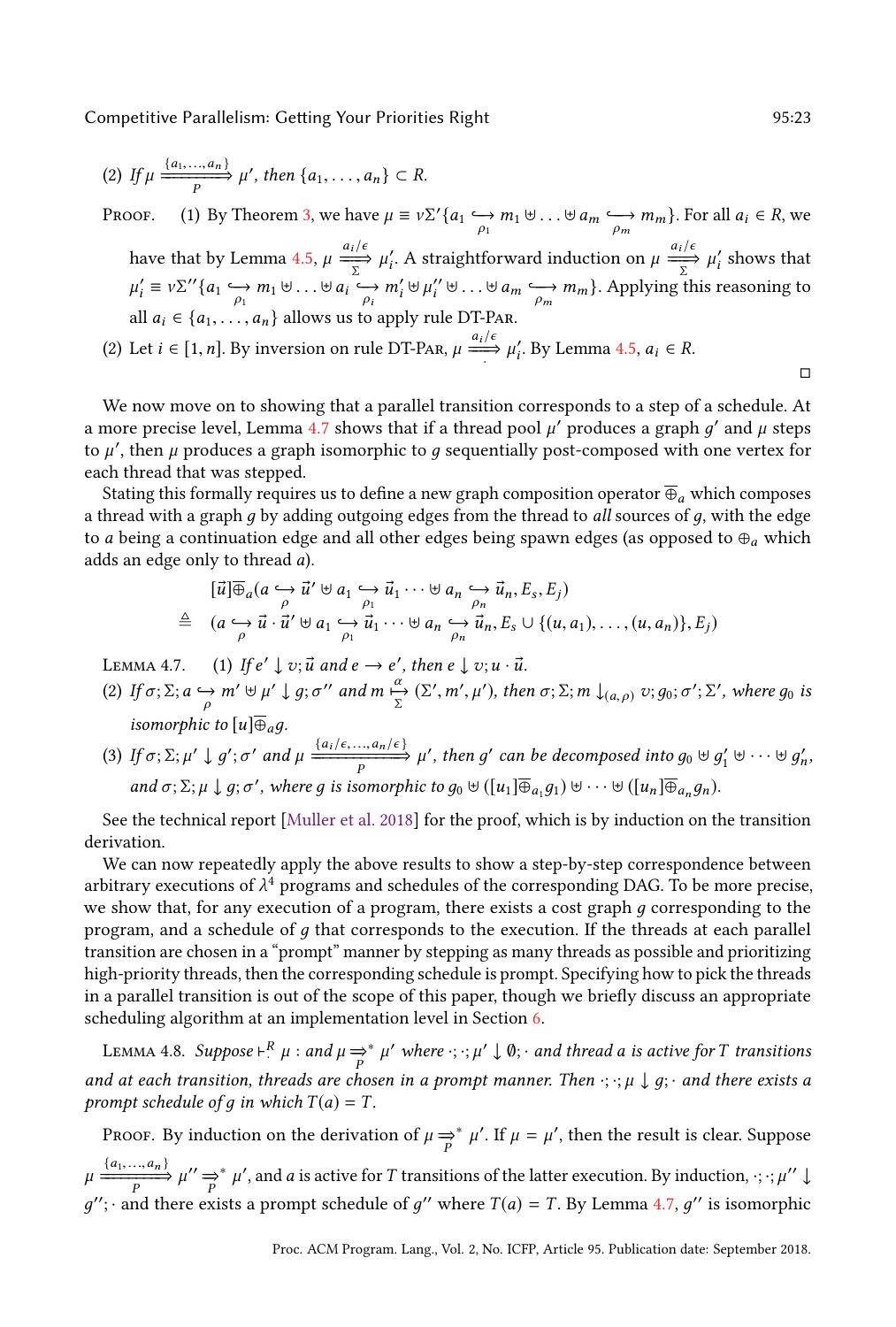to  $g_0 \uplus g'_1 \dots g'_n$  and  $\cdot; \cdot; \mu \downarrow g; \cdot$ , where g is isomorphic to  $g_0 \uplus ([u_1] \overline{\oplus}_{a_1} g'_1) \uplus \cdots \uplus ([u_n] \overline{\oplus}_{a_n} g'_n)$ . By Lemma [4.6,](#page-21-0) these threads are ready in g, so the schedule that executes  $u_1, \ldots, u_n$  in step 1 and then follows the schedule of g' is a valid schedule of g Because (also by Lemma 4.6) all threads that are follows the schedule of  $g''$  is a valid schedule of g. Because (also by Lemma [4.6\)](#page-21-0), all threads that are ready in д are available to be executed and (by inspection of the cost semantics) thread priorities are preserved between q and  $\mu$ , the schedule is also a prompt schedule of q. If  $a \in dom(\mu)$ , then by Lemma [4.6,](#page-21-0) a is ready in q and the resulting schedule has  $T(a) = T + 1$ . Otherwise, the resulting schedule has  $T(a) = T$ .

Finally, we conclude by applying Theorem [4](#page-17-1) to bound the response time of prompt schedules, and therefore of the corresponding executions of the operational semantics.

THEOREM 5. If  $\cdot \vdash^R \mathsf{m} \cdot \tau \otimes \rho$  and  $a \leftrightarrow \mathsf{m} \Rightarrow^* \mu'$ , where  $\cdot; \cdot; \mu' \downarrow \emptyset; \cdot$  and thread a is active for T transitions and at each transition, threads are chosen in a prompt manner, then there exists a graph g such that  $\cdot; \cdot; m \downarrow_{(a, \rho)} v; g; \sigma; \Sigma$  and

$$
E[T] \le \frac{W_{\nless \rho}(\mathcal{Z}a)}{P} + S_a(\mathcal{Z}a)
$$

Proof. By Lemma [4.8,](#page-22-0) there exists such a g and a prompt schedule of g where  $T(a) = T$ . By Lemma [4.4,](#page-20-1)  $q$  is well-formed. Thus, the result follows from Theorem [4.](#page-17-1)  $□$ 

## 5 STARVATION AND FAIRNESS

Throughout this paper, we assume that higher-priority threads should always be given priority over lower-priority ones. This is the desired semantics in many applications, but not all: sometimes, it is important to be fair and devote a certain fraction of cycles to lower-priority work. Fairness raises a number of interesting theoretical and practical questions the full treatment of which are beyond the scope of this paper. We note, however, that fairness is largely orthogonal to our results and it is not difficult to extend our results (e.g., those in Section [4.1\)](#page-14-1) to devote a fraction  $L$  of processor cycles to lower-priority work. This simply inflates the response time bounds by a factor of  $\frac{1}{1-L}$  to account for time not devoted to being prompt. A discussion of cost bounds accounting for fairness account for time not devoted to being prompt. A discussion of cost bounds accounting for fairness can be found in the technical report [\[Muller et al.](#page-28-13) [2018\]](#page-28-13).

### <span id="page-23-0"></span>6 IMPLEMENTATION

We have developed a prototype implementation of PriML. Our implementation compiles PriML to mlton-parmem [\[Raghunathan et al.](#page-29-1) [2016\]](#page-29-1), a parallel extension of Standard ML which is derived from the work of [Spoonhower](#page-29-3) [\[2009\]](#page-29-3). We have also developed a parallel scheduler for PriML programs, which plugs into the mlton-parmem runtime. The implementation allows programmers to use almost all of the features of Standard ML, including datatype declarations, higher-order functions, pattern matching, and so on. While PriML itself does not have a module system and expects all PriML code to be in one file (a limitation we inherit from the compiler on whose elaborator we build), our implementation is designed so that code may freely interface with the Standard ML basis library and SML modules defined elsewhere.

We will describe the two components of the implementation (compilation to parallel ML and the scheduler) separately.

## 6.1 Compilation to Parallel ML

Our compiler modifies the parser and elaborator of ML5/pgh [\[Murphy](#page-28-14) [2008\]](#page-28-14), which also extends Standard ML with modal constructs, although for a quite different purpose. Elaboration converts the PriML abstract syntax tree to a typed intermediate language, and type checks the code in the process. At the same time, the elaborator collects the priority and ordering declarations into a set of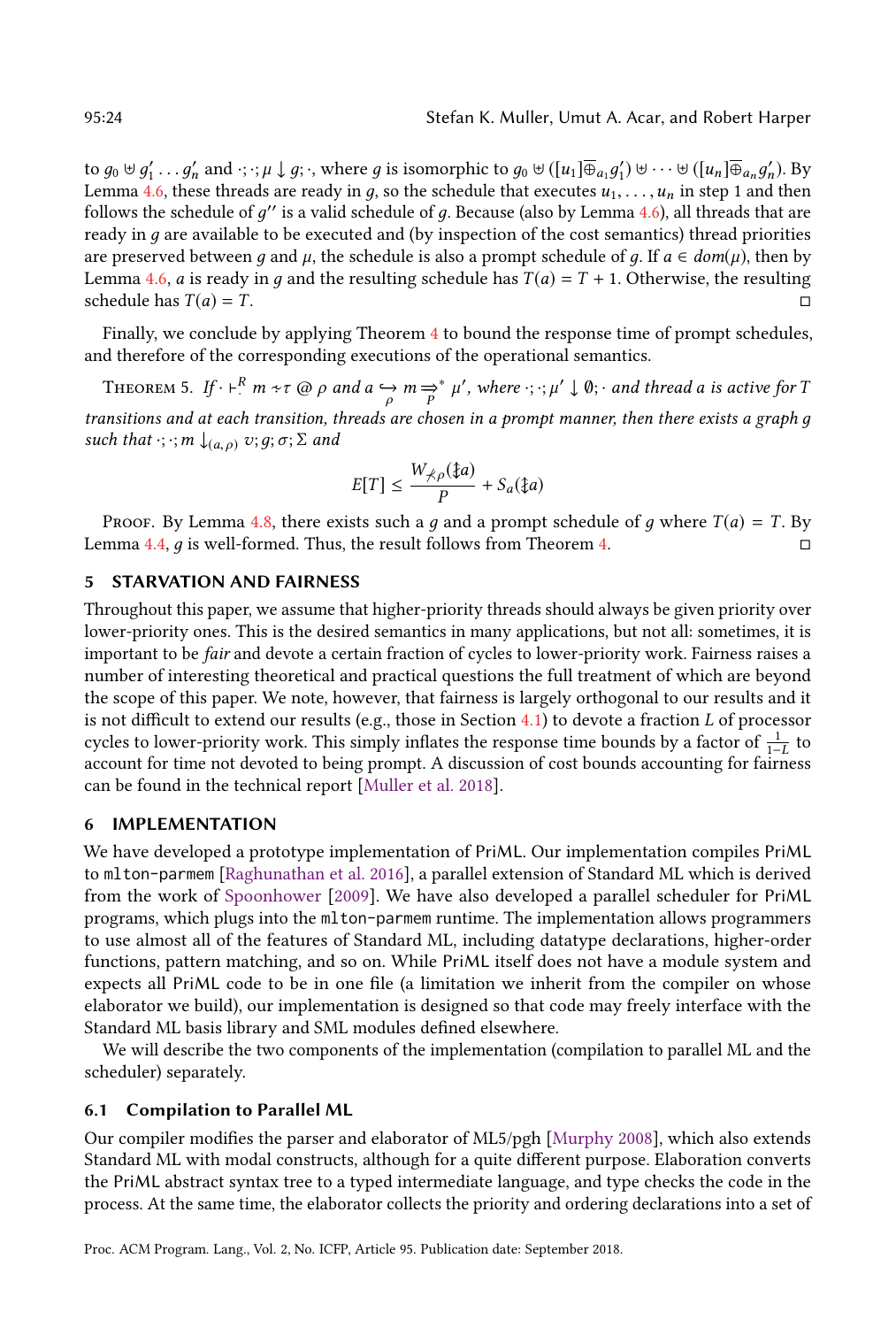worlds and a set of ordering constraints (raising a type error if inconsistent ordering declarations ever cause a cycle in the ordering relation).

For our purposes, the elaboration pass is used only for type checking. We generate the final ML code from the original AST (which is closer to the surface syntax of ML), so as not to produce highly obfuscated code. Before generating the code, the compiler passes over the AST, converting PriML features into SML with the parallel extensions of mlton-parmem. Priority names and variables are converted into ordinary SML variables. Priority-polymorphic functions become ordinary functions, with extra arguments for the priorities, and their instantiations become function applications. Commands and instructions become SML expressions, with a sequence of bound instructions becoming a let binding. Encapsulated commands become thunks (so as to preserve the semantics that they are delayed). We compile threads using Spoonhower's original implementation of parallel futures: spawn commands spawn a future, and sync commands force the future.

The AST generated by the above process is then prefaced by a series of declarations which register all of the priorities and ordering constraints with the runtime, and bind the priority names to the generated priorities. The compiler finally generates Standard ML code from the AST, and passes it to mlton-parmem for compilation to an executable.

#### 6.2 Runtime and Scheduler

The runtime for PriML is written in Standard ML as a scheduler for mlton-parmem. As described above, before executing the program code, PriML programs call into the runtime to register the necessary priorities and orderings. The runtime then uses Warshall's transitive closure algorithm to build the full partial order and stores the result, so that checking the ordering on two priorities at runtime is a constant-time operation. It then performs a topological sort on the priorities to convert the partial order into a total order which is compatible with all of the ordering constraints. Once this is complete, the program runs.

In our scheduling algorithm, each processor has a private deque [\[Acar et al.](#page-27-2) [2013\]](#page-27-2) of tasks for each priority, ordered by the total order computed above. Each processor works on its highest-priority task (in the total order, which guarantees it has no higher-priority task in the partial order). A busy processor  $q_1$  will periodically preempt its work and pick another "target" processor  $q_2$  at random. Processor  $q_1$  will send work to  $q_2$  at an arbitrarily chosen priority, if  $q_2$  has no work at that priority. It will then start the process over by finding its highest-priority task (which may have changed if another processor has sent it work) and working on it.

#### 6.3 Examples

We have implemented five sizable programs in PriML. These include the email client of Section [2](#page-3-0) and a bank example inspired by an example used to justify partially-ordered priorities [\[Babaoğlu](#page-27-3) [et al.](#page-27-3) [1993\]](#page-27-3). We have also adapted the Fibonacci server, streaming music and web server benchmarks of our prior work [\[Muller et al.](#page-28-8) [2017\]](#page-28-8). These originally used only two priorities; we generalized them with a more complex priority structure, and implemented them in PriML.

Email Client. We have implemented the "email client", portions of which appear in Section [2.](#page-3-0) The program parses emails stored locally, and is able to sort them by sender, date or subject, as requested by the user in an event loop at priority loop\_p (which currently just takes the commands at the terminal; we don't yet have a graphical interface). The user can also issue commands to send an email (stored as a file) or quit the program.

Bank Simulator. [Babaoğlu et al.](#page-27-3) [\[1993\]](#page-27-3) give the example of a banking system that can perform operations query, credit and debit. To avoid the risk of spurious overdrafts, the system prioritizes credit actions over debit actions, but does not restrict the priority of query actions. We implement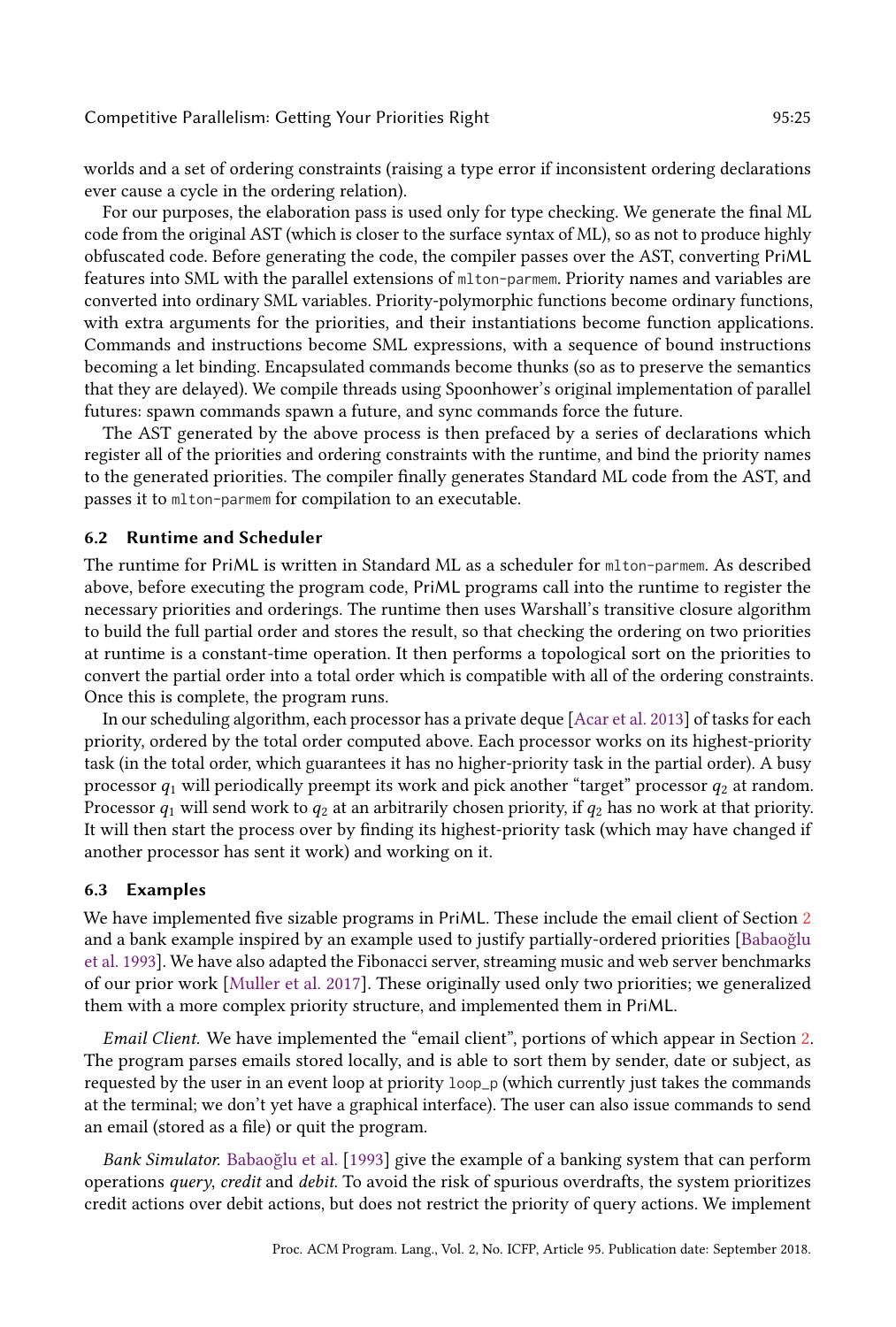such a system, in which a foreground loop (at a fourth priority, higher than all of the others), takes query, credit and debit commands and spawns threads to perform the corresponding operations on an array of "accounts" (stored as integer balances).

Fibonacci Server. The Fibonacci server runs a foreground loop at the highest priority fg which takes a number *n* from the user, spawns a new thread to compute the  $n^{th}$  Fibonacci number in parallel, adds the spawned thread to a list, and repeats. The computation is run at one of three priorities (in order of decreasing priority): smallfib, medfib and largefib, depending on the size of the computation, so smaller computations will be prioritized. When the user indicates that entry is complete, the loop terminates, prints a message at priority alert (which is higher than smallfib but incomparable with fg), and returns the list of threads to the main thread, which syncs with all of the running threads, waiting for the Fibonacci computations to complete (these syncs can be done safely since the main thread runs at the lowest priority bot).

Streaming Music. We simulate a hastily-monetized music streaming service, with a server thread that listens (at priority server\_p) for network connections from clients, who each request a music file. For each client, the server spawns a new thread which loads the requested file and streams the data over the network to the client. The priority of this thread corresponds to the user's subscription (the free Standard service or the paid Premium and Deluxe subscriptions). Standard is lower-priority than both Premium and Deluxe. Due to boardroom in-fighting, it was never decided whether Premium or Deluxe subscribers get a higher level of service, and so while both are higher than Standard, the Premium and Deluxe priorities are incomparable. Both are lower than server\_p. This benchmark is designed to test how the system handles multiple threads performing interaction; apart from the asynchronous threads handling requests, no parallel computation is performed.

Web Server. Like the server of the music service, the web server listens for connections in a loop at priority accept\_p and spawns a thread (always at priority serve\_p) for each client to respond to HTTP requests. A background thread (priority stat\_p) periodically traverses the request logs and analyzes them (currently, the analysis consists of calculating the number of views per page, together with a large Fibonacci computation to simulate a larger job). Both accept\_p and serve\_p are higher-priority than stat\_p, but the ordering between them is unspecified.

## 6.4 Evaluation

While a performance evaluation is outside the scope of this paper, we have completed a preliminary performance evaluation of the scheduler described above. We have evaluated the performance of the web server benchmark described above, as well as a number of smaller benchmarks which allow for more controlled experiments and comparisons to prior work. In all cases, we have observed good performance and scaling. The web server, for example, scales easily to 50 processors and 50 concurrent requests while keeping response times to 6.5 milliseconds.

## 7 RELATED WORK

In this section, we review some of the most closely related papers from fields such as multithreading and modal type systems, and discuss their relationship with our work.

Multithreading and Priorities. Multithreaded programming goes back to the early days of computer science, such as the work on Mesa [\[Lampson and Redell](#page-28-15) [1980\]](#page-28-15), Xerox's STAR [\[Smith et al.](#page-29-4) [1982\]](#page-29-4), and Cedar [\[Swinehart et al.](#page-29-5) [1986\]](#page-29-5). These systems allow the programmer to create ("fork") threads, and synchronize ("join") with running threads. The programmer can assign priorities, generally chosen from a fixed set of natural numbers (e.g., 7 in Cedar), to threads, allowing those that execute latency-sensitive computations to have a greater share of resources such as the CPU.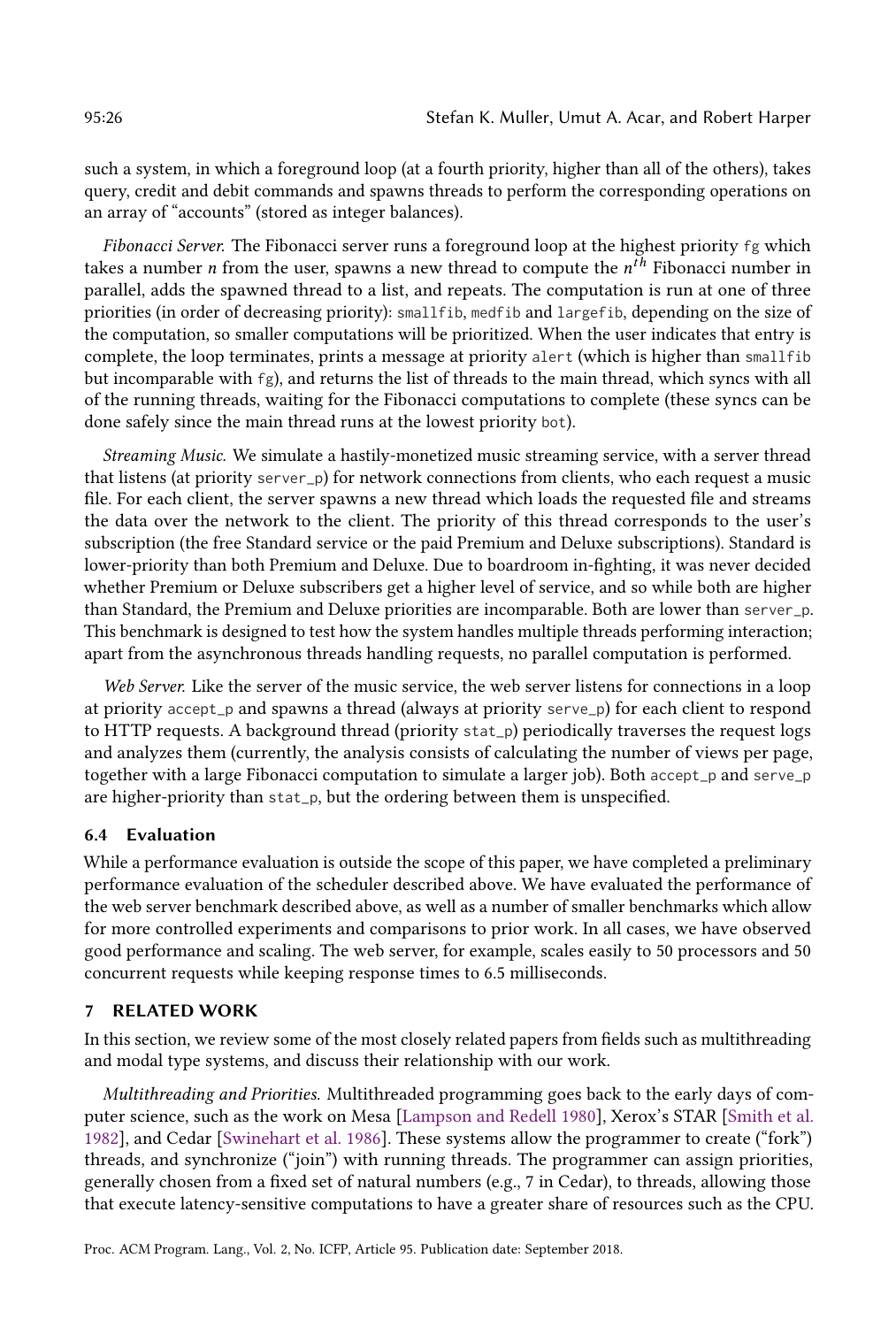Our notion of priorities is significantly richer than those considered in prior work, because we allow the programmer to create as many priorities as needed, and impose an arbitrary partial order on them. Several authors have observed that partial orders are more expressive and more desirable for programming with priorities than total orders [\[Babaoğlu et al.](#page-27-3) [1993;](#page-27-3) [Fidge](#page-28-16) [1993\]](#page-28-16). There is little prior work on programming language support for partially ordered priorities. The only one we know of is the occam language, whose expressive power is limited, leaving the potential for ambiguities in priorities [\[Fidge](#page-28-16) [1993\]](#page-28-16).

Some languages, such as Concurrent ML [\[Reppy](#page-29-6) [1999\]](#page-29-6), don't expose priorities to the programmer, but give higher priority at runtime to threads that perform certain (e.g. interactive) operations.

Priority Inversion. Priority inversion is a classic problem in multithreading systems. [Lampson and](#page-28-15) [Redell](#page-28-15) [\[1980\]](#page-28-15) appear to be the first to observe it in their work on Mesa. Their original description of the problem uses three threads with three different priorities, but the general problem can be restated using just two threads at different priorities (e.g. [\[Babaoğlu et al.](#page-27-3) [1993\]](#page-27-3)).

Babaoğlu, Marzullo, and Schneider provide a formalization of priority inversions and describe protocols for preventing them in some settings, e.g. transactional systems.

Parallel Computing. Although earlier work on multithreading was driven primarily by the need to develop interactive systems [\[Hauser et al.](#page-28-7) [1993\]](#page-28-7), multithreading has also become an important paradigm for parallel computing. In principle, a multithreading system such as pthreads can be used to perform parallel computations by creating a number of threads and distributing the work of the computation among them. This approach, sometimes called "flat parallelism," has numerous disadvantages and has therefore given way to a higher-level approach, sometimes called "implicit threading", in which the programmer indicates the computations that can be performed in parallel using constructs such as "fork" and "join". The language runtime system creates and manages the threads as needed. In addition to the focus on throughput rather than responsiveness, cooperative systems differ from competitive systems in that they typically handle many more, lighter-weight threads. The ideas of implicit and cooperative threading go back to early parallel programming languages such as Id [\[Arvind and Gostelow](#page-27-4) [1978\]](#page-27-4) and Multilisp [\[Halstead](#page-28-17) [1985\]](#page-28-17), and many languages and systems have since been developed.

Cost Semantics. Cost semantics, broadly used to reason about resource usage [\[Rosendahl](#page-29-7) [1989;](#page-29-7) [Sands](#page-29-8) [1990\]](#page-29-8), have been deployed in many domains. We build in particular on cost models that use DAGs to reason about parallel programs [\[Blelloch and Greiner](#page-27-0) [1995,](#page-27-0) [1996;](#page-27-1) [Spoonhower et al.](#page-29-2) [2008\]](#page-29-2). These models summarize the parallel structure of a computation in the cost metrics of work and span, which can then be used to bound computation time. While finding an optimal schedule of a DAG is NP-hard [\[Ullman](#page-29-9) [1975\]](#page-29-9), [Brent](#page-28-18) [\[1974\]](#page-28-18) showed that a "level-by-level" schedule is within a factor of two of optimal. [Eager et al.](#page-28-6) [\[1989\]](#page-28-6) extended this result to all greedy schedules.

While these models have historically been applied to cooperatively threaded programs, in recent work we have extended them to handle latency-incurring operations [\[Muller and Acar](#page-28-19) [2016\]](#page-28-19), and presented a DAG model which enables reasoning about responsiveness in addition to computation time [\[Muller et al.](#page-28-8) [2017\]](#page-28-8). This prior work introduced the idea of a prompt schedule, but considers only two priorities. Our cost semantics in this paper applies to programs with a partially ordered set of priorities.

Modal and Placed Type Systems. A number of type systems have been based on various modal logics, many of them deriving from the judgmental formulation of [Pfenning and Davies](#page-28-20) [\[2001\]](#page-28-20). While we did not strictly base our type system on a particular logic, many of our ideas and notations are inspired by S4 modal logic and prior type systems based on modal logics. [Moody](#page-28-21) [\[2003\]](#page-28-21) used a type system based on S4 modal logic to model distributed computation, allowing programs to refer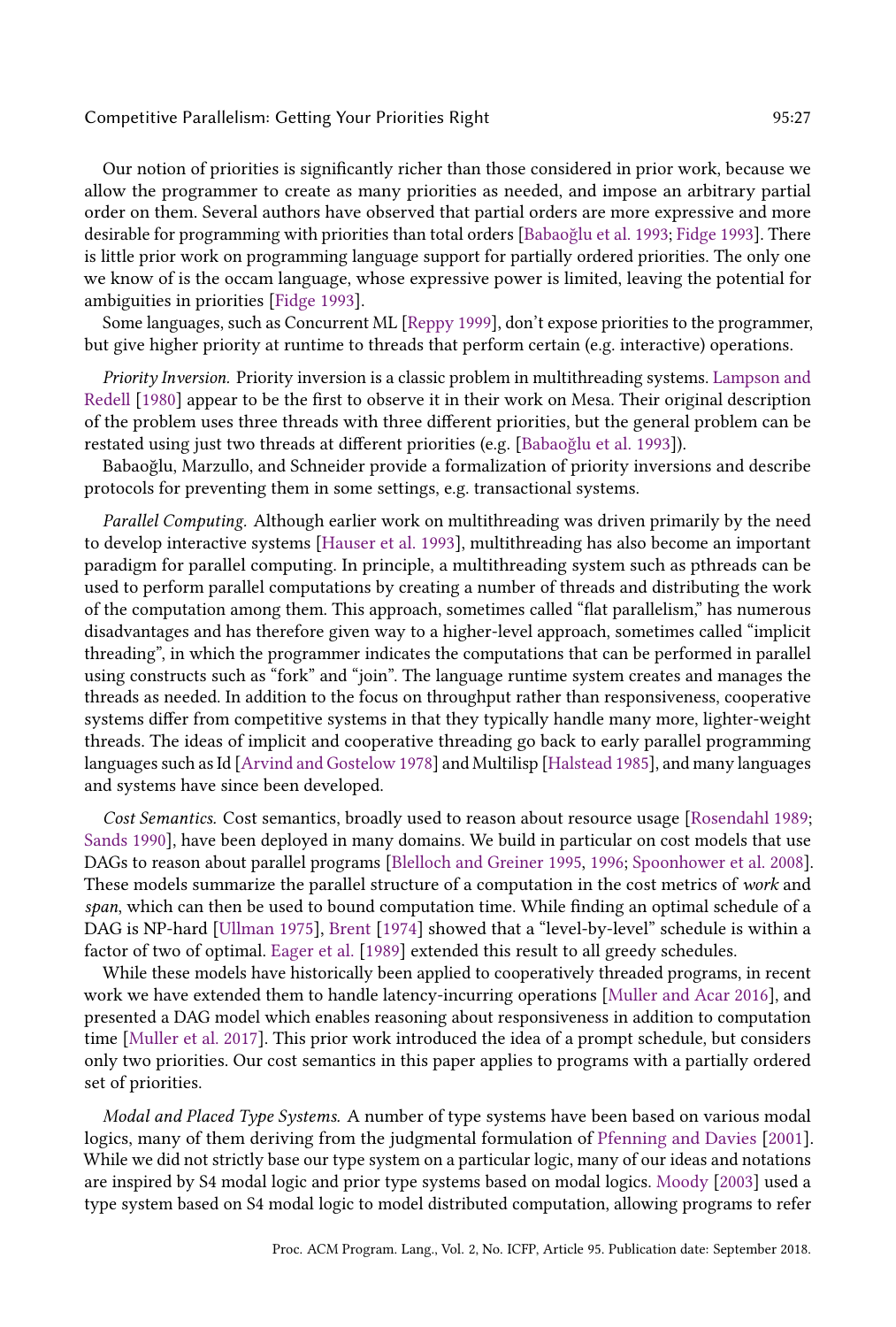to results obtained elsewhere (corresponding in the logical interpretation to allowing proofs to refer to "remote hypotheses"). It is not made clear, however, what role the asymmetry of S4 plays in the logic or the computational interpretation. Later type systems for distributed computation [\[Jia and](#page-28-12) [Walker](#page-28-12) [2004;](#page-28-12) [Murphy et al.](#page-28-22) [2007\]](#page-28-22) used an explicit worlds formulation of S5, in which the "possible worlds" of the modal logic are made explicit in typing judgment. Worlds are interpreted as nodes in the distributed system, and an expression that is well-typed at a world is a computation that may be run on that node. Both type systems also include a "hybrid" connective  $A$  at  $w$ , expressing the truth of a proposition A at a world w. They interpret proofs of such a proposition as encapsulated computations that may be sent to  $w$  to be run. Our type system uses a form of both of these features; priorities are explicit, and the types  $\tau$  cmd[ $\rho$ ] and  $\tau$  thread[ $\rho$ ] assign priorities to computations. Unlike prior work, we give an interpretation to the asymmetry of the accessibility relations of S4 modal logic, as a partial order of thread priorities.

A different but related line of work concerns type systems for staged computation, based on linear temporal logic (LTL) (e.g. [\[Davies](#page-28-23) [1996;](#page-28-23) [Feltman et al.](#page-28-24) [2016\]](#page-28-24)). In these systems, the "next" modality of LTL is interpreted as a type of computations that may occur at the next stage of computation. In prior work [\[Muller et al.](#page-28-8) [2017\]](#page-28-8) we adapted these ideas to a type system for prioritized computation with two priorities: background and foreground. In principle, a priority type system based on LTL could be generalized to more than two priorities, but (because of the "linear" of LTL), such systems would be limited to totally ordered priorities.

Place-based systems (e.g. [\[Chandra et al.](#page-28-25) [2008;](#page-28-25) [Charles et al.](#page-28-26) [2005;](#page-28-26) [Yelick et al.](#page-29-10) [1998\]](#page-29-10)), like the modal type systems for distributed computation, also interpret computation as located at a particular "place" and use a type system to enforce locality of resource access. These systems tend to be designed more for practical concerns rather than correspondence with a logic.

## 8 CONCLUSION

We present techniques for writing parallel interactive programs where threads can be assigned partially ordered priorities. A type system ensures proper usage of priorities by precluding priority inversions and a cost model enables predicting the responsiveness and completion time properties for programs. We implement these techniques by extending the Standard ML language and show a number of example programs. Our experiments provide preliminary evidence that the proposed techniques can be effective in practice.

### ACKNOWLEDGEMENTS

The authors would like to thank Frank Pfenning and Tom Murphy VII for their helpful correspondence on related work.

This work was partially supported by the National Science Foundation under grant number CCF-1629444.

#### REFERENCES

- <span id="page-27-2"></span>Umut A. Acar, Arthur Charguéraud, and Mike Rainey. 2013. Scheduling Parallel Programs by Work Stealing with Private Deques. In PPoPP '13.
- <span id="page-27-4"></span>Arvind and K. P. Gostelow. 1978. The Id Report: An Asychronous Language and Computing Machine. Technical Report TR-114. Department of Information and Computer Science, University of California, Irvine.
- <span id="page-27-3"></span>Özalp Babaoğlu, Keith Marzullo, and Fred B. Schneider. 1993. A Formalization of Priority Inversion. Real-Time Systems 5, 4 (1993), 285–303.
- <span id="page-27-0"></span>Guy Blelloch and John Greiner. 1995. Parallelism in sequential functional languages. In Proceedings of the 7th International Conference on Functional Programming Languages and Computer Architecture (FPCA '95). ACM, 226–237.
- <span id="page-27-1"></span>Guy E. Blelloch and John Greiner. 1996. A provable time and space efficient implementation of NESL. In Proceedings of the 1st ACM SIGPLAN International Conference on Functional Programming. ACM, 213–225.

Proc. ACM Program. Lang., Vol. 2, No. ICFP, Article 95. Publication date: September 2018.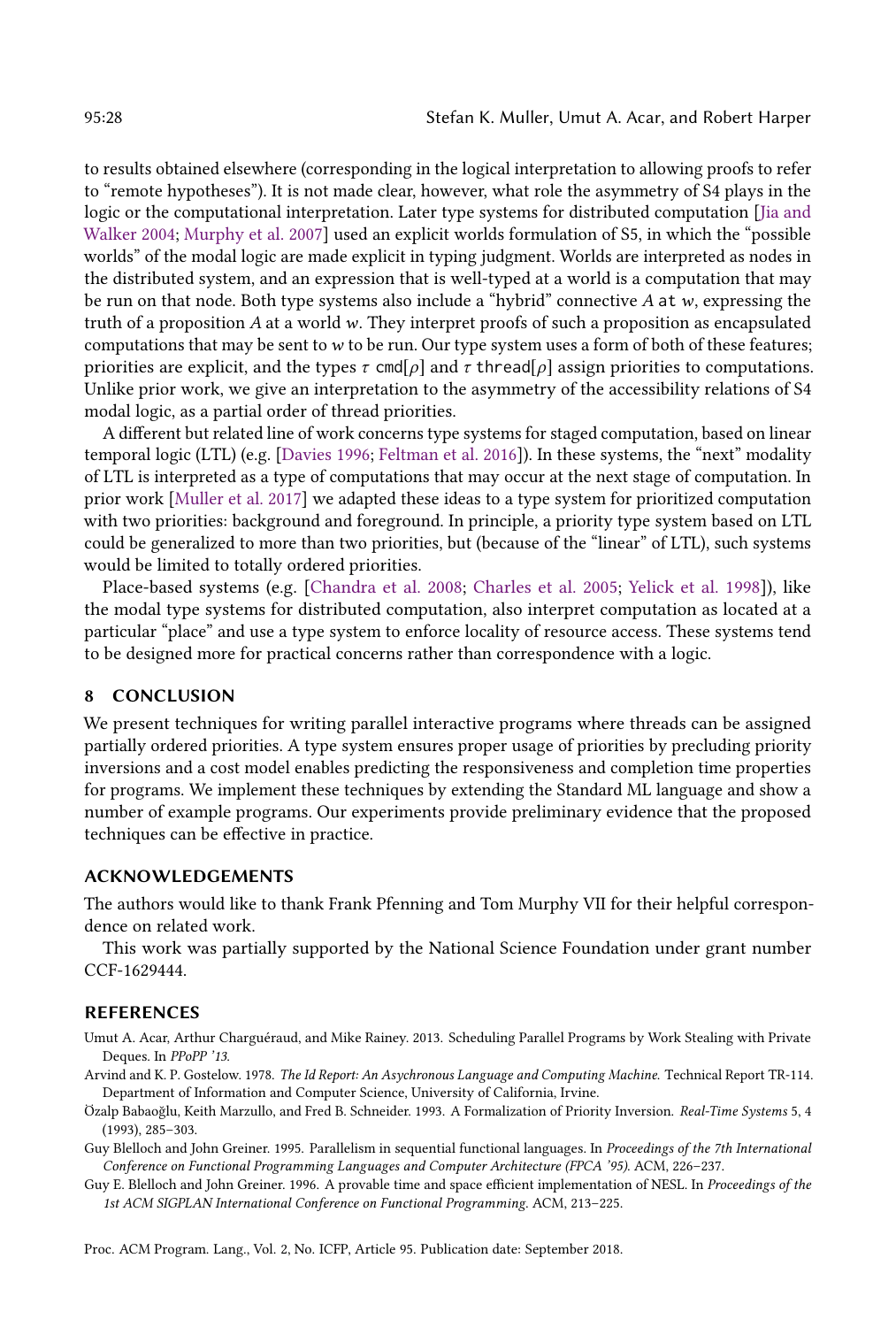- <span id="page-28-0"></span>Guy E. Blelloch, Jonathan C. Hardwick, Jay Sipelstein, Marco Zagha, and Siddhartha Chatterjee. 1994. Implementation of a Portable Nested Data-Parallel Language. J. Parallel Distrib. Comput. 21, 1 (1994), 4–14.
- <span id="page-28-18"></span>Richard P. Brent. 1974. The parallel evaluation of general arithmetic expressions. J. ACM 21, 2 (1974), 201–206.
- <span id="page-28-2"></span>Manuel M. T. Chakravarty, Roman Leshchinskiy, Simon L. Peyton Jones, Gabriele Keller, and Simon Marlow. 2007. Data parallel Haskell: a status report. In Proceedings of the POPL 2007 Workshop on Declarative Aspects of Multicore Programming, DAMP 2007, Nice, France, January 16, 2007. 10–18.
- <span id="page-28-25"></span>Satish Chandra, Vijay Saraswat, Vivek Sarkar, and Rastislav Bodik. 2008. Type Inference for Locality Analysis of Distributed Data Structures. In Proceedings of the 13th ACM SIGPLAN Symposium on Principles and Practice of Parallel Programming (PPoPP '08). ACM, New York, NY, USA, 11–22.
- <span id="page-28-26"></span>Philippe Charles, Christian Grothoff, Vijay Saraswat, Christopher Donawa, Allan Kielstra, Kemal Ebcioglu, Christoph von Praun, and Vivek Sarkar. 2005. X10: an object-oriented approach to non-uniform cluster computing. In Proceedings of the 20th annual ACM SIGPLAN conference on Object-oriented programming, systems, languages, and applications (OOPSLA '05). ACM, 519–538.
- <span id="page-28-9"></span>Dennis Cornhill and Lui Sha. 1987. Priority Inversion in Ada. Ada Letters VII, 7 (Nov. 1987), 30–32.
- <span id="page-28-23"></span>Rowan Davies. 1996. A Temporal-Logic Approach to Binding-Time Analysis. In LICS. 184–195.
- <span id="page-28-6"></span>Derek L. Eager, John Zahorjan, and Edward D. Lazowska. 1989. Speedup versus efficiency in parallel systems. IEEE Transactions on Computing 38, 3 (1989), 408–423.
- <span id="page-28-24"></span>Nicolas Feltman, Carlo Angiuli, Umut A. Acar, and Kayvon Fatahalian. 2016. Automatically Splitting a Two-Stage Lambda Calculus. In Proceedings of the 25 European Symposium on Programming, ESOP. 255–281.
- <span id="page-28-16"></span>C. J. Fidge. 1993. A Formal Definition of Priority in CSP. ACM Trans. Program. Lang. Syst. 15, 4 (Sept. 1993), 681–705.
- <span id="page-28-4"></span>Matthew Fluet, Mike Rainey, John Reppy, and Adam Shaw. 2011. Implicitly threaded parallelism in Manticore. Journal of Functional Programming 20, 5-6 (2011), 1–40.
- <span id="page-28-1"></span>Matteo Frigo, Charles E. Leiserson, and Keith H. Randall. 1998. The Implementation of the Cilk-5 Multithreaded Language. In PLDI. 212–223.
- <span id="page-28-17"></span>Robert H. Halstead. 1985. MULTILISP: a language for concurrent symbolic computation. ACM Transactions on Programming Languages and Systems 7 (1985), 501–538.
- <span id="page-28-7"></span>Carl Hauser, Christian Jacobi, Marvin Theimer, Brent Welch, and Mark Weiser. 1993. Using Threads in Interactive Systems: A Case Study. In Proceedings of the Fourteenth ACM Symposium on Operating Systems Principles (SOSP '93). ACM, New York, NY, USA, 94–105.
- <span id="page-28-5"></span>Suresh Jagannathan, Armand Navabi, KC Sivaramakrishnan, and Lukasz Ziarek. 2010. The Design Rationale for Multi-MLton. In ML '10: Proceedings of the ACM SIGPLAN Workshop on ML. ACM.
- <span id="page-28-12"></span>Limin Jia and David Walker. 2004. Modal Proofs as Distributed Programs. In 13th European Symposium on Programming, ESOP 2004, David Schmidt (Ed.). Springer Berlin Heidelberg, Berlin, Heidelberg, 219–233.
- <span id="page-28-3"></span>Gabriele Keller, Manuel M.T. Chakravarty, Roman Leshchinskiy, Simon Peyton Jones, and Ben Lippmeier. 2010. Regular, shape-polymorphic, parallel arrays in Haskell. In Proceedings of the 15th ACM SIGPLAN international conference on Functional programming (ICFP '10). 261–272.
- <span id="page-28-15"></span>Butler W. Lampson and David D. Redell. 1980. Experience with Processes and Monitors in Mesa. Commun. ACM 23, 2 (1980), 105–117.
- <span id="page-28-10"></span>G. Levine. 1988. The Control of Priority Inversion in Ada. Ada Lett. VIII, 6 (Nov. 1988), 53–56.
- <span id="page-28-21"></span>Jonathan Moody. 2003. Modal Logic as a Basis for Distributed Computation. Technical Report CMU-CS-03-194. School of Computer Science, Carnegie Mellon University.
- <span id="page-28-13"></span>Stefan Muller, Umut A. Acar, and Robert Harper. 2018. Competitive Parallelism: Getting Your Priorities Right. ArXiv e-prints (July 2018). arXiv[:cs.PL/1807.03703](http://arxiv.org/abs/cs.PL/1807.03703)
- <span id="page-28-19"></span>Stefan K. Muller and Umut A. Acar. 2016. Latency-Hiding Work Stealing: Scheduling Interacting Parallel Computations with Work Stealing. In Proceedings of the 28th ACM Symposium on Parallelism in Algorithms and Architectures, SPAA 2016, Asilomar State Beach/Pacific Grove, CA, USA, July 11-13, 2016. 71–82.
- <span id="page-28-8"></span>Stefan K. Muller, Umut A. Acar, and Robert Harper. 2017. Responsive Parallel Computation: Bridging Competitive and Cooperative Threading. In Proceedings of the 38th ACM SIGPLAN Conference on Programming Language Design and Implementation (PLDI 2017). ACM, New York, NY, USA, 677–692.
- <span id="page-28-11"></span>Tom Murphy, VII, Karl Crary, Robert Harper, and Frank Pfenning. 2004. A symmetric modal lambda calculus for distributed computing. In Proceedings of the 19th IEEE Symposium on Logic in Computer Science (LICS). IEEE Press, 286–295.
- <span id="page-28-14"></span>Tom Murphy, VII. 2008. Modal Types for Mobile Code. Ph.D. Dissertation. Carnegie Mellon. Available as technical report CMU-CS-08-126.
- <span id="page-28-22"></span>Tom Murphy, VII, Karl Crary, and Robert Harper. 2007. Type-safe Distributed Programming with ML5. In Trustworthy Global Computing 2007.
- <span id="page-28-20"></span>Frank Pfenning and Rowan Davies. 2001. A Judgmental Reconstruction of Modal Logic. Mathematical Structures in Computer Science 11 (2001), 511–540.